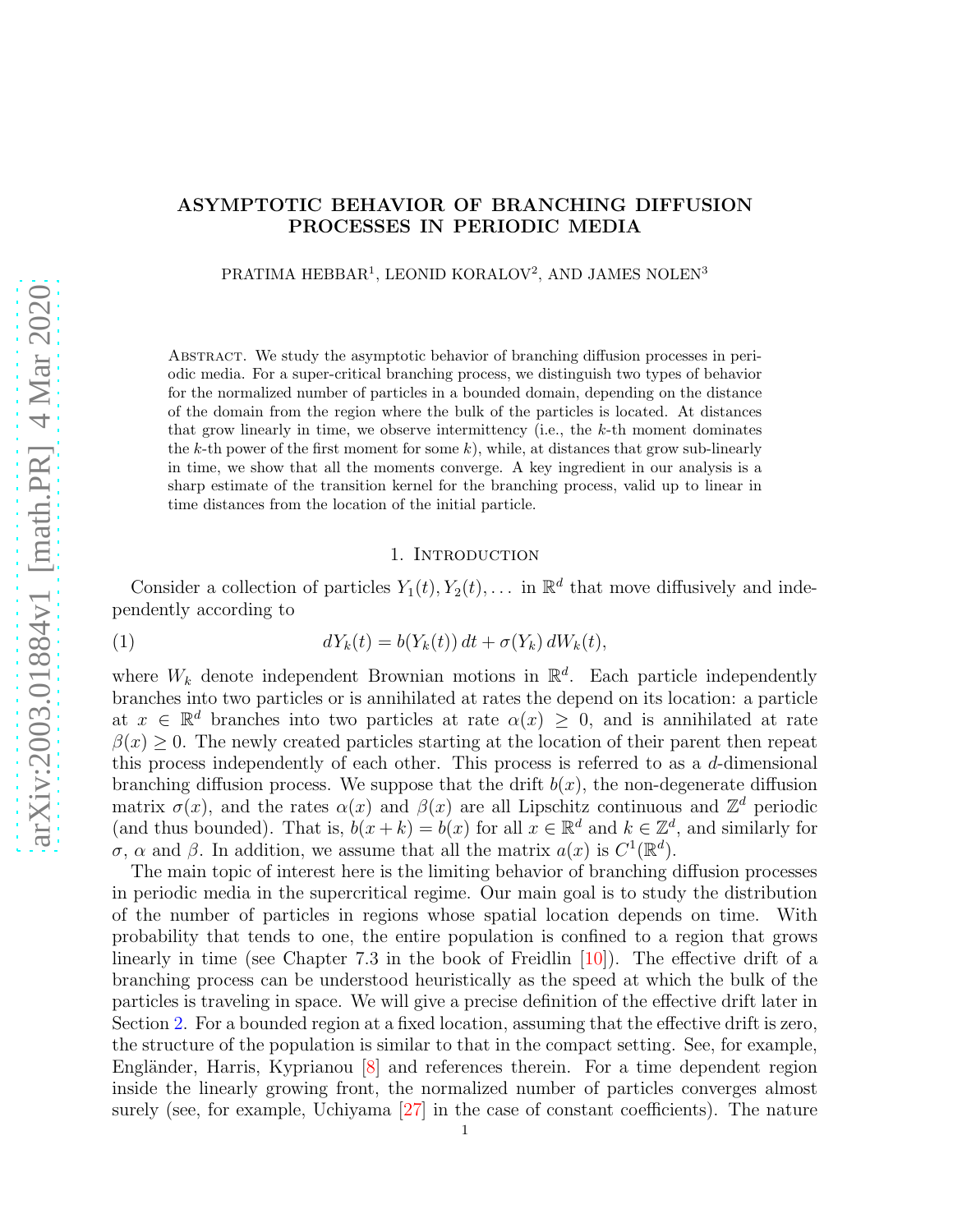of this convergence, however, depends on how distant the region is from the location of the initial particle (assuming for simplicity that the effective drift is zero). At linear in time distances, we will show that intermittency may occur (i.e., the  $k$ -th moment dominates the k-th power of the first moment for some  $k$ ), while, at distances that grow sub-linearly in time, we will prove that all the moments converge. For the case of homogeneous media and for the case of compactly supported branching term, this question has been studied in the work of Koralov [\[17\]](#page-42-2) as well as Koralov, Molchanov [\[18\]](#page-43-1).

Given a single particle initially at  $x \in \mathbb{R}^d$ , the transition kernel  $u(t, x, y)$  is defined by

$$
\int_{\mathbb{R}^d} u(t, x, y) f(y) dy = \mathbb{E}_x \left[ \sum_k f(Y_k(t)) \right],
$$

where  $f \in C_b(\mathbb{R})$  and the sum is over all particles alive at time  $t \geq 0$ . The function  $(t, y) \mapsto u(t, x, y)$  satisfies

(2) 
$$
\partial_t u = \mathcal{L}_x u, \quad x, y \in \mathbb{R}^d, \quad t > 0,
$$

with initial condition

<span id="page-1-1"></span><span id="page-1-0"></span>
$$
u(0,\cdot,y)=\delta_y(\cdot),
$$

where  $\mathcal L$  is the operator

(3) 
$$
\mathcal{L}u = \frac{1}{2} \sum_{ij=1}^{d} a_{ij}(x) \frac{\partial^2 u}{\partial x_i \partial x_j} + \sum_{i=1}^{d} b_i(x) \frac{\partial u}{\partial x_i} + r(x)u,
$$

 $a(x) = \sigma(x)\sigma^*(x)$ , and  $r(x) = \alpha(x) - \beta(x)$ . The operator  $\mathcal{L} - r(x)$  is the generator of the process [\(1\)](#page-0-0). The first step in our analysis is a precise asymptotic description of the transition kernel  $u(t, x, y)$ , valid up to the large deviation scale, that is, for  $||x-y|| = O(t)$ .

There are two main parts in the asymptotic analysis of  $u(t, x, y)$ . First, we transform the operator  $\mathcal L$  in order to alter the effective drift of the process, while simultaneously turning the branching rate into a constant. Thus, the problem reduces to studying the transition kernel of an altered diffusion process near the diagonal, where  $||x - y|| = O(\sqrt{t})$ . The next part is to prove a local limit theorem for the new transformed kernel at this diffusive scale.

The ingredients we use to obtain the asymptotics of the transition kernel - exponential change of measure, homogenization and local limit theorems for the resulting diffusion process are fairly standard. In spite of this, the precise asymptotics of the transition kernel that holds up to linear in time distances has not been published, as far as we know (in 2007, Agmon gave a talk [\[1\]](#page-42-3) where this result was announced). Here, we provide a simple probabilistic proof that establishes uniform asymptotics of the transition kernel for d-dimensional second-order parabolic operators with periodic coefficients. The precise asymptotics in the 1-dimensional case has been obtained previously by Tsuchida in [\[26\]](#page-43-2).

Prior results in this direction, in d dimensions, give estimates of the heat kernel, as opposed to precise asymptotics. The seminal work of Aronson [\[2\]](#page-42-4) gives global estimates on the heat kernel, while in [\[23\]](#page-43-3) Norris proves a generalization of Aronson's Gaussian bounds in the case of periodic coefficients and identifies an effective drift of the heat flow. The upper and lower bounds of Norris [\[23\]](#page-43-3) have different constant prefactor in front of the Gaussian term, although the logarithmic asymptotics are sharp. We provide a stronger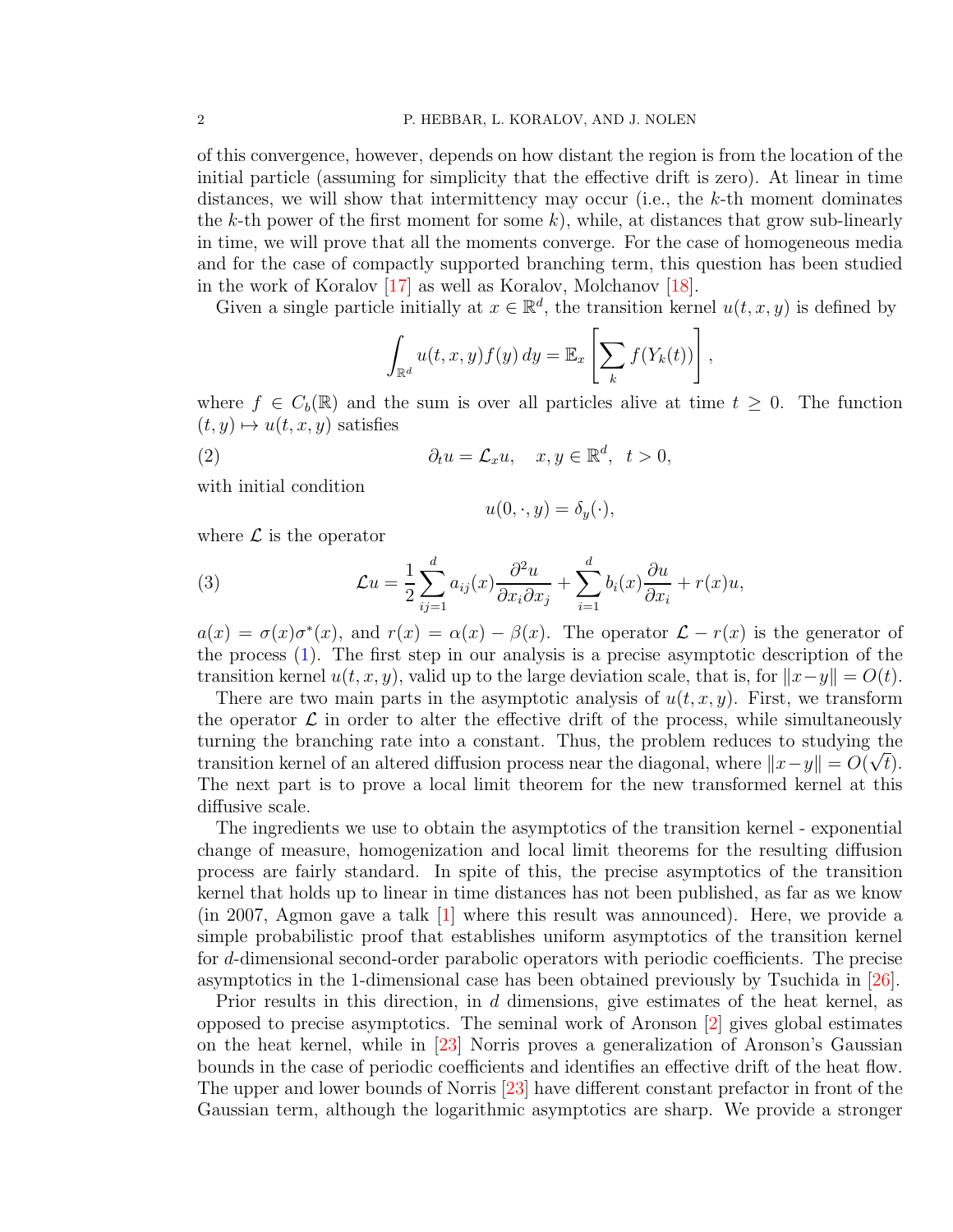result that correctly identifies the main term of the asymptotic expansion of the transition kernel, which is precise up to the domain of large deviations (up to distances in space that are linear in time). The asymptotics of Green's function for the corresponding elliptic problem for different values of the spectral parameter has been studied extensively (see, e.g., Murata, Tsuchida [\[22\]](#page-43-4), Kuchment, Raich [\[19\]](#page-43-5)).

The asymptotics proved in Section [2](#page-2-0) plays a crucial role in analyzing the behavior of the branching diffusion process in periodic media, in Section [3.](#page-6-0) The bulk of the particles will be seen to be located around of  $\bar{v}t$  where  $\bar{v}$  denotes the effective drift of the process (defined later at [\(16\)](#page-5-0)). Let  $n^y(t, x)$  denote the number of particles located in a unit ddimensional cube containing  $y \in \mathbb{R}^d$ , assuming that, initially, there is one particle located at  $x \in \mathbb{R}^d$ . In Section [3.1,](#page-6-1) for a super-critical branching process, we study the asymptotic behavior of  $n^y(t, x)$  in the domain of large deviations, that is when  $||y - \bar{v}t|| = O(t)$ . We observe the effect of intermittency, that is, for each vector  $\mathbf{v} \in \mathbb{R}^d$ ,  $\mathbf{v} \neq \overline{\mathbf{v}}$ , there exists  $k \geq 2$  such that the k-th moment of  $n^{vt}(t, x)$  grows exponentially faster than the k-th power of the first moment. This result was first proved in [\[18\]](#page-43-1) in the case of a supercritical branching diffusion process in  $\mathbb{R}^d$  with identity diffusion matrix, zero drift, and a positive constant potential. Here, in contrast to [\[18\]](#page-43-1), we do not have explicit expressions for the transition kernel, but only have asymptotic formulas. This makes the analysis of the higher order moments more involved.

In Section [3.2,](#page-7-0) we define a sequence of periodic functions  $f_k(x)$  that serve as limits for the k-th moments of  $N(t, x)/\mathbb{E}(N(t, x))$ , where  $N(t, x)$  denotes the total number of particles in  $\mathbb{R}^d$ , assuming that, initially, there is one particle located at  $x \in \mathbb{R}^d$ .

In Section [3.3,](#page-8-0) we again study  $n^y(t, x)$ , but here we assume that  $||y - \bar{v}t|| = o(t)$ . That is, we study the distribution of particles near the region where the bulk of the particles is located (i.e, near  $\bar{\mathbf{v}}t$ ). In this region, we show that the k-th moment of  $n^y(t,x)/\mathbb{E}(n^y(t,x))$ converges to the periodic function  $f_k(x)$  identified in Section [3.2.](#page-7-0)

There have been several other works on different aspects of branching diffusions in periodic media, and the topic is closely related to reaction-diffusion equations with periodic coefficients. After presenting our results more precisely below, we discuss the relation to some of these other works in Section [3.4.](#page-8-1)

Acknowledgements: The work of James Nolen partially funded by grant DMS-1351653 from the US National Science Foundation and the work of Leonid Koralov and Pratima Hebbar was partially funded by grant W911NF1710419 from the Army Research Office.

## 2. Asymptotics of the transition kernel

<span id="page-2-0"></span>Given a positive function  $h : \mathbb{R}^d \to \mathbb{R}$  that is sufficiently smooth, the  $h$  – transform of the operator  $\mathcal{L}$  (given in [\(3\)](#page-1-0)) is defined as

$$
(\mathcal{L}_h f)(x) = \frac{1}{h(x)} \mathcal{L}(h(x)f(x)).
$$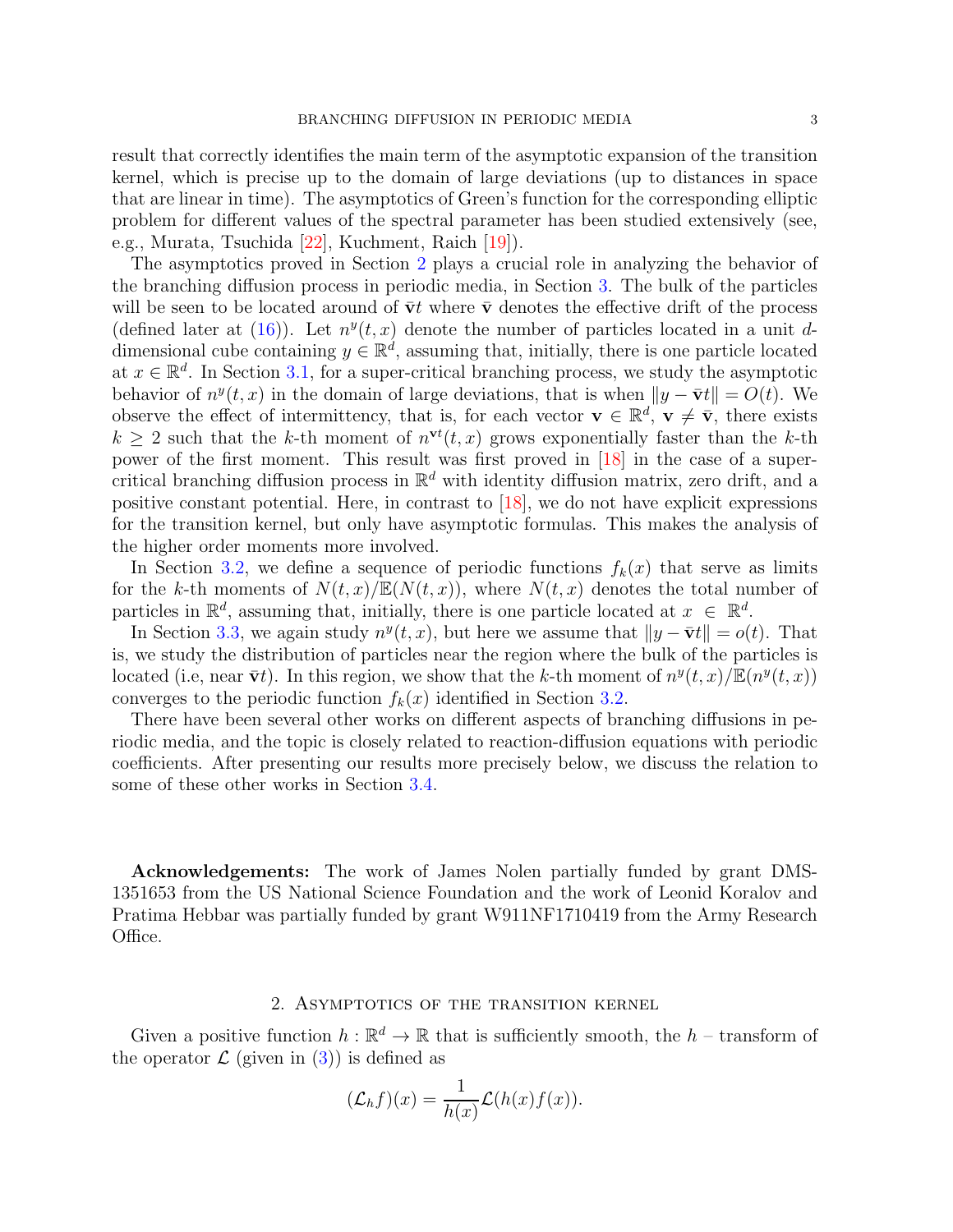for each real valued  $C^2(\mathbb{R}^d)$  function f.

For each  $t \geq 0$  and  $x, y \in \mathbb{R}^d$ , the transition kernel  $u^h(t, x, y)$  corresponding to  $\mathcal{L}_h$ satisfies:

<span id="page-3-0"></span>(4) 
$$
u^{h}(t, x, y) = \frac{1}{h(x)}u(t, x, y)h(y),
$$

where  $u(t, x, y)$ , satisfying [\(2\)](#page-1-1), is the transition kernel corresponding to  $\mathcal L$  (see Theorem 4.1.1 of [\[24\]](#page-43-6)). We choose h from among a special family of eigenfunctions of  $\mathcal L$  having exponential growth in a given direction. For  $\zeta \in \mathbb{R}^d$ , let  $\varphi_{\zeta}$  be the principal positive periodic eigenfunction of the operator  $e^{-\zeta \cdot x} \mathcal{L}(e^{\zeta \cdot x})$ . That is  $\varphi_{\zeta}$  satisfies

(5) 
$$
e^{-\zeta \cdot x} \mathcal{L}(e^{\zeta \cdot x} \varphi_{\zeta}) = \mu(\zeta) \varphi_{\zeta},
$$

with eigenvalue  $\mu(\zeta) \in \mathbb{R}$ . Let  $\varphi_{\zeta}^*$  denote the solution of the adjoint problem, that is,

$$
e^{\zeta \cdot x} \mathcal{L}^*(e^{-\zeta \cdot x} \varphi_{\zeta}^*) = \mu^*(\zeta) \varphi_{\zeta}^*
$$

where  $\mu^*(\zeta)$  is the principal eigenvalue of the adjoint operator, and hence  $\mu^*(\zeta) = \mu(\zeta)$ . We normalize  $\varphi_{\zeta}$  and  $\varphi_{\zeta}^*$  by

(6) 
$$
\int_{[0,1)^d} \varphi_{\zeta}(x) \varphi_{\zeta}^*(x) dx = 1 = \int_{[0,1)^d} \varphi_{\zeta}^*(x) dx.
$$

Now we define  $h_{\zeta}$  by

<span id="page-3-4"></span>
$$
h_{\zeta}(x) = e^{\zeta \cdot x} \varphi_{\zeta}(x)
$$
, that is,  $\mathcal{L}h_{\zeta} = \mu(\zeta)h_{\zeta}$ .

With this choice of  $h = h_{\zeta}$ , [\(4\)](#page-3-0) can be written as

(7)  
\n
$$
u(t, x, y) = \frac{h_{\zeta}(x)}{h_{\zeta}(y)} u^{h_{\zeta}}(t, x, y)
$$
\n
$$
= e^{-t(\zeta \cdot \frac{(y-x)}{t} - \mu(\zeta))} \frac{\varphi_{\zeta}(x)}{\varphi_{\zeta}(y)} e^{-t\mu(\zeta)} u^{h_{\zeta}}(t, x, y),
$$

<span id="page-3-1"></span>Let us define  $p^{\zeta}(t,x,y) := e^{-t\mu(\zeta)}u^{h_{\zeta}}(t,x,y)$ . The function  $p^{\zeta}(t,x,y)$  is the transition kernel for the operator

<span id="page-3-3"></span>(8) 
$$
\mathcal{K}_{\zeta} w := (\mathcal{L}_{h_{\zeta}} - \mu(\zeta))w
$$

$$
= \frac{1}{e^{\zeta x} \varphi_{\zeta}(x)} \mathcal{L}(e^{\zeta \cdot x} \varphi_{\zeta}(x) w(x)) - \mu(\zeta)w
$$

$$
= \frac{1}{2} \sum_{ij} a_{ij} w_{x_i x_j} + \sum_{i} \left( b_i + \sum_{j} a_{ij} (\zeta_j + \partial_{x_j} \log \varphi_{\zeta}) \right) w_{x_i}.
$$

<span id="page-3-2"></span>Compared to L, this operators  $\mathcal{K}_{\zeta}$  has an additional periodic drift  $a\nabla \log h_{\zeta} = a\zeta +$  $a\nabla \log \varphi_{\zeta}$ , but no branching term  $r(x)$ . Let  $\psi_{\zeta}$  and  $\psi_{\zeta}^*$  denote the principal eigenfunctions corresponding to the principal eigenvalue (which is equal to zero) of the operator  $\mathcal{K}_{\zeta}$  and  $\mathcal{K}_{\zeta}^{*}$  on the torus, respectively, and suppose that

$$
\int_{[0,1)^d} \psi_{\zeta}(x) \psi_{\zeta}^*(x) dx = 1 = \int_{[0,1)^d} \psi_{\zeta}^*(x) dx.
$$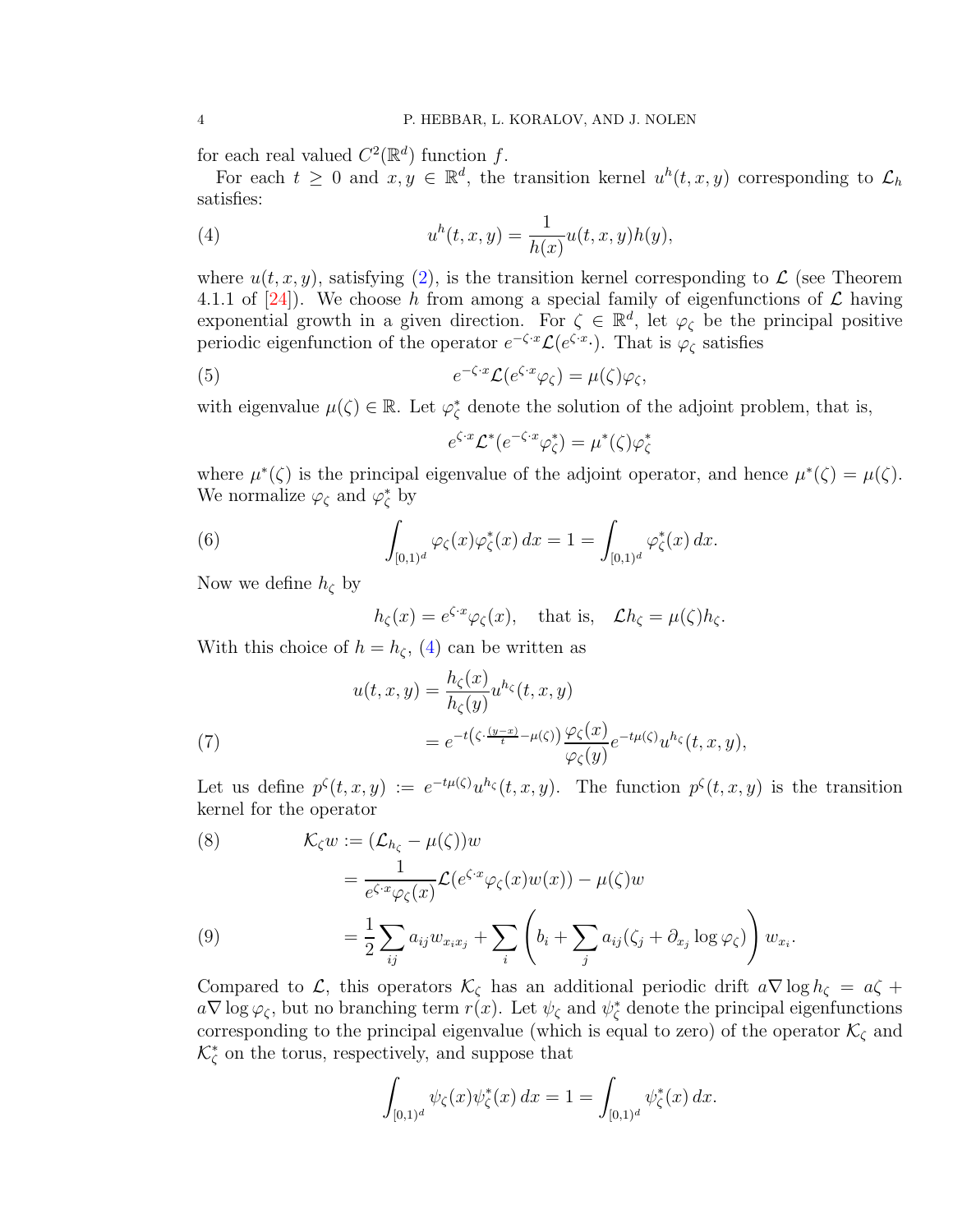It is easy to see that

$$
\psi_{\zeta}(x) \equiv 1
$$
 and  $\psi_{\zeta}^*(x) \equiv \varphi_{\zeta}^*(x)\varphi_{\zeta}(x)$ .

Now we choose the direction  $\zeta \in \mathbb{R}^d$  in an optimal way. Let  $\Phi$  denote the Legendre transform of  $\mu(\zeta)$ :

<span id="page-4-0"></span>(10) 
$$
\Phi(c) = \sup_{\zeta \in \mathbb{R}^d} (\zeta \cdot c - \mu(\zeta)).
$$

The properties of  $\mu$ , from Theorem 2.10 in Chapter 8 of the book of Pinsky [\[24\]](#page-43-6), guarantee that  $\Phi \in C^2$  is well-defined. In particular  $\Phi$  is strictly convex. For each  $c \in \mathbb{R}^d$ , the supremum in [\(10\)](#page-4-0) is attained at a unique point which will be denoted by  $\hat{\zeta} = \hat{\zeta}(c)$ , that is

<span id="page-4-6"></span><span id="page-4-5"></span>
$$
\Phi(c) = \hat{\zeta} \cdot c - \mu(\hat{\zeta}).
$$

Thus,  $c = \nabla \mu(\hat{\zeta})$ . In addition, for each  $c \in \mathbb{R}^d$ , we have  $\nabla \Phi(c) = \hat{\zeta}(c)$ . Now, given  $(t, x, y) \in \mathbb{R}^+ \times \mathbb{R}^d \times \mathbb{R}^d$ , let

(11) 
$$
c = c(t, x, y) = \frac{y - x}{t}.
$$

Corresponding to this c, we choose the unique  $\hat{\zeta}$  satisfying:

(12) 
$$
c = \nabla \mu(\hat{\zeta}) \text{ or equivalently } \nabla \Phi(c) = \hat{\zeta}.
$$

Substituting  $\zeta = \zeta(c)$  in to [\(7\)](#page-3-1), we obtain the identity

<span id="page-4-3"></span>(13) 
$$
u(t, x, y) = e^{-t\Phi(\frac{y-x}{t})} \frac{\varphi_{\hat{\zeta}}(x)}{\varphi_{\hat{\zeta}}(y)} p^{\hat{\zeta}}(t, x, y), \qquad x, y \in \mathbb{R}^d, t > 0
$$

Therefore, to obtain the exact asymptotics of  $u(t, x, y)$  in the domain of large deviations, we need to choose  $\hat{\zeta}$  appropriately, and provide an exact asymptotics of the transition density  $p^{\hat{\zeta}}(t,x,y)$ . The reason for introducing this transformed kernel is that, momentarily assuming  $y = y(t) = x + ct$ , the effective drift of the process corresponding to  $p^{\hat{\zeta}}(t, x, y)$  is c. And therefore, the problem reduces to estimating the density of the transition kernel of the operator  $\mathcal{K}_{\hat{\zeta}}$  at a diffusive scale. The following proposition, which will be proved later, gives the exact asymptotics of the transition density  $p^{\hat{\zeta}}(t, x, y)$ .

<span id="page-4-1"></span>**Proposition 2.1.** Fix  $L_0 > 0$ . For  $(t, x, y) \in \mathbb{R}^+ \times \mathbb{R}^d \times \mathbb{R}^d$ , define  $\hat{\zeta} = \hat{\zeta}(t, x, y) =$  $\nabla \Phi(\frac{y-x}{t})$ . Then

(14) 
$$
\lim_{t \to \infty} \sup_{\|x-y\| \le tL_0} \left\| \frac{1}{\varphi_{\hat{\zeta}}(y)\varphi_{\hat{\zeta}}^*(y)} \det[D^2 \Phi(\frac{y-x}{t})]^{-1/2} (2\pi t)^{d/2} p^{\hat{\zeta}}(t,x,y) - 1 \right\| = 0.
$$

From Proposition [2.1,](#page-4-1) the following theorem now follows easily, giving the exact asymptotics of  $u(t, x, y)$ . As we have mentioned, this result was announced in a talk of Agmon [\[1\]](#page-42-3) in 2007:

<span id="page-4-2"></span>**Theorem 2.2.** Fix  $L > 0$ . The following asymptotic relation holds as  $t \to \infty$  for all  $x, y \in \mathbb{R}^d$  such that  $||y - x|| \leq Lt$ :

<span id="page-4-4"></span>(15) 
$$
u(t,x,y) = (2\pi t)^{-d/2} \det[D^2 \Phi(\frac{y-x}{t})]^{1/2} e^{-t\Phi(\frac{y-x}{t})} \varphi_{\hat{\zeta}}(x) \varphi_{\hat{\zeta}}^*(y) [1 + o_L(1)],
$$

where  $\hat{\zeta} = \hat{\zeta}(t, x, y) = \nabla \Phi(\frac{y - x}{t}).$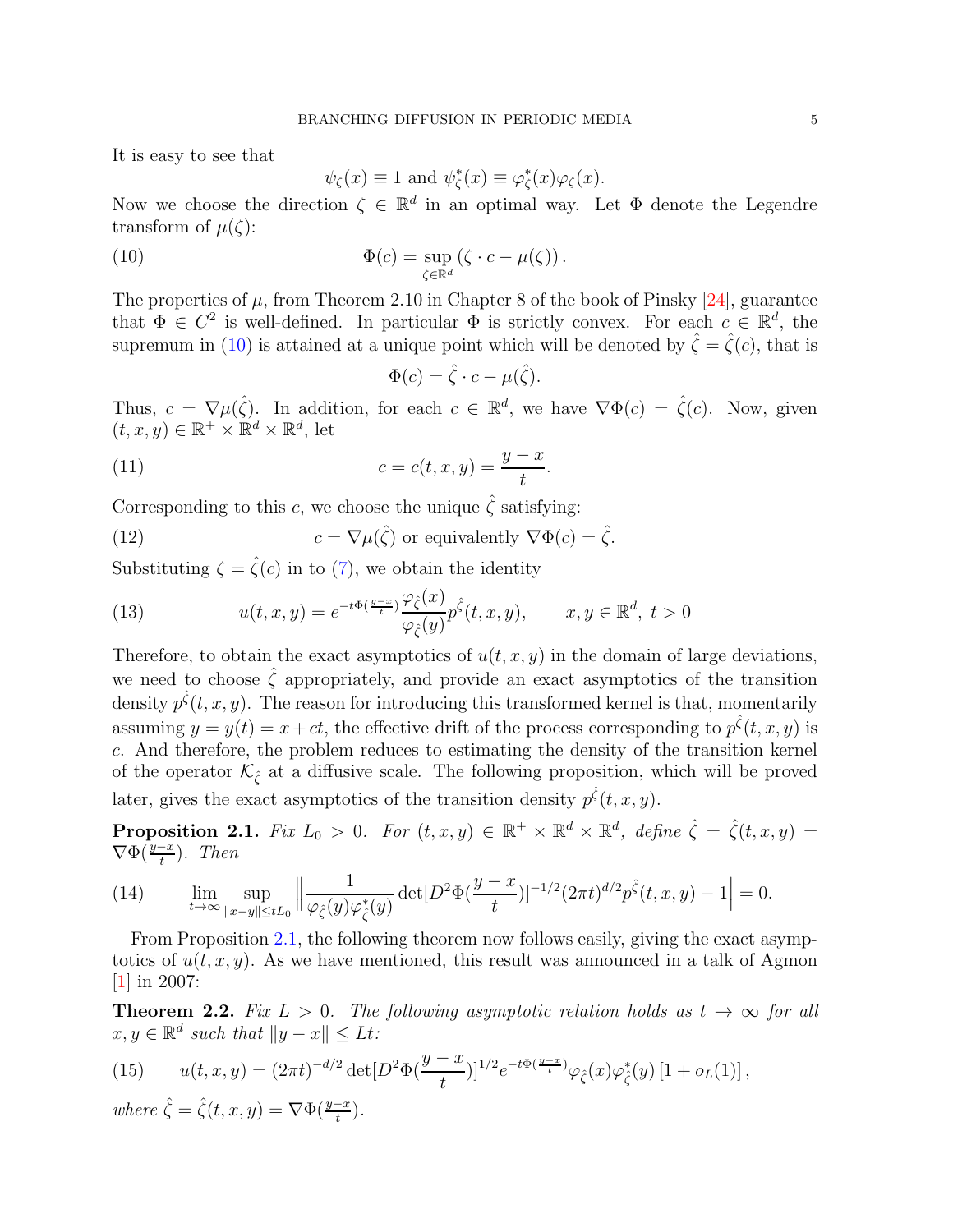*Proof of Theorem [2.2.](#page-4-2)* Fix  $L > 0$ . From Proposition [2.1](#page-4-1) and [\(13\)](#page-4-3), for all  $(t, x, y) \in$  $\mathbb{R}^+ \times \mathbb{R}^d \times \mathbb{R}^d$  with  $\frac{\|y-x\|}{t} \leq L$ , we obtain

$$
u(t, x, y) = e^{-t\Phi(\frac{y-x}{t})} \frac{\varphi_{\hat{\zeta}}(x)}{\varphi_{\hat{\zeta}}(y)} p^{\hat{\zeta}}(t, x, y)
$$
  
= 
$$
(\sqrt{2\pi t})^{-d} [\det D^2 \Phi(\frac{y-x}{t})]^{1/2} e^{-t\Phi(\frac{y-x}{t})} \varphi_{\hat{\zeta}}(x) \varphi_{\hat{\zeta}}^*(y) (1 + o(1)),
$$

uniformly for  $||y - x|| \leq Lt$ . This concludes the proof of Theorem [2.2.](#page-4-2)

<span id="page-5-0"></span>Since  $\Phi$  is strictly convex, we define  $\bar{\mathbf{v}} \in \mathbb{R}^d$  to be the unique minimizer of  $\Phi$ :

(16) 
$$
\Phi(\bar{\mathbf{v}}) = \min_{v \in \mathbb{R}^d} \Phi(v) = -\mu(0)
$$

We call this  $\bar{v}$  the effective drift of the branching diffusion process. The logarithmic asymptotics in Theorem [2.2](#page-4-2) imply that a majority of the particles are located where  $|y - x - \bar{v}t| = o(t).$ 

The bounds [\(15\)](#page-4-4) are valid at the large deviation scale, where  $||y - x|| \le O(t)$ . The following Aronson-type estimate provides a Gausian bound on the  $u$  that holds for all  $x, y \in \mathbb{R}^d$ , although it is less precise than [\(15\)](#page-4-4). It is a consequence of Theorem 1.1 from Norris [\[23\]](#page-43-3):

<span id="page-5-1"></span>**Lemma 2.3.** Let  $\bar{v}$  be the effective drift. There is a constant  $c > 0$  such that

(17) 
$$
u(t, x, y + \bar{\mathbf{v}}t) \le ct^{-d/2} \exp\left(-t\Phi(\bar{\mathbf{v}}) - \frac{\|y - x\|^2}{ct}\right), \qquad \forall \ x, y \in \mathbb{R}^d, \ t > 0.
$$

*Proof of Lemma [2.3.](#page-5-1)* From [\(7\)](#page-3-1) with  $\zeta = 0$ , we have

$$
u(t, x, y) = e^{t\mu(0)} \frac{\varphi_0(x)}{\varphi(y)} p^{0}(t, x, y).
$$

where  $p^{0}(t, x, y)$  is the transition kernel for the operator  $\mathcal{K}_{0}$  in [\(9\)](#page-3-2), having periodic coefficients, but without a potential term. The effective drift for  $p^0$  is precisely  $\bar{\mathbf{v}} = \ell(0) =$  $\nabla \mu(0)$ . By Theorem 1.1 from Norris [\[23\]](#page-43-3) there exists  $C > 0$  such that for all  $x, y \in \mathbb{R}^d$ and  $t > 0$ ,

$$
C^{-1}t^{-d/2}e^{\frac{-C\|y-x\|^2}{t}}\leq p^0(t,x,y+\bar{\mathbf{v}}t)\leq Ct^{-d/2}e^{\frac{-\|y-x\|^2}{Ct}}.
$$

(See [\[25\]](#page-43-7) Lemma 5.3 for an outline of the comparison of the setting in [\[23\]](#page-43-3) to the setting here). Recall that  $\mu(0) = -\Phi(\bar{v})$ . In terms of u, this implies that

$$
u(t, x, y + \bar{\mathbf{v}}t) \leq \tilde{C}t^{-d/2} \exp\left(-t\Phi(\bar{\mathbf{v}}) - \frac{\|y - x\|^2}{\tilde{C}t}\right).
$$

 $\Box$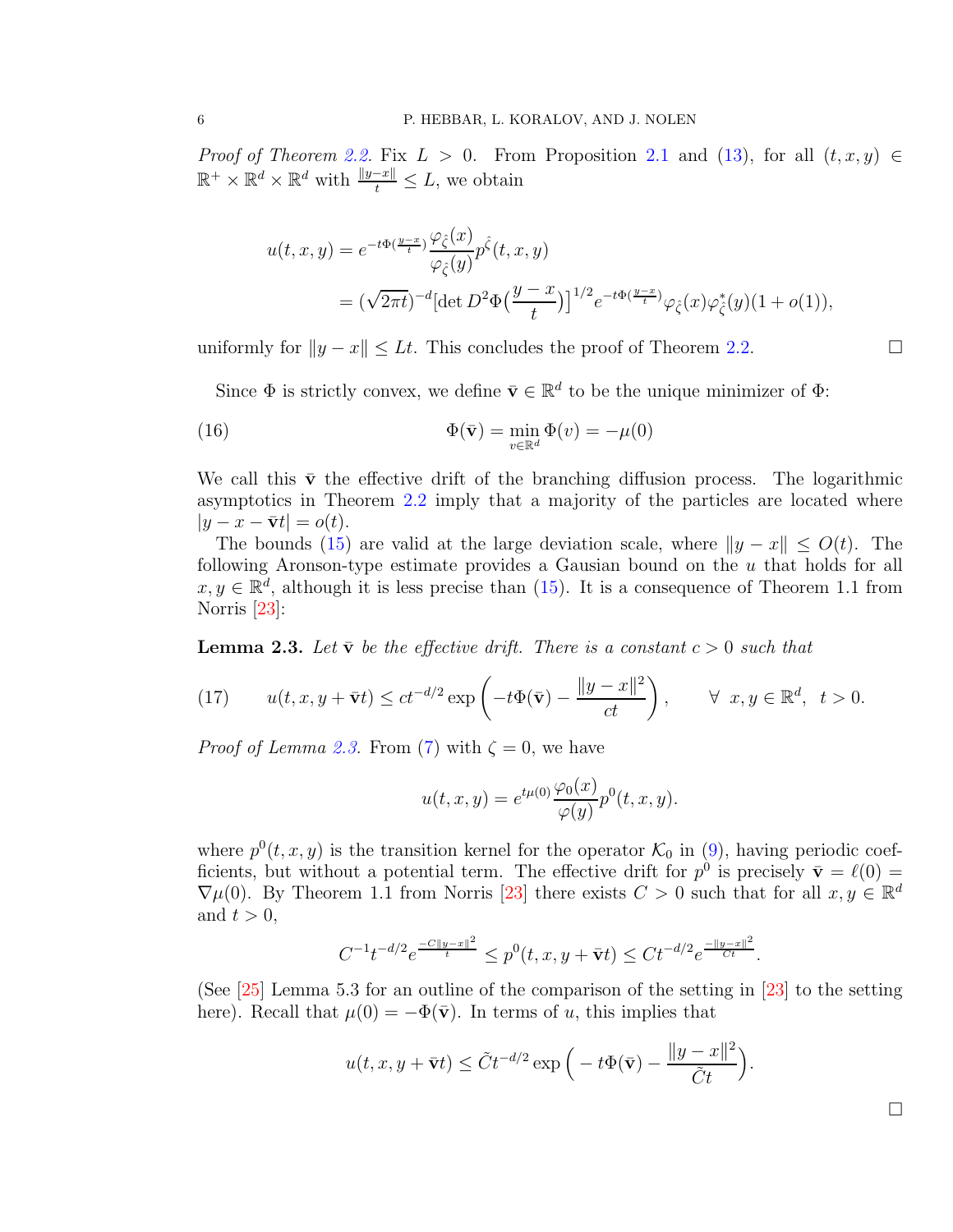# <span id="page-6-0"></span>3. Asymptotic behavior of a super-critical branching process in periodic **MEDIA**

In this section, we study the distribution of the number of particles in regions whose spatial location depends on time. Throughout this section, we will assume that the branching diffusion process is super-critical, meaning that

<span id="page-6-5"></span>(18) 
$$
\Phi(\bar{\mathbf{v}}) = -\mu(0) < 0,
$$

where  $\bar{v}$  is the effective drift defined at [\(16\)](#page-5-0). In view of Theorem [2.2,](#page-4-2) this condition implies that the total mass  $\int u(t, x, y) dy$  grows exponentially fast, as  $t \to \infty$ .

Recall that  $n^y(t, x)$  denotes the number of particles located in a unit d-dimensional cube containing  $y \in \mathbb{R}^d$ , assuming that, initially, there is one particle located at  $x \in \mathbb{R}^d$ .  $\mathbb{R}^d$ . We state three theorems that describe different behaviors of the distribution of  $n^y(t,x)/\mathbb{E}(n^y(t,x))$ . The main theorem in this section (Theorem [3.1\)](#page-6-2) shows intermittency (i.e., the k-th moment dominates the k-th power of the first moment for some k), at locations with linear in time distances from the origin (recall that the bulk of the particles is located at the origin).

<span id="page-6-1"></span>3.1. Intermittency in the domain of large deviations. For  $y = (y_1, y_2, \dots, y_d)$ , let  $\mathcal{Q}_y^d$  denote the *d*-dimensional cube:

$$
Q_y^d = y + [0, 1)^d = [y_1, y_1 + 1) \times [y_2, y_2 + 1) \times \cdots \times [y_d, y_d + 1].
$$

Recall that  $n^y(t, x)$  denotes the number of particles located in  $\mathcal{Q}_y^d$ , assuming that, initially, there is one particle located at  $x \in \mathbb{R}^d$ .

<span id="page-6-2"></span>**Theorem 3.1.** For each  $k \in \mathbb{N} \cup \{0\}$ , and each  $x \in [0, 1)^d$ , the following statements hold: (a) For each  $\mathbf{v} \in \mathbb{R}^d$ , there exists the limit,

(19) 
$$
\gamma_k(\mathbf{v}) = \lim_{t \to \infty} \frac{\ln \mathbb{E}(n^{t\mathbf{v}}(t,x)^k)}{t} \in \mathbb{R}.
$$

<span id="page-6-4"></span><span id="page-6-3"></span>For 
$$
k = 1
$$
,  $\gamma_1(\mathbf{v}) = -\Phi(\mathbf{v})$ . For  $k \ge 2$ ,

(20) 
$$
\gamma_k(\mathbf{v}) = \sup_{w \in \mathbb{R}^d, u \in (0,1)} \left[ u \gamma_{k-1} \left( \frac{\mathbf{v} - w}{u} \right) + u \gamma_1 \left( \frac{\mathbf{v} - w}{u} \right) + (1 - u) \gamma_1 \left( \frac{w}{1 - u} \right) \right].
$$

(b) Define  $G_k = \{ \mathbf{v} \in \mathbb{R}^d : \gamma_1(\mathbf{v}) \geq 0, \gamma_k(\mathbf{v}) = k\gamma_1(\mathbf{v}) \}$  for each  $k \in \mathbb{N}$ . Then sets  $\{\hat{G}_k\}_{k\geq 1}$  are closed subsets of  $\mathbb{R}^d$  and  $\hat{G}_{k+1} \subseteq \hat{G}_k$  for all  $k \in \mathbb{N}$ . There exists a sequence of constants  $\alpha_k > 0$  such that  $B_{\alpha_k}(\bar{\mathbf{v}}) \subseteq G_k$ , and  $\cap_{k \in \mathbb{N}} G_k = {\bar{\mathbf{v}}}.$ 

Jensen's inequality implies that  $\mathbb{E}(n^{t\mathbf{v}}(t,x)^k) \geq (\mathbb{E}(n^{t\mathbf{v}}(t,x)))^k$  for each  $k \in \mathbb{N}$  and  $\mathbf{v} \in \mathbb{R}^d$ . Therefore, as long as the limits [\(19\)](#page-6-3) exists, we have,  $\gamma_k(\mathbf{v}) \geq k \gamma_1(\mathbf{v})$  for each  $k \in \mathbb{N}$ . Thus,  $G_1 \setminus G_k = \{ \mathbf{v} \in G_1 : \gamma_k(\mathbf{v}) > k\gamma_1(\mathbf{v}) \}$ . Notice that Part (b) of Theorem [3.1](#page-6-2) implies that  $G_1 \setminus G_{k^*}$  is non-empty for some  $k^* \geq 2$ . Thus, for  $\mathbf{v} \in G_1 \setminus G_{k^*}$ ,

$$
\lim_{t \to \infty} \frac{\ln(\mathbb{E}(n^{t\mathbf{v}}(t,x)^k)))}{t} = \gamma_k(\mathbf{v}) > k\gamma_1(\mathbf{v}) = \lim_{t \to \infty} \frac{\ln(\mathbb{E}(n^{t\mathbf{v}}(t,x)))^k)}{t}
$$

.

This is the phenomenon of intermittency. This behavior is markedly different from the behavior in the case when the branching rate  $c(x)$  is compactly supported in space. In fact, for super-critical branching processes with compactly supported branching rates, in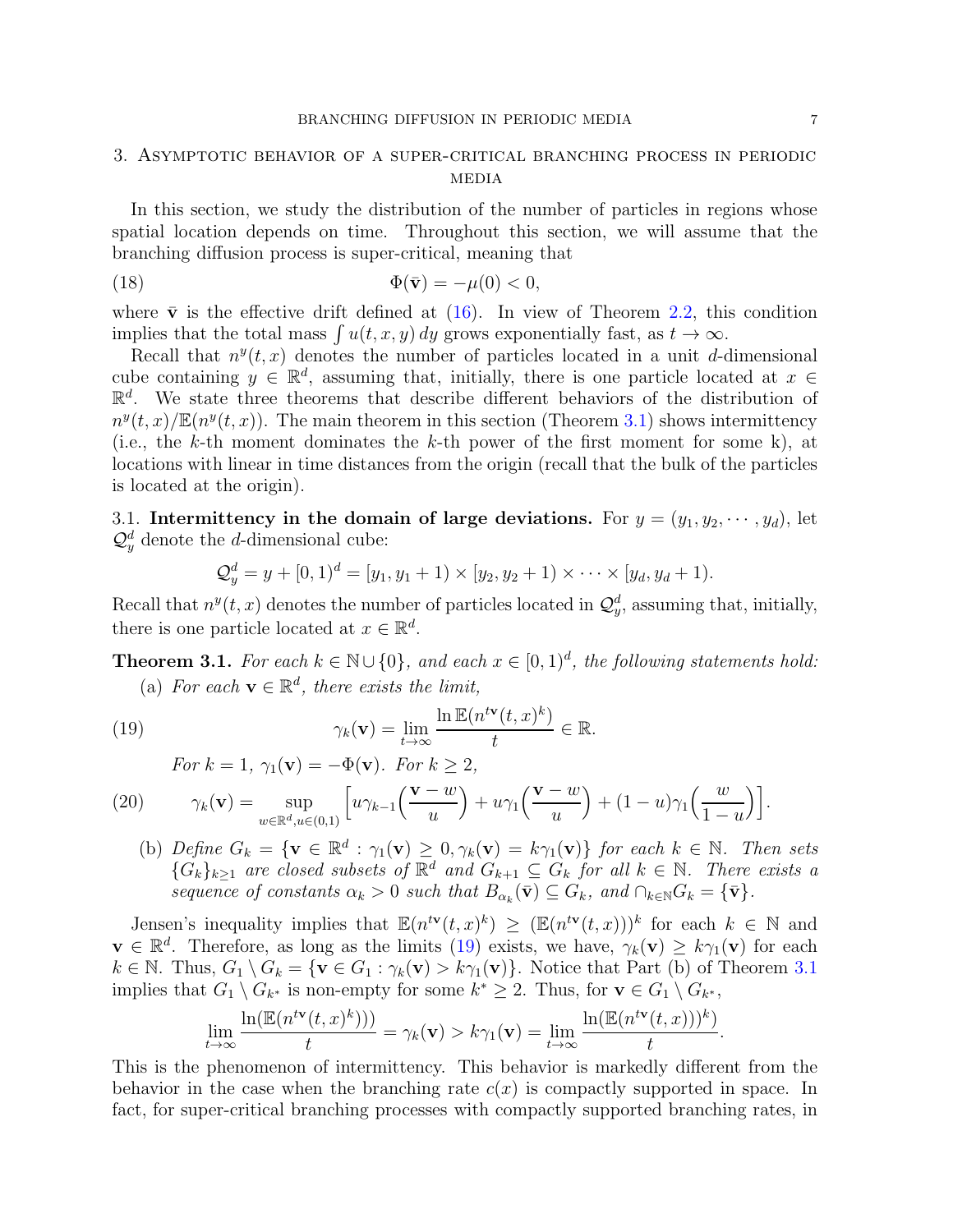[\[18\]](#page-43-1), it is shown that, that  $n^{t\mathbf{v}}(t, x)$  converges after appropriate scaling as  $t \to \infty$ , and the quantities  $\mathbb{E}(n^{t\mathbf{v}}(t,x)^k)/\mathbb{E}(n^{t\mathbf{v}}(t,x))^k$  converge to the corresponding quantities for the limiting random variable.

Remark 3.2. Formula [\(20\)](#page-6-4) essentially provides a criterion for establishing weather intermittency occurs or not, in terms of a variational problem. To see this, we demonstrate the case  $k = 2$ . If  $(w, u) = (\mathbf{v}(1 - u), u)$ , and  $u \uparrow 1$ , then, the term inside the supremum achieves the value  $2\gamma_1(\mathbf{v})$ . This value of  $(w, u)$  lies on the boundary of the domain  $\mathbb{R}^d \times (0,1)$ . Thus, intermittency would occur if there exists a different pair  $(w, u) \in \mathbb{R}^d \times (0, 1)$  such that the value of the supremum is greater that  $2\gamma_1(\mathbf{v})$ . Otherwise, intermittency can not occur.

<span id="page-7-0"></span>3.2. Distribution of total number of particles. Following notation introduced in Section [2,](#page-2-0) recall that  $\varphi_0$  is the principal periodic eigenfunction of the operator  $\mathcal{L}$ . It satisfies

(21) 
$$
\mathcal{L}(\varphi_0) = \mu(0)\varphi_0,
$$

with eigenvalue  $\mu(0) \in \mathbb{R}$ . The function  $\varphi_0^*$  will denote the solution of the adjoint eigenvalue problem:

$$
\mathcal{L}^*(\varphi_0^*) = \mu^*(0)\varphi_0^*,
$$

where  $\mu^*(0)$  is the principal eigenvalue of the adjoint operator, and hence  $\mu^*(0) = \mu(0)$ . We normalize  $\varphi_0$  and  $\varphi_0^*$  by

(22) 
$$
\int_{[0,1)^d} \varphi_0(y) \varphi_0^*(y) dy = 1 = \int_{[0,1)^d} \varphi_0^*(y) dy.
$$

In this section, to simplify notation, we will denote  $\varphi_0, \varphi_0^*$  and  $\mu(0)$  by  $\varphi, \varphi^*$  and  $\mu$ . For  $t > 0, x, y \in [0, 1)^d$ , let  $\varrho(t, x, y)$  denote the fundamental solution of the following PDE on the torus:

<span id="page-7-3"></span>
$$
\partial_t \varrho(t, x, y) = \mathcal{L}_x \varrho(t, x, y), \ \varrho(0, x, y) = \delta_y(x).
$$

Observe that  $C_0, \varepsilon > 0$  such that, for every  $t > 0$ ,

(23) 
$$
\int_{[0,1)^d} \varrho(t,x,z) dz \le C_0 e^{t\mu}
$$

Let  $N(t, x)$  denote the total number of particles in  $\mathbb{R}^d$  at time t, assuming that, at time  $t = 0$ , there is one particle at  $x \in [0, 1]^d$ . In the following theorem, all the moments of the normalized total number of particles are shown to converge.

<span id="page-7-2"></span>**Theorem 3.3.** For each  $k \in \mathbb{N}$ , the following limit exists uniformly in  $x \in [0, 1]^d$ :

(24) 
$$
\lim_{t \to \infty} \frac{\mathbb{E}(N(t,x)^k)}{e^{k\mu t}} = f_k(x),
$$

where the functions  $f_k$  are defined recursively as follows,

$$
f_1(x) = \varphi(x),
$$

and, for  $k \geq 2$ ,

<span id="page-7-1"></span>(25) 
$$
f_k(x) = \sum_{i=1}^{k-1} \beta_i^k \int_0^\infty \int_{[0,1)^d} e^{-k\mu t} \alpha(z) f_i(z) f_{k-i}(z) \varrho(t,x,z) dz dt,
$$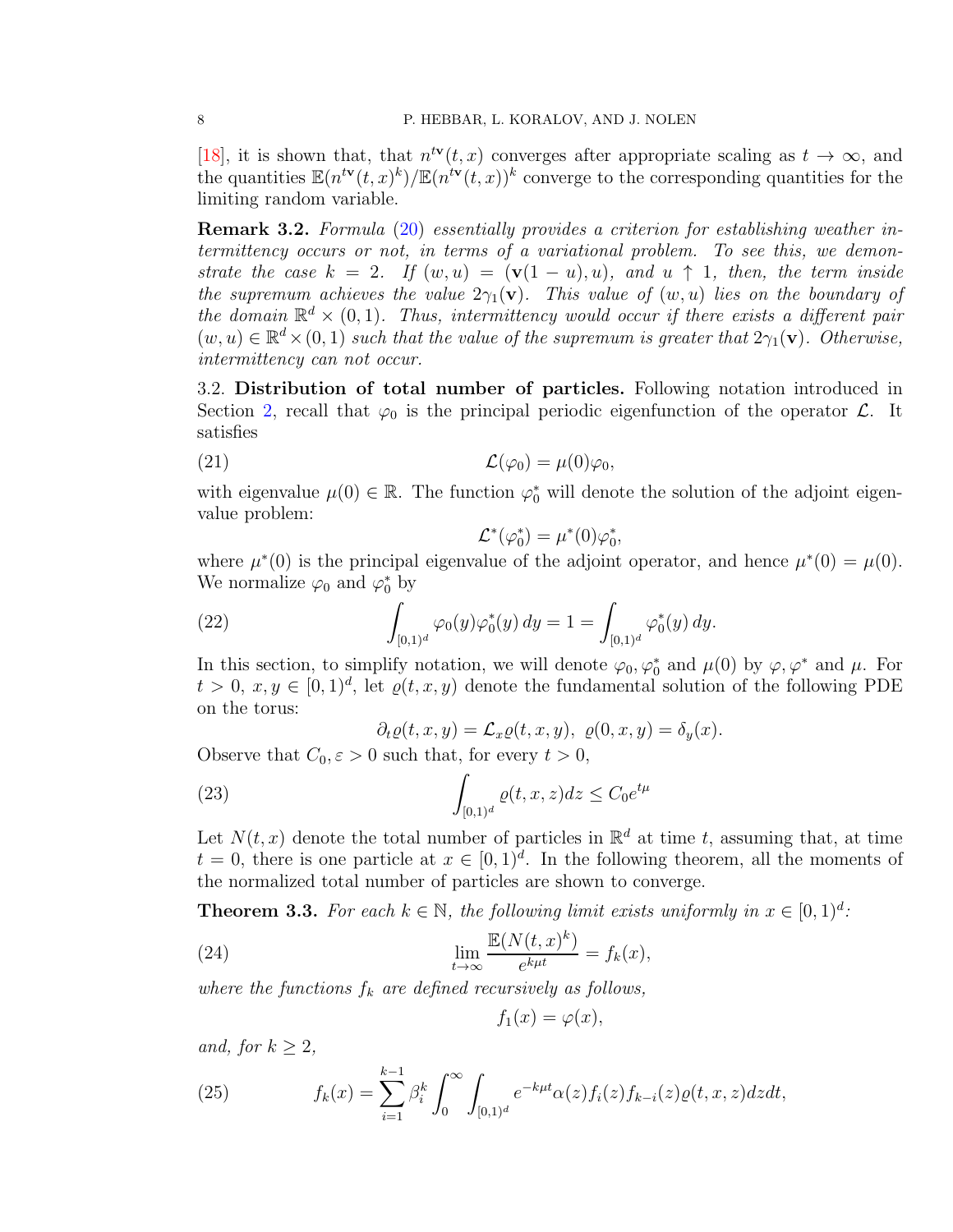where  $\beta_i^k = k!/(i!(k-i)!)$ . In addition, there exists a real valued random variable  $\xi_x$ , whose distribution is determined uniquely, such that  $\mathbb{E}(\xi_x^k) = f_k(x)$  for each  $k \in \mathbb{N}$ .

The functions  $f_k(x)$  defined recursively by the formulas  $(25)$  will be shown to be well defined, that is, the integrals in [\(25\)](#page-7-1) will be shown to be convergent.

The above theorem implies that the total number of particles  $N(t, x)$ , normalized by its expected value behaves "regularly". That is, the k-th moment of  $N(t, x)$  is commensurate with the k-th power of the first moment. In the next section, we show that  $n^y(t, x)$  also exhibits the same "regular" behavior when  $||y - t\overline{v}|| = o(t)$ . In contrast, in Section [3](#page-6-0) we have shown that  $n^{t\mathbf{v}}(t,x)$  exhibits intermittent behavior when  $\mathbf{v} \neq \bar{\mathbf{v}}$ , i.e., the k-th moment of  $n^{t\mathbf{v}}(t,x)$  grows much faster than the k-th power of the first moment for some  $k \in \mathbb{N}$ .

<span id="page-8-0"></span>3.3. Distribution of the number of particles near the region where the bulk of the particles is located. We show that, at distances that grow sub-linearly in time from the bulk of the particles, all the moments converge. Let  $n^y(t, x)$  denote the number of particles in  $\mathcal{Q}_y^d$  at time  $t \in \mathbb{R}^+$ , given that there was one particle at  $x \in [0,1]^d$  at time  $t = 0$ . Define

$$
g(t,y) = (\sqrt{2\pi t})^{-d} \det[D^2 \Phi(\bar{\mathbf{v}})]^{1/2} e^{-t\Phi(\frac{y}{t} + \bar{\mathbf{v}})}.
$$

From this formula for  $g(t, y)$ , since the minimum of the twice continuously differentiable function  $\Phi(\mathbf{v})$  is achieved at  $\mathbf{v} = \bar{\mathbf{v}}$ , for each  $\alpha \in (0, 1)$ , we get

(26) 
$$
g(t, \alpha y) \ge g(t, y).
$$

<span id="page-8-2"></span>**Theorem 3.4.** Let  $r(t) = o(t)$  as  $t \to \infty$ . For each  $k \in \mathbb{N}$ ,

$$
\lim_{t \to \infty} \frac{\mathbb{E}(n^{y(t)+\bar{\mathbf{v}}t}(t,x)^k)}{g(t,y(t))^k} = f_k(x)
$$

uniformly in  $x \in [0, 1)^d$  and  $||y(t)|| \leq r(t)$ .

<span id="page-8-1"></span>3.4. Discussion. There have been several other works on different aspects of branching diffusions in periodic media, and the topic is closely related to reaction-diffusion equations with periodic coefficients. In particular, many authors have studied the spreading of wave fronts for reaction diffusion equations with periodic coefficents, having of the general form

(27) 
$$
\partial_t w = \frac{1}{2} \sum_{ij=1}^d a_{ij}(y) \frac{\partial^2 w}{\partial y_i \partial y_j} + \sum_{i=1}^d b_i(y) \frac{\partial w}{\partial y_i} + f(y, w) \quad y \in \mathbb{R}^d, \quad t > 0,
$$

where  $f(y, w)$  is of KPP type, for example  $f(y, w) = g(y)w(1-w)$  with  $g(y)$  being periodic, or  $f(y, w) = w(g(y) - w)$ . See [\[13,](#page-42-5) [10,](#page-42-0) [28,](#page-43-8) [4,](#page-42-6) [5,](#page-42-7) [6\]](#page-42-8) and references therein. In one space dimension, the distribution of the maximal particle in the branching process, (the particle with largest spatial coordinate) can be expressed in terms of the solution to a reactiondiffusion equation of this KPP-type (see for example [\[21\]](#page-43-9)), so that the asymptotic behavior of wave fronts as  $t \to \infty$  gives information about the behavior of the extremal particle in the branching process. A similar interpretation holds in the higher-dimensional setting.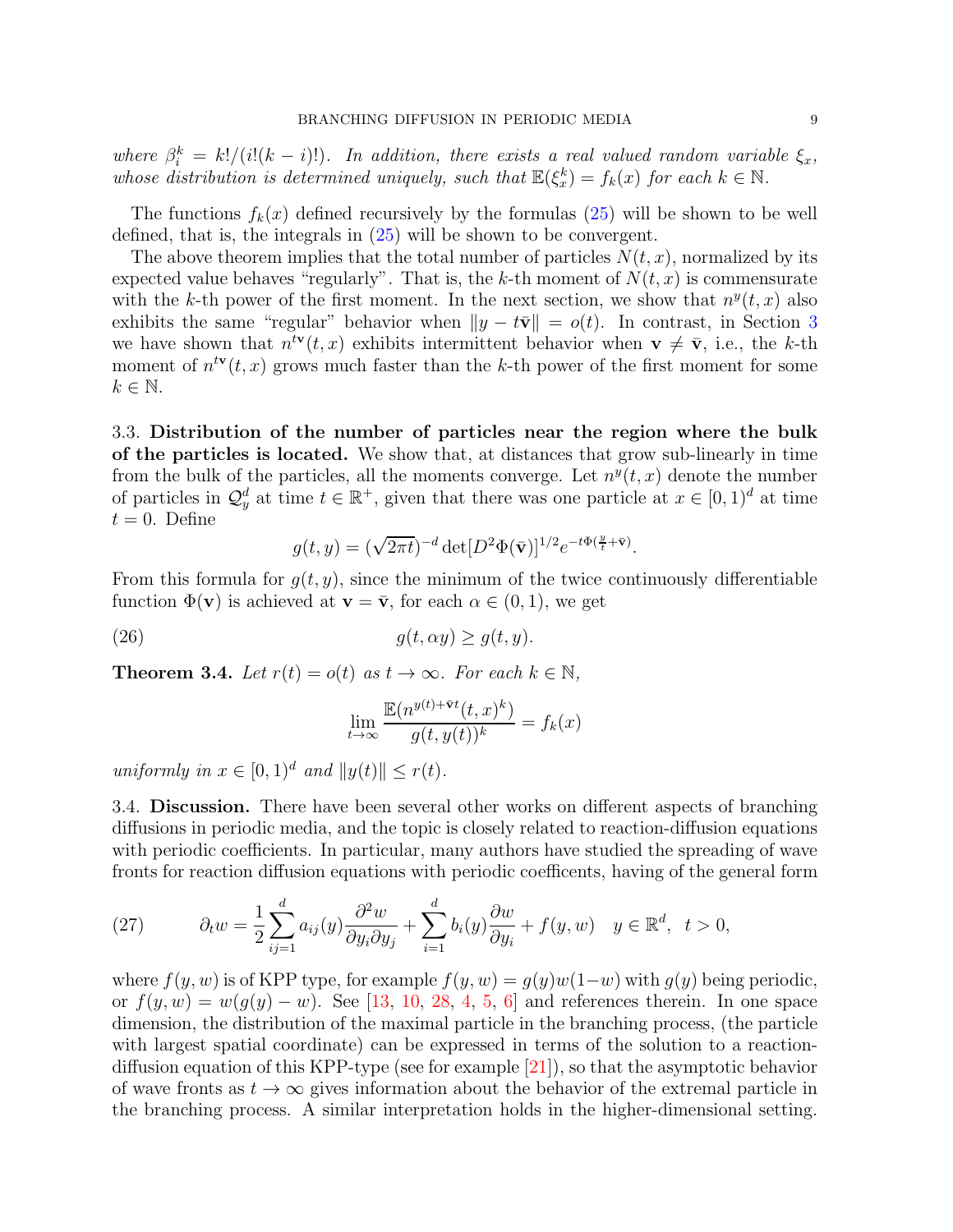When  $f(y, w) = g(y)w(1 - w)$  and  $g > 0$  is strictly positive, a spreading phenomenon occurs:

(28) 
$$
\lim_{t \to \infty} w(t, \mathbf{v}t) = \begin{cases} 0 & \text{for } \mathbf{v} \in \mathbb{R}^d \text{ with } \Phi(\mathbf{v}) > 0 \\ 1 & \text{for } \mathbf{v} \in \mathbb{R}^d \text{ with } \Phi(\mathbf{v}) < 0. \end{cases}
$$

(See Chapter 7 of [\[10\]](#page-42-0)). Hence, the set  $\{tv \in \mathbb{R}^d \mid \Phi(v) = 0\}$  is understood as the asymptotic front of the wave as  $t \to \infty$ . This front matches exactly the set  $t\partial G_1$ , where  $G_1$  is defined in Theorem [3.1.](#page-6-2) The condition that  $g(y) > 0$  is not necessary for such a spreading phenomenon. Berestycki, Hamel and Roques [\[5\]](#page-42-7), [\[6\]](#page-42-8) proved a necessary and sufficient condition for the spreading phenomenon (long-time survival of the branching process), which corresponds to the super-critical condition  $(18)$ . They also analyze the effect of heterogeneity on the principle eigenvalue  $\mu(0)$  of the associated linearized problem, and provide conditions under which the super-critical condition holds (see Theorem 2.12 of [\[5\]](#page-42-7)).

Refinements of the linear spreading rate have been obtained, even in the case of periodic media. For example, Hamel, Nolen, Roquejoffre, and Ryzhik [\[14\]](#page-42-9) give sharper asymptotics for such fronts in periodic media in one space dimension, extending to the periodic case a well-known result of Bramson [\[7\]](#page-42-10) which shows that the front (median of the extremal particle) moves as  $c_1t-c_2\log(t)+O(1)$  as  $t\to\infty$ . A key part of the analysis in [\[14\]](#page-42-9) involves an estimate for a heat kernel analogous to  $p^{\zeta}(t, x, y)$  (for the transformed operator  $\mathcal{K}_{\zeta}$  at [\(9\)](#page-3-2)), except with Dirichlet boundary condition. This result was extended to fronts in multiple dimensions by Shabani [\[25\]](#page-43-7). Lubetzky, Thornett, and Zeitouni [\[20\]](#page-43-10) have proved related asymptotics for the distribution of the extremal particle of a branching diffusion in periodic media. Unlike these works mentioned above, Theorem [3.1](#page-6-2) pertains to the structure of the branching process behind the front, where the population is growing.

#### 4. Proof of Proposition [2.1](#page-4-1)

Let  $X_t$  be the diffusion process with generator  $\mathcal{K}_{\zeta}$  (defined in [\(8\)](#page-3-3)),

(29) 
$$
dX_t = V(X_t)dt + \sigma(X_t) dW_t, X_0 = x,
$$

with

$$
V_i(x) = b_i(x) + \sum_j a_{ij}(x)(\zeta_j + \partial_{x_j} \log \varphi_{\zeta}(x)).
$$

From homogenization theory (see Freidlin [\[11\]](#page-42-11) and the books of Bensoussan, Lions, and Papanicolaou [\[3\]](#page-42-12) and of Jikov, Kozlov, Oleinik [\[16\]](#page-42-13)), it is well known that the following result holds for diffusion processes with periodic coefficients: There exists a vector  $\ell(\zeta) \in$  $\mathbb{R}^d$  (called the effective drift of  $X_t$ ) and a positive definite matrix  $\Xi_\zeta$  (called the effective diffusivity of  $X_t$ ) such that

$$
\frac{X_t - \ell(\zeta)t}{\sqrt{t}} \to \mathcal{N}(0, \Xi_{\zeta}) \text{ as } t \to \infty,
$$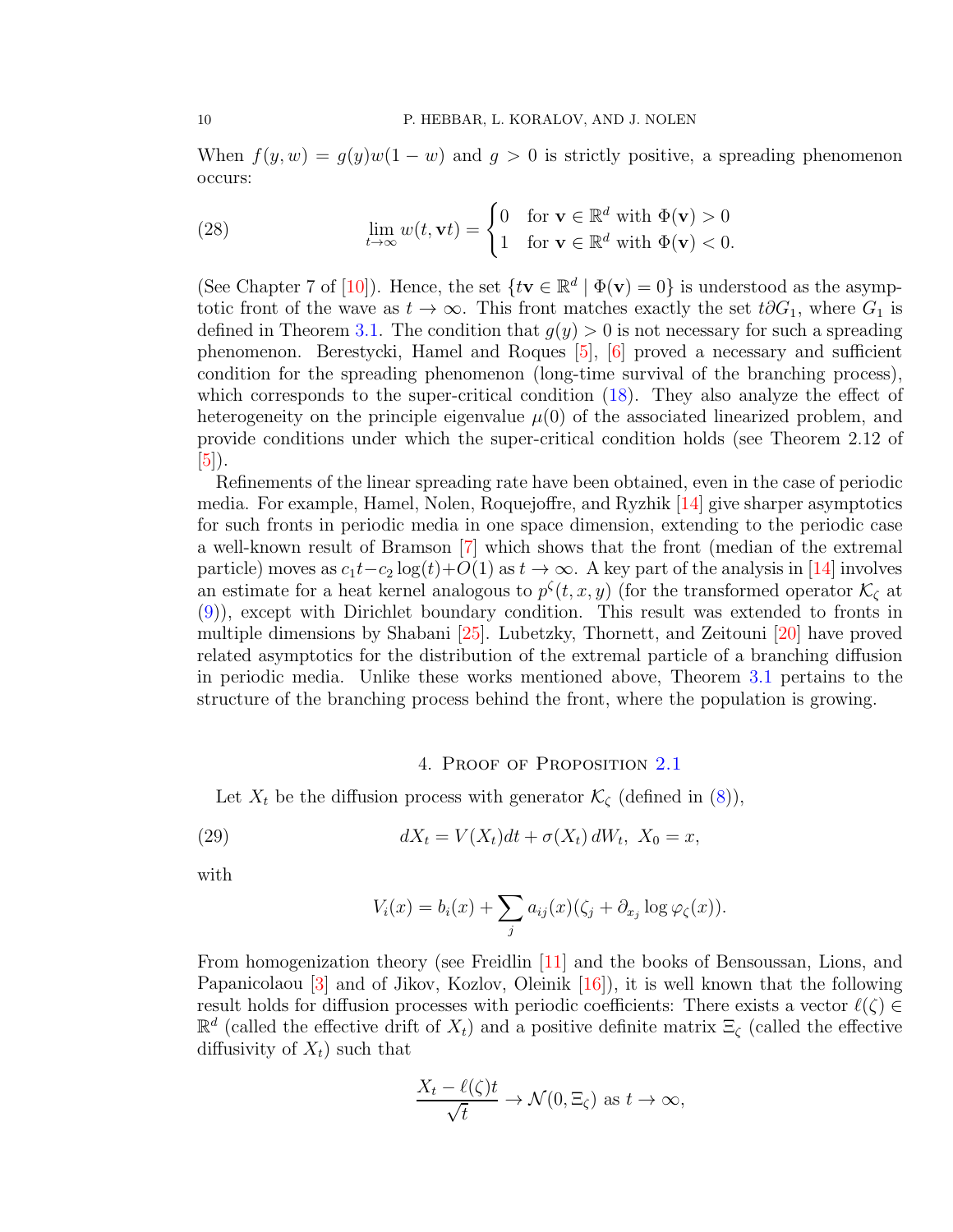in distribution, where  $\mathcal{N}(0, \Xi_c)$  denotes the normal random vector with mean zero and covariance matrix  $\Xi_{\zeta}$ . These quantities are given by the formulas:

(30) 
$$
\ell(\zeta) = \int_{[0,1)^d} V(y) \psi_{\zeta}^*(y) dy = \int_{[0,1)^d} V(y) \varphi_{\zeta}(y) \varphi_{\zeta}^*(y) dy,
$$

(31) 
$$
\Xi_{\zeta} = \int_{[0,1)^d} (\nabla \eta_{\zeta} + I) a(y) (\nabla \eta_{\zeta} + I) \varphi_{\zeta}(y) \varphi_{\zeta}^*(y) dy,
$$

where  $\eta_{\zeta}(y)$  is a periodic (vector-valued) solution to

$$
\mathcal{K}_{\zeta}\eta_{\zeta}=\ell(\zeta)-V(y),
$$

which is determined uniquely up to an additive constant. These  $\ell(\zeta)$  and  $\Xi_{\zeta}$  are often called the effective drift and the effective diffusivity of the operator  $\mathcal{K}_{\zeta}$  and hence, of the operator  $\mathcal{L}_{h_{\zeta}}$  since it only differs from  $\mathcal{K}_{\zeta}$  by a constant potential term. For the operator  $\mathcal{L}$ , notice that effective drift  $\bar{\mathbf{v}}$ , as defined at [\(16\)](#page-5-0), corresponds to  $\bar{\mathbf{v}} = \ell(0)$ .

We now state the following lemma about properties of the principal eigenvalue  $\mu(\zeta)$ . The proof of this lemma can be found in the book of Pinsky [\[24\]](#page-43-6) (Chapter 8, Theorem 2.10).

<span id="page-10-3"></span>**Lemma 4.1.** The function  $\mu : \mathbb{R}^d \to \mathbb{R}$  is twice continuously differentiable and strictly convex. In addition, for each  $\zeta \in \mathbb{R}^d$ ,

(32) 
$$
\nabla \mu(\zeta) = \ell(\zeta),
$$

and,

(33) 
$$
D^2\mu(\zeta) = \Xi_{\zeta}.
$$

**Remark 4.2.** From equation [\(11\)](#page-4-5) and [\(12\)](#page-4-6) we observe that corresponding to each  $(t, x, y) \in$  $\mathbb{R}^+ \times \mathbb{R}^d \times \mathbb{R}^d$ , we choose  $\hat{\zeta} \in \mathbb{R}^d$  such that

(34) 
$$
\nabla \mu(\hat{\zeta}) = \ell(\hat{\zeta}) = \frac{y-x}{t}, \text{ or equivalently } \nabla \Phi(\frac{y-x}{t}) = \hat{\zeta}.
$$

Since  $\Phi$  is the Legendre transform of the function  $\mu$ , we have the relation

<span id="page-10-2"></span><span id="page-10-1"></span>
$$
D^2\mu(\zeta) = \left[D^2\Phi(\nabla\mu(\zeta))\right]^{-1}
$$

.

Therefore, for each  $\zeta \in \mathbb{R}^d$ ,

(35) 
$$
[\det D^2 \Phi(\ell(\zeta))]^{-1/2} = [\det(\Xi_{\zeta})]^{1/2}.
$$

The proof of Proposition [2.1](#page-4-1) is based on estimates of the local averages

<span id="page-10-0"></span>(36) 
$$
\int_{[0,1)^d} p^{\zeta}(t,x,z+r) f(r) dr,
$$

for  $z \in \mathbb{Z}^d$  and for appropriate choice of test functions f. We will choose  $f \in \mathcal{B}$ , where  $\mathcal{B}$ is the Banach space of  $\mathbb{Z}^d$  periodic continuous functions  $f : \mathbb{R}^d \to \mathbb{C}$ , equipped with the supremum norm. Observe that [\(36\)](#page-10-0) has the form

$$
\int_{\mathbb{R}^d} p^{\zeta}(t, x, y) f(y) g([y] - z) dy = \mathbb{E}_x^{\zeta} [f(X_t) g([X_t] - z)]
$$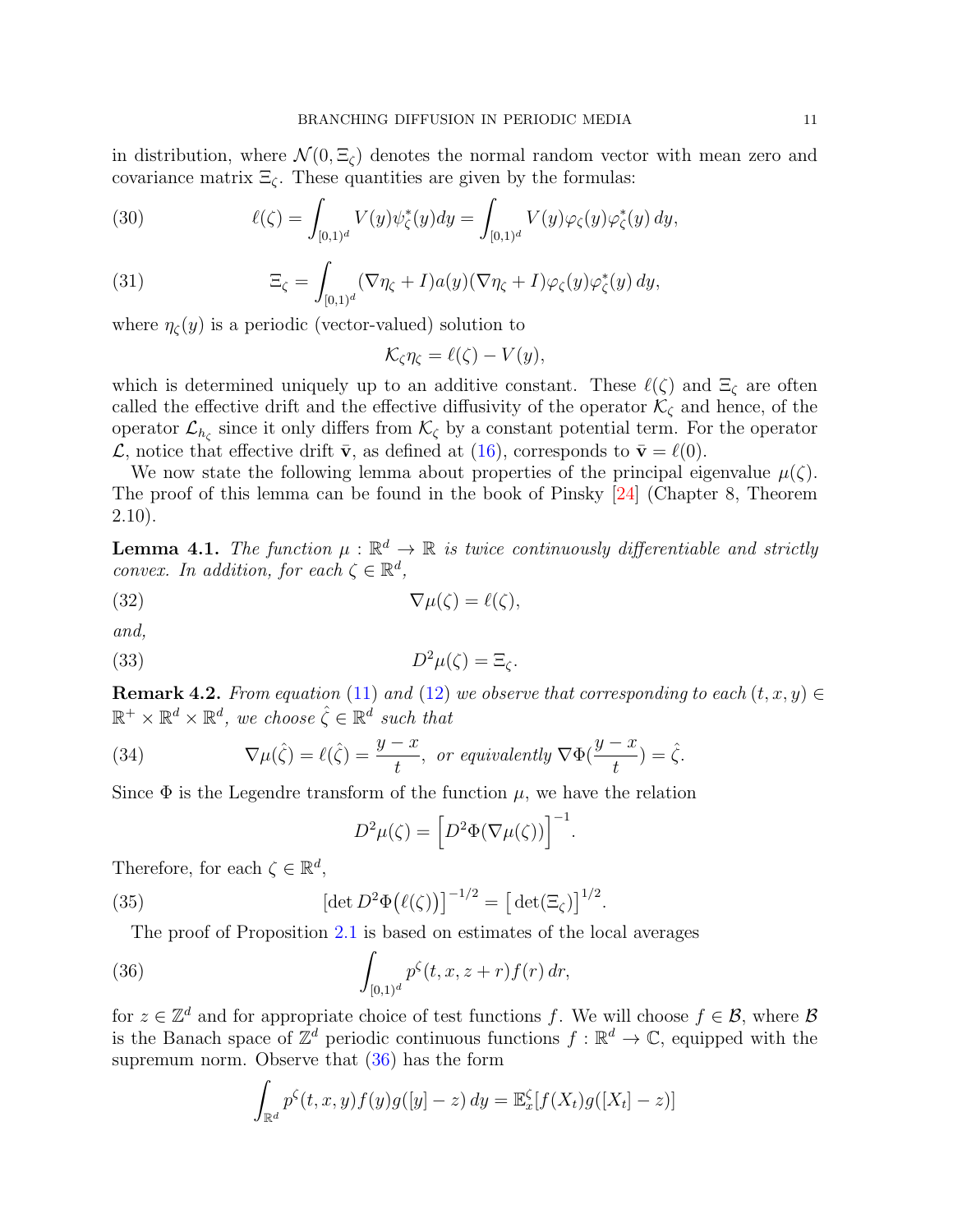with  $g(k) = \mathbf{1}_0(k)$ . For parameters  $\chi = (z, x, f, \zeta) \in (\mathbb{Z}^d, \mathbb{R}^d, \mathcal{B}, \mathbb{R}^d)$ , we define a family of measures on  $\mathbb{Z}^d$ :

<span id="page-11-1"></span>(37) 
$$
m_t^{\chi}(k) = \det(\Xi_{\zeta})^{1/2} (\sqrt{2\pi t})^d \mathbb{E}_x^{\zeta} (f(X_t) \mathbf{1}_{\{k\}}([X_t] - z)), \quad k \in \mathbb{Z}^d.
$$

For  $g: \mathbb{Z}^d \to \mathbb{R}$  having bounded support, we denote the action of  $m_t^{\chi}$  on g by

(38) 
$$
m_t^{\chi}(g) = \det(\Xi_{\zeta})^{1/2} (\sqrt{2\pi t})^d \mathbb{E}_x^{\zeta}(f(X_t)g([X_t]-z)).
$$

Let

$$
\bar{m}_t^{\chi} = e^{-\frac{(z-\ell(\zeta)t-[x])^T \Xi_{\zeta}^{-1}(z-\ell(\zeta)t-[x])}{2t}} \langle \varphi_{\zeta} \varphi_{\zeta}^*, f \rangle,
$$

which we also regard as a (constant) measure on  $\mathbb{Z}^d$ :  $\bar{m}_t^{\chi}$  $t^{\chi}(g) = \bar{m}^{\chi}_t$  $\sum_k g(k)$ . Let  $\mathcal{B}_{+,r}$  be defined by:

$$
\mathcal{B}_{+,r} = \{f : f \in \mathcal{B}, f \ge 0, ||f||_{\infty} < r\}.
$$

Let  $B_0(L) = \{ \zeta \in \mathbb{R}^d \mid |\zeta| \le L \}$  denote the ball of radius L centered at 0 in  $\mathbb{R}^d$ .

<span id="page-11-0"></span>**Lemma 4.3.** Let  $g: \mathbb{Z}^d \to \mathbb{R}$  be any function with bounded support and  $\chi = (z, x, f, \zeta) \in \mathbb{Z}^d$  $(\mathbb{Z}^d, \mathbb{R}^d, \mathcal{B}_{+,r}, B_0(L))$ . Then

$$
\lim_{t \to \infty} \sup_{\chi} |m_t^{\chi}(g) - \bar{m}_t^{\chi}(g)| = 0.
$$

Before proving this, let us use this to finish the proof of Proposition [2.1.](#page-4-1)

*Proof of Proposition [2.1.](#page-4-1)* From Lemma [4.3](#page-11-0) above, for the function  $g(k) = \mathbf{1}_0(k)$ , we have

$$
\lim_{t \to \infty} \sup_{\substack{f \in C([0,1]^d) \\ \|f\| < r}} \sup_{\substack{x \in \mathbb{R}^d, z \in \mathbb{Z}^d \\ \| \zeta \| \le L}} \left| \det_{\substack{(\Xi_\zeta)^{1/2} \\ \le L}} (\sqrt{2\pi t})^d \int_{[0,1)^d} p^\zeta(t, x, z + w) f(w) dw \right|
$$

(39) 
$$
-\exp\Big(-\frac{(z-[x]-\ell(\zeta)t)^T\Xi_{\zeta}^{-1}(z-[x]-\ell(\zeta)t)}{2t}\Big)\langle\varphi_{\zeta}\varphi_{\zeta}^*,f\rangle\Big|=0.
$$

To prove Proposition [2.1,](#page-4-1) we would like to be able to replace  $f$  by a delta function at  $w \in [0,1]^d$ . This is easily justified if we have an appropriate bound on the derivative of  $p^{\zeta}(t,x,y)$  in the y variable. In this case, the weighted average of  $p^{\zeta}$  over a small domain approximates the value of  $p^{\zeta}$  at any point inside the domain. To get such bounds on the derivative of  $p^{\zeta}$ , we observe that  $p^{\zeta}(t, x, y) \le c/t^{d/2}$  for all  $x, y \in \mathbb{R}^d$ , since  $p^{\zeta}(t, x, y)$  is the fundamental solution of the PDE with periodic coefficients, with no potential term (see, for example, arguments in the proof of Lemma [2.3\)](#page-5-1). From the Schauder estimate (see, Friedman [\[12\]](#page-42-14)), it then follows that,  $\|\nabla_y p^\zeta(t, x, y)\| \leq \sup\{p^\zeta(s, x', y')\} |s \in (t-1, t), x', y' \in$  $\mathbb{R}^d$ }  $\leq c/(t-1)^{d/2} \leq \tilde{c}/t^{d/2}$ . This is enough to conclude from that

(40) 
$$
\lim_{t \to \infty} \sup_{x \in \mathbb{R}^d, w \in [0,1)^d, z \in \mathbb{Z}^d} \left| \det(\Xi_{\zeta})^{1/2} (\sqrt{2\pi t})^d p^{\zeta}(t, x, z + w) \right|
$$

$$
-\exp\left(-\frac{(z - x - \ell(\zeta)t)^T \Xi_{\zeta}^{-1} (z - x - \ell(\zeta)t)}{2t}\right) \varphi_{\zeta}(y) \varphi_{\zeta}^*(y) = 0.
$$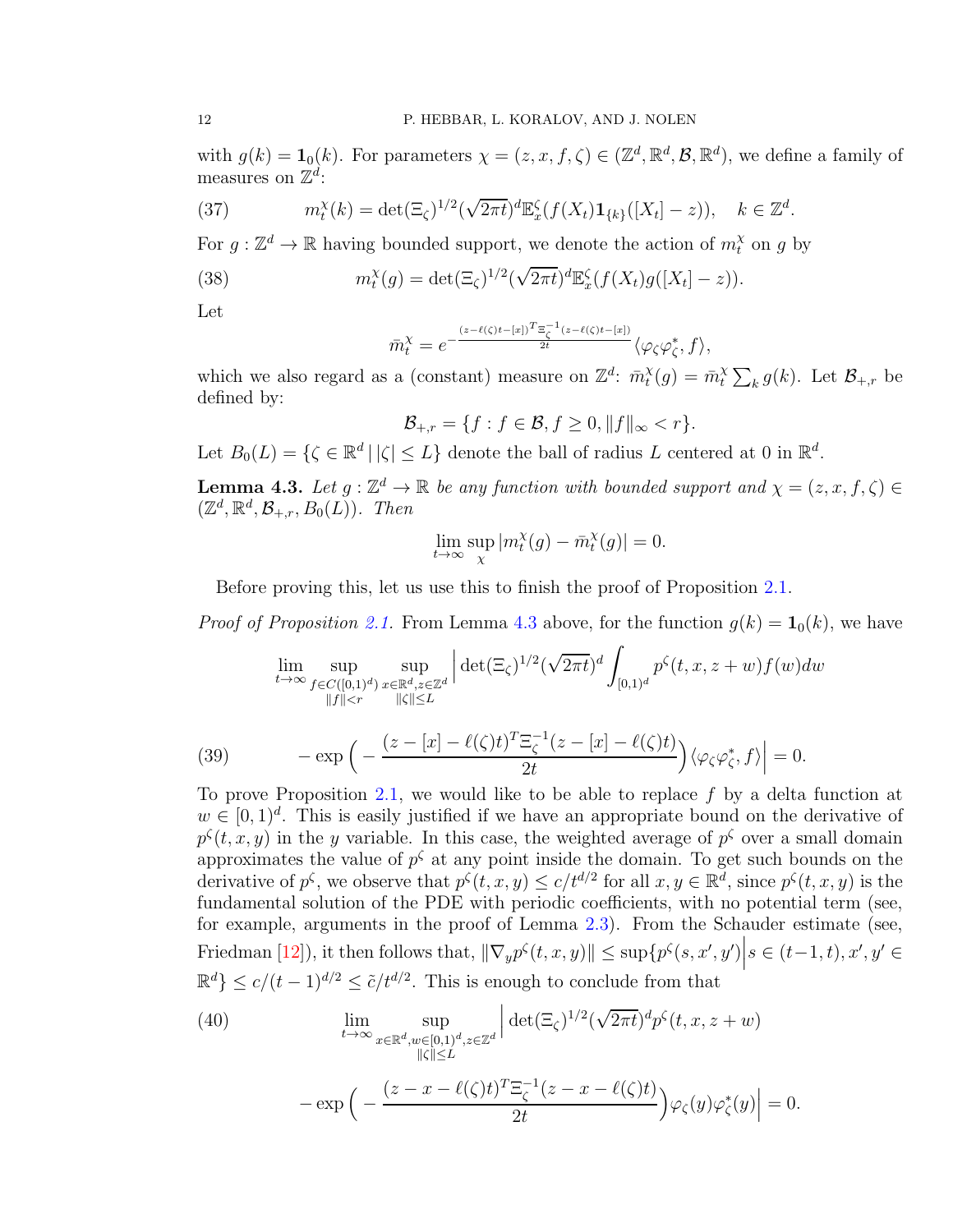Writing  $y \in \mathbb{R}^d$  instead of  $z + w$  with  $w \in [0, 1)^d, z \in \mathbb{Z}^d$ , we obtain (41)

<span id="page-12-0"></span>
$$
\lim_{t\to\infty}\sup_{\substack{x,y\in\mathbb{R}^d\\|\zeta|\le L}}\left|\det(\Xi_{\zeta})^{1/2}(\sqrt{2\pi t})^dp^{\zeta}(t,x,y)-e^{-\frac{t}{2}\left(\frac{y-x}{t}-\ell(\zeta)\right)^T\Xi_{\zeta}^{-1}\left(\frac{y-x}{t}-\ell(\zeta)\right)}\varphi_{\zeta}(y)\varphi_{\zeta}^*(y)\right|=0.
$$

Note that the exponent in the above formula is slightly different. But the difference is negligible in the limit.

Now suppose that  $L_0 > 0$  is fixed, and  $||y - x||/t \le L_0$ , for all  $x, y \in \mathbb{R}^d$  and  $t > 0$ . Then, recall from [\(34\)](#page-10-1) that if we choose  $c = (y - x)/t$ , we have a corresponding  $\hat{\zeta}$  such that  $\ell(\hat{\zeta}) = c$ , or equivalently,  $\nabla \Phi(c) = \hat{\zeta}$ . Morevoer, there is L, depending on  $L_0$ , such that  $|\hat{\zeta}| \leq L$  holds if  $||y-x||/t \leq L_0$ . Thus, [\(41\)](#page-12-0) can be applied to those c and  $\hat{\zeta}$  uniformly to obtain

<span id="page-12-1"></span>
$$
\lim_{t\to\infty}\sup_{\|x-y\|\leq tL_0}\left|\det(\Xi_{\zeta})^{1/2}(\sqrt{2\pi t})^dp^{\hat{\zeta}}(t,x,y)-\varphi_{\hat{\zeta}}(y)\varphi_{\hat{\zeta}}^*(y)\right|=0.
$$

We claim that for any  $L < \infty$  fixed, the periodic eigenfunctions normalized by [\(6\)](#page-3-4) satisfy

(42) 
$$
\inf_{y \in [0,1]^d} \inf_{\|\zeta\| \le L} \varphi_{\zeta}(y) \varphi_{\zeta}^*(y) > 0.
$$

Therefore, substituting  $\left[\det D^2 \Phi\left(\frac{y-x}{t}\right)\right]^{-1/2} = \left[\det(\Xi_{\hat{\zeta}})\right]^{1/2}$  from [\(35\)](#page-10-2), we get

$$
\lim_{t \to \infty} \sup_{\|x-y\| \le tL_0} \left| \frac{1}{\varphi_{\hat{\zeta}}(y)\varphi_{\hat{\zeta}}^*(y)} [\det D^2 \Phi(\frac{y-x}{t})]^{-1/2} (\sqrt{2\pi t})^d p^{\hat{\zeta}}(t,x,y) - 1 \right| = 0.
$$

Finally, we establish the claim [\(42\)](#page-12-1). If this is not the case, then there must be sequences  $\{y_n\}_{n=1}^{\infty} \subset [0,1]^d$  and  $\{\zeta_n\}_{n=1}^{\infty}$ , with  $\|\zeta_n\| \leq L$ , such that

$$
\lim_{n\to\infty}\varphi_{\zeta_n}(y_n)\varphi_{\zeta_n}^*(y_n)=0.
$$

Since  $\zeta$  and y are confined to a compact set, we can extract a subsequence of the pairs  $\{(y_n,\zeta_n)\}_{n=1}^{\infty}$  that converges to some  $(\bar{y},\bar{\zeta})$ . Joint continuity of  $(y,\zeta) \mapsto \varphi_{\zeta}(y)\varphi_{\zeta}^*(y)$  implies that  $\varphi_{\bar{\zeta}}(\bar{y})\varphi_{\bar{\zeta}}^*(\bar{y}) = 0$ , although the normalization [\(6\)](#page-3-4) holds for  $\varphi_{\bar{\zeta}}$  and  $\varphi_{\bar{\zeta}}^*$ . This is a contradiction, since the periodic principal eigenfunctions of elliptic operators  $\mathcal{L}$  and  $\mathcal{L}^*$ have a strict sign. We conclude that  $(42)$  holds.

 $\Box$ 

To complete the proof of Proposition [2.1,](#page-4-1) we now prove Lemma [4.3.](#page-11-0) This follows an argument of Hennion and Hervé  $[15]$  where a very similar lemma was proved (see Lemma VI.4 of [\[15\]](#page-42-15)) in the discrete time one dimensional setting; we will explain the technical differences in Remark [4.6](#page-17-0) below.

Let us define

$$
(S1)d = (\mathbb{R}/(2\pi\mathbb{Z}))d = \{(\theta_1, \theta_2, \cdots, \theta_d) | \theta_i \in \mathbb{R}/(2\pi\mathbb{Z}), i = 1, \ldots, d\}.
$$

For  $g: \mathbb{Z}^d \to \mathbb{R}$ , for  $\theta \in (S^1)^d$ ,  $z \in \mathbb{Z}^d$ , we use the following definitions of Fourier Transform and Inverse Fourier Transform:

$$
\hat{g}(\theta) = \frac{1}{(\sqrt{2\pi})^d} \sum_{z \in \mathbb{Z}^d} g(z) e^{i\theta z}, \qquad g(z) = \frac{1}{(\sqrt{2\pi})^d} \int_{(S^1)^d} \hat{g}(\theta) e^{-i\theta z} d\theta.
$$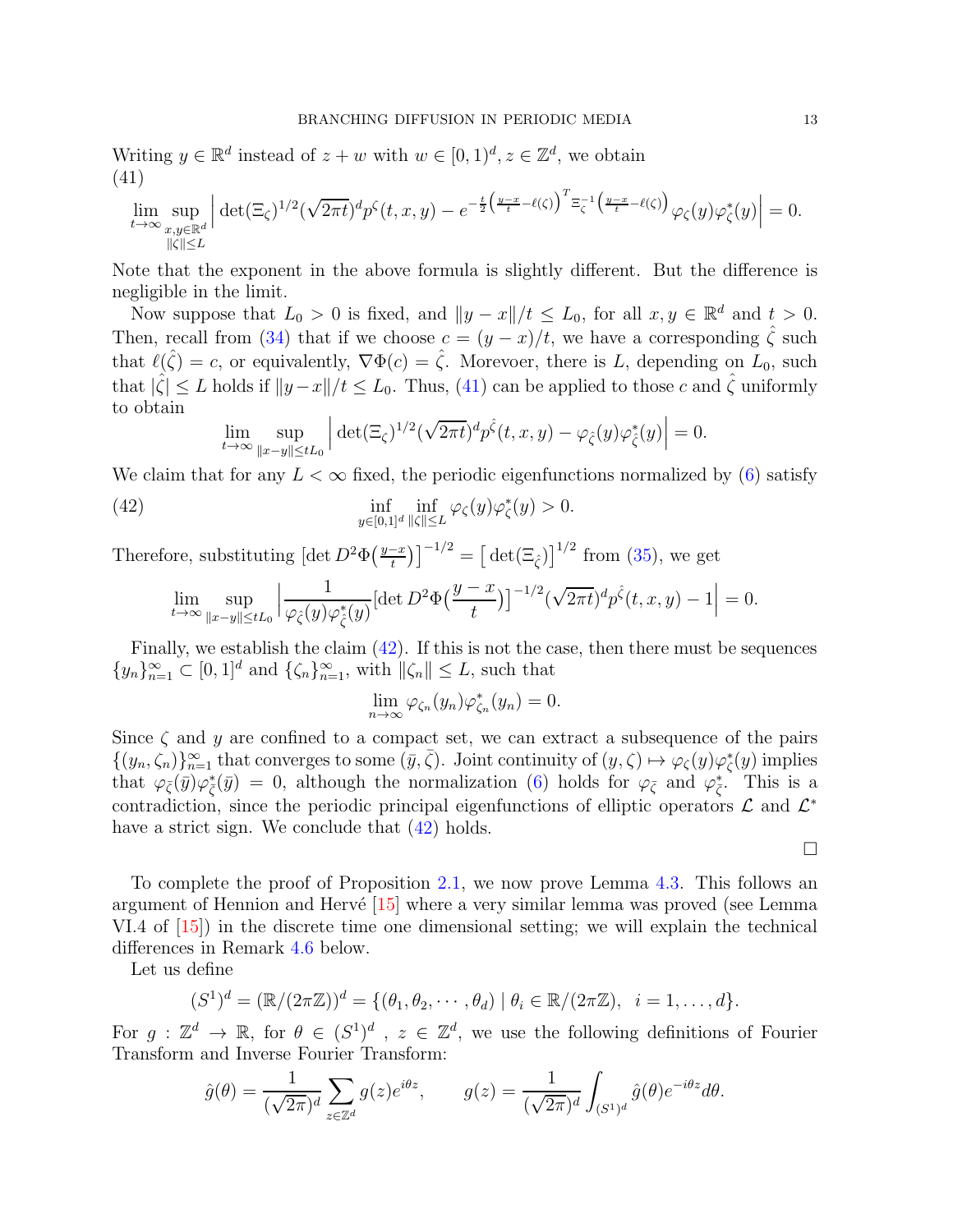Letting  $\hat{g}(-\theta) = \tilde{g}(\theta)$ , we have

(43)  
\n
$$
(\sqrt{2\pi t})^d \mathbb{E}_x[f(X_t)g([X_t])] = t^{d/2} \mathbb{E}_x[f(X_t) \int_{(S^1)^d} \tilde{g}(\theta) e^{i\theta[X_t]} d\theta]
$$
\n
$$
= t^{d/2} \int_{(S^1)^d} \tilde{g}(\theta) \mathbb{E}_x[f(X_t) e^{i\theta[X_t]}] d\theta.
$$

For  $\theta \in \mathbb{R}^d$ ,  $t \geq 0$ , let us define the *Fourier Kernels*  $Q_{\zeta}(\theta, t)$ , acting on  $\mathcal{B}$ , by

(44) 
$$
Q_{\zeta}(\theta,t)f(x) = \mathbb{E}_{x}^{\zeta}(f(X_{t})e^{i\theta([X_{t}]-[x]-\ell(\zeta)t)}).
$$

Now recalling the definition [\(37\)](#page-11-1), observe that

<span id="page-13-0"></span>(45) 
$$
m_t^{\chi}(g) = \det(\Xi_{\zeta})^{1/2} (\sqrt{2\pi t})^d \int_{\mathbb{R}^d} p^{\zeta}(t, x, y) f(y) g([y] - z)) dy
$$

$$
= \det(\Xi_{\zeta})^{1/2} (\sqrt{2\pi t})^d \mathbb{E}_x^{\zeta} (f(X_t) g([X_t] - z)).
$$

Using the Fourier inversion formula and Fubini's theorem, [\(45\)](#page-13-0) can be written as

<span id="page-13-1"></span>
$$
m_t^{\chi}(g) = \det(\Xi_{\zeta})^{1/2} t^{d/2} \int_{(S^1)^d} \tilde{g}(\theta) e^{-i\theta(z-\ell(\zeta)t-[x])} (Q_{\zeta}(\theta,t)f)(x) d\theta,
$$

where  $\tilde{g}(\theta) := \hat{g}(-\theta)$ .

The Fourier kernels  $\{Q_{\zeta}(\theta,t)\}_{t\geq0}$  are a family of compact operators on B and  $e^{i\theta\ell(\zeta)t}Q_{\zeta}(\theta,t)$ is  $2\pi\mathbb{Z}^d$  periodic in the parameter  $\theta$ . One can show that for a fixed  $\theta \in (S^1)^d$ , the family  ${Q_{\zeta}(\theta, \cdot)}_{t\geq 0}$  forms a semigroup. That is, for each  $x \in \mathbb{R}^d$ ,  $t, s \geq 0$ ,

(46) 
$$
Q_{\zeta}(\theta, t) \circ Q_{\zeta}(\theta, s) f(x) = Q_{\zeta}(\theta, t + s) f(x).
$$

Observe that, for  $\theta = 0$ ,  $Q_{\zeta}(0,t)$  is the Markov operator corresponding to the process  $X_t$ , which is generated by  $\mathcal{K}_{\zeta}$ . Therefore, since zero is the principal simple eigenvalue of the operator  $\mathcal{K}_{\zeta}$ , 1 is the principal simple eigenvalue of the operator  $Q_{\zeta}(0,t)$ . By a perturbation theorem (see, for example, Theorem III.8 in [\[15\]](#page-42-15)), there exists a small  $\theta_0 > 0$ such that, for each  $\theta \in (S^1)^d$  with  $\|\theta\| \leq \theta_0$ , the principal eigenvalues of the operators  $Q_{\zeta}(\theta,1)$  are simple, for each  $\|\zeta\|\leq L$ . We denote these principle eigenvalues of the operators  $Q_{\zeta}(\theta,1)$  by  $\lambda(\zeta,\theta) \in \mathbb{C}$ , for  $\|\theta\| \leq \theta_0$ . Thus, from the semigroup property [\(46\)](#page-13-1) and the time homogeneity of the coefficients of the partial differential operator  $\mathcal{K}_{\zeta}$ , we conclude that the principal eigenvalue of the operator  $Q_{\zeta}(\theta, t)$  is  $\lambda(\zeta, \theta)^t$  for each  $t \geq 0$ .

The proof of Lemma [4.3](#page-11-0) is based on the following spectral decomposition of the operator  $Q_{\zeta}(\theta, t).$ 

<span id="page-13-2"></span>**Lemma 4.4.** For a fixed  $L > 0$ , there exist  $\theta_0 > 0$ ,  $q > 0$ , and  $\eta > 0$  such that, for each  $t > 1, \ \theta \in (S^1)^d$  with  $\|\theta\| < \theta_0, \ f \in \mathcal{B}$ , and  $|\zeta| \leq L$  we have

<span id="page-13-3"></span>(47) 
$$
Q_{\zeta}(\theta,t)f(x) = \lambda(\zeta,\theta)^{t} \left[ \langle \varphi_{\zeta} \varphi_{\zeta}^{*}, f \rangle + (M_{\zeta}(\theta,t)f)(x) \right] + (N_{\zeta}(\theta,t)f)(x),
$$

where the following bounds for the operator  $M_{\zeta}(\theta, t)$  and  $N_{\zeta}(\theta, t)$  hold:

(48) 
$$
||M_{\zeta}(\theta,t)f||_{L^{\infty}} \leq q||f||_{\infty}||\theta||, ||N_{\zeta}(\theta,t)f||_{L^{\infty}} \leq qe^{-\eta t}||f||_{\infty},
$$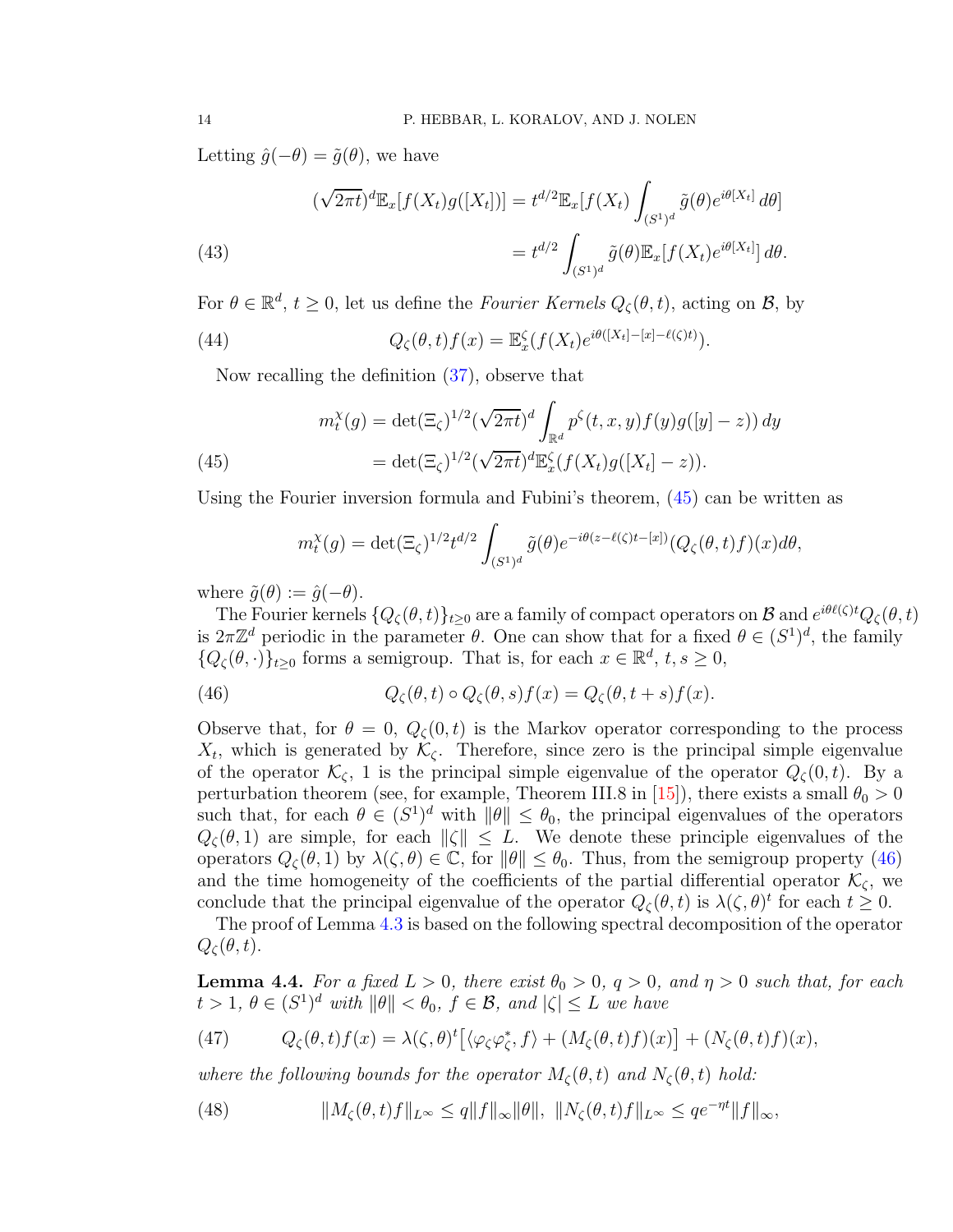Moreover, there exists a constant  $C_1$  such that for each  $\theta \in (S^1)^d$  with  $\|\frac{\theta}{\sqrt{N}}\|$  $\frac{1}{t}$ ||  $\leq \theta_0$  we have

<span id="page-14-0"></span>(49) 
$$
\|\lambda(\zeta,\frac{\theta}{\sqrt{t}})^t - e^{-\frac{\theta^T \Xi_{\zeta}\cdot \theta}{2}}\| \leq \frac{C_1}{\sqrt{t}} \|\theta\|^3 e^{\frac{-\theta^T \Xi_{\zeta}\cdot \theta}{4}},
$$

uniformly over  $|\zeta| \leq L$ .

*Proof of Lemma*  $(4.4)$ . In the discrete time one dimensional setting, Lemma  $(4.4)$  is proved in Hennion and Hervé  $[15]$  (see Proposition VI.2, therein), but the arguments there also go through in the continuous time d-dimensional setting. The assumptions of that Proposition, denoted by  $H''[2]$  in [\[15\]](#page-42-15) (assumptions on the Banach space being sufficiently big,  $Q_{\zeta}(0,1)$  having 1 as its simple eigenvalue corresponding to the eigenfunction  $f \equiv 1$ , and the operators  $Q_{\zeta}(\theta, 1)$  being sufficiently regular in the variable  $\theta$  in a small neighborhood around  $\theta = 0$ ) are all satisfied in our setting, uniformly in  $\|\zeta\| \leq L$ . The proof of [\(49\)](#page-14-0) (or, rather, its analog in [\[15\]](#page-42-15)) relies on the fact that  $\nabla_{\theta} \lambda(\zeta, \theta)|_{\theta=0} = 0$ and  $D_{\theta}^2 \lambda(\zeta, \theta)|_{\theta=0} = -\Xi_{\zeta}$ , which follows from arguments similar to those used in proving  $(35)$ .

To apply Lemma [4.4](#page-13-2) in the proof of Lemma [4.3,](#page-11-0) we will need the following fact about the eigenvalues  $\lambda(\zeta, \theta)$ . For a bounded linear operator Q on Banach space B, let  $r(Q)$ denote its spectral radius.

<span id="page-14-1"></span>**Lemma 4.5.** For each  $\theta_0 \in (0, 2\pi), L > 0$ ,

$$
\alpha(\theta_0, L) := \sup \{ r(Q_{\zeta}(\theta, 1)) \mid ||\zeta|| \le L, \ \theta \in (S^1)^d, \ \|\theta\| \ge \theta_0 \} < 1.
$$

*Proof of Lemma [4.5.](#page-14-1)* From the definition of the operators  $Q_{\zeta}(\theta, 1)$  and using the fact that  $e^{i\theta\ell(\zeta)t}Q_{\zeta}(\theta,t)$  is  $2\pi\mathbb{Z}^d$  periodic in the parameter  $\theta$ , we have, for a fixed  $\zeta \in \mathbb{R}^d$ , the function  $r(Q_{\zeta}(\theta, 1))$  is continuous in the variable  $\theta \in (S^1)^d$ . Let us fix  $\zeta \in \mathbb{R}^d$  with  $\|\zeta\| \leq L$ . It is clear that  $r(Q_\zeta(\theta,1)) \leq 1$  for each  $\theta \in (S^1)^d$ . Indeed, if  $f \in \mathcal{B}$  with  $||f|| = 1$ ,

$$
||Q_{\zeta}(\theta, t)f|| = ||\mathbb{E}_{x}(f(X_{t})e^{i\theta([X_{t}]-[x]-\ell(\zeta))})||
$$
  
\n
$$
\leq ||\mathbb{E}_{x}(|f(X_{t})|)||
$$
  
\n
$$
= ||Q_{\zeta}(0, t)|f|| || \leq 1.
$$

That is, if  $\eta(\zeta,\theta) \in \mathbb{C}$  is any eigenvalue of the operator  $Q_{\zeta}(\theta,1), |\eta(\zeta,\theta)| \leq 1$  for all  $\theta \in (S^1)^d$ . Now for  $\theta \in (0, 2\pi)$ , suppose that, there exists an eigenfunction  $f \in \mathcal{B}$  of the operator  $Q_{\zeta}(\theta, t)$  with  $||f|| = 1$  corresponding to the eigenvalue  $\eta(\zeta, \theta) \in \mathbb{C}$  such that  $|\eta(\zeta,\theta)| = 1$ . That is, for each  $x \in [0,1)^d$ ,

(50) 
$$
|\mathbb{E}_x(f(X_t)e^{i\theta([X_t]-[x]-\ell(\zeta)t)})|=|f(x)|.
$$

We know that 1 is the simple principal eigenvalue of the operator  $Q_{\zeta}(0,t)$ . Thus, there exists an eigenfunction  $g \in \mathcal{B}$  of  $Q_{\zeta}(0,t)$  such that g is strictly positive and

(51) 
$$
\mathbb{E}_x(g(X_t)) = g(x), \quad x \in [0,1)^d.
$$

Since  $g > 0$ , we can multiply g by a constant so that  $|f(x)| \le g(x)$  holds for all  $x \in [0,1]^d$ with equality  $|f(x_0)| = g(x_0)$  holding at some point  $x_0 \in [0, 1)^d$ . Now,

$$
\mathbb{E}_{x_0}(|f(X_t)e^{i\theta([X_t]-[x]-\ell(\zeta)t)}|) \geq |\mathbb{E}_{x_0}(f(X_t)e^{i\theta([X_t]-[x]-\ell(\zeta)t)})|
$$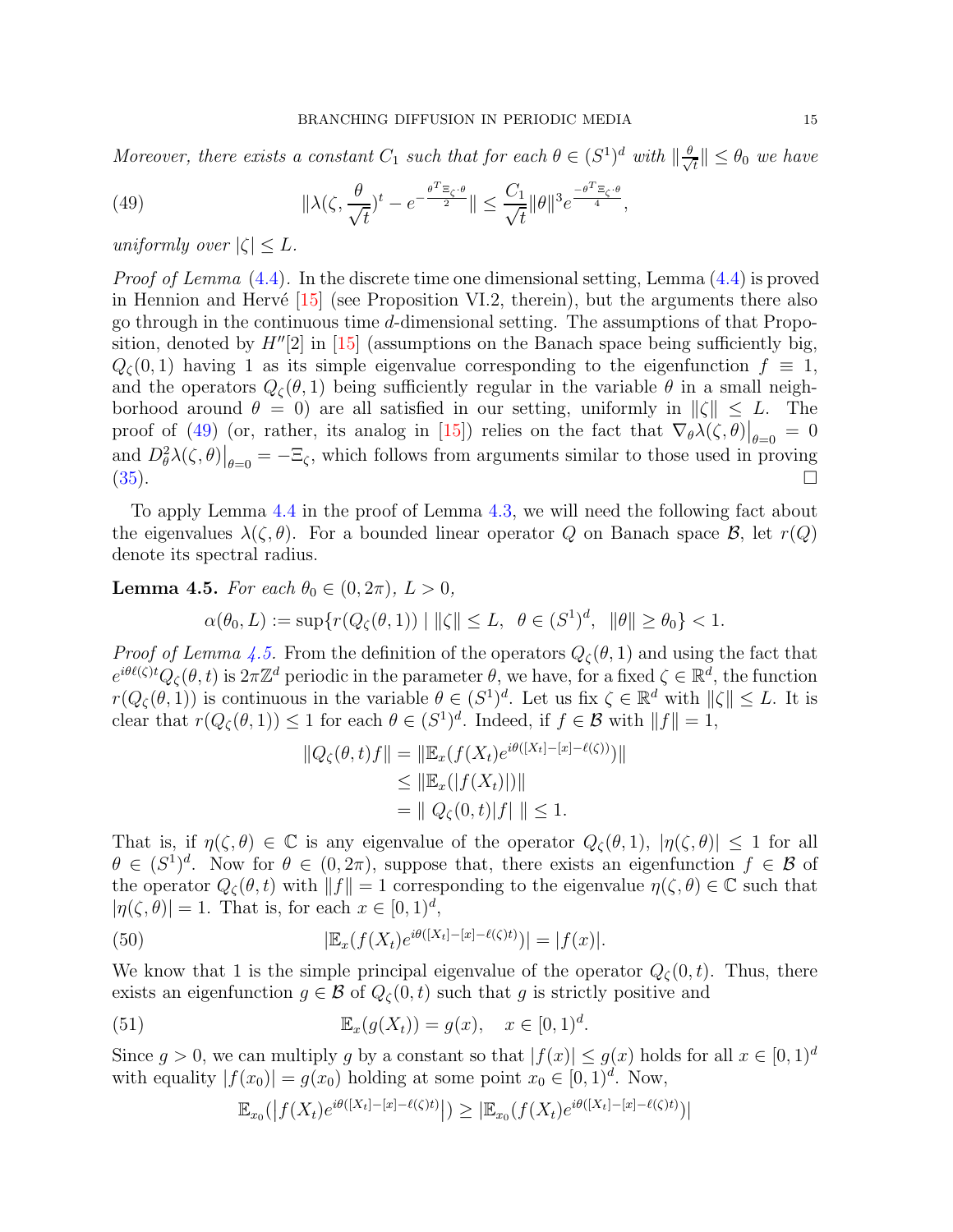$$
= |f(x_0)| = g(x_0) = \mathbb{E}_{x_0} g(X_t).
$$

This implies that,

$$
\mathbb{E}_{x_0}(|f(X_t)| - g(X_t)) = Q_{\zeta}(0,t)(|f| - g)(x_0) \ge 0.
$$

Since  $|f| \leq g$  and  $Q_{\zeta}(0,t)$  is a positive operator, we conclude that

$$
\mathbb{E}_{x_0}(|f(X_t)| - g(X_t)) = 0.
$$

That is,

$$
\int_{\mathbb{R}^d} (|f(y)| - g(y)) p^{\zeta}(t, x_0, y) dy = 0.
$$

Since  $X_t$  is a non-degenerate diffusion, for a fixed  $x_0 \in [0,1)^d$ ,  $p^{\zeta}(t, x_0, y) > 0$  for all  $y \in \mathbb{R}^d$ ,  $t \geq 0$ . Thus, there exists a continuous  $\mathbb{Z}^d$  periodic function h such that  $f(y) = e^{i\tilde{h}(y)}g(y)$ for all  $y \in \mathbb{R}^d$ . Therefore,

$$
\mathbb{E}_x(e^{ih(X_t)}g(X_t)e^{i\theta([X_t]-[x]-\ell(\zeta)t)})=e^{ih(x)}g(x)=e^{ih(x)}\mathbb{E}_x(g(X_t)).
$$

Thus,

$$
\mathbb{E}_x\Big(g(X_t)\Big[e^{i\big(\theta([X_t]-[x]-\ell(\zeta)t)+h(X_t)-h(x)\big)}-1\Big]\Big)=0,
$$

which implies that  $\theta([y] - [x] - \ell(\zeta)t) + h(y) - h(x) \in 2\pi\mathbb{Z}$ , for all  $x, y \in \mathbb{R}^d$ ,  $t \geq 0$ . This is a contradiction since, taking  $y = x + m$  with  $m \in \mathbb{Z}^d$ , we get  $\theta(m - \ell(\zeta)t) \in 2\pi\mathbb{Z}$ for all  $m \in \mathbb{Z}^d$ , which is impossible. Thus we have shown that for each  $\zeta \in \mathbb{R}^d$  with  $\|\zeta\| \le L$ , and each  $\theta \in (S^1)^d$ , with  $\|\theta\| \ge \theta_0$ ,  $|\eta(\zeta, \theta)| < 1$ . Therefore, choosing  $\alpha(\theta_0, L) =$  $\sup\{r(Q_{\zeta}(\theta,1)) \mid \|\zeta\| \leq L, \ \theta \in (S^1)^d, \ \|\theta\| \geq \theta_0\},\$  we get the required result.

*Proof of Lemma [4.3.](#page-11-0)* From Lemma [4.4,](#page-13-2) we know that there exists a  $\theta_0 > 0$  such that, for all  $\|\theta\| \leq \theta_0$  the decomposition [\(47\)](#page-13-3) holds. Therefore, we can write

$$
m_t^{\chi}(g) = J_t^1(\chi) + J_t^2(\chi) + J_t^3(\chi),
$$

where

$$
J_t^1(\chi) :=
$$
  
= det $(\Xi_{\zeta})^{1/2} t^{d/2} \int_{(S^1)^d \cap (\|\theta\| < \theta_0)} \tilde{g}(\theta) e^{-i\theta(z-\ell(\zeta)t-[x])} \lambda(\zeta,\theta)^t [\langle \varphi_{\zeta} \varphi_{\zeta}^*, f \rangle + M_{\zeta}(\theta,t) f(x)] d\theta$ 

and  $J_t^2(\chi)$  and  $J_t^3(\chi)$ , are defined by

$$
J_t^2(\chi) := \det(\Xi_{\zeta})^{1/2} t^{d/2} \int_{(S^1)^d \cap (\|\theta\| < \theta_0)} \tilde{g}(\theta) e^{-i\theta(z-\ell(\zeta)t-[x])} N_{\zeta}(\theta, t) f(x) d\theta,
$$

and

$$
J_t^3(\chi) := \det(\Xi_{\zeta})^{1/2} t^{d/2} \int_{(S^1)^d \cap (\|\theta\| \ge \theta_0)} \tilde{g}(\theta) e^{-i\theta(z-\ell(\zeta)t-[x])} Q_{\zeta}(\theta, t) f(x) d\theta.
$$

We claim that as  $t \to \infty$ ,

$$
||J_t^1(\chi) - \bar{m}_t^{\chi}(g)|| \to 0,
$$

and

$$
||J_t^3(\chi)|| \to 0
$$
, and  $||J_t^3(\chi)|| \to 0$ ,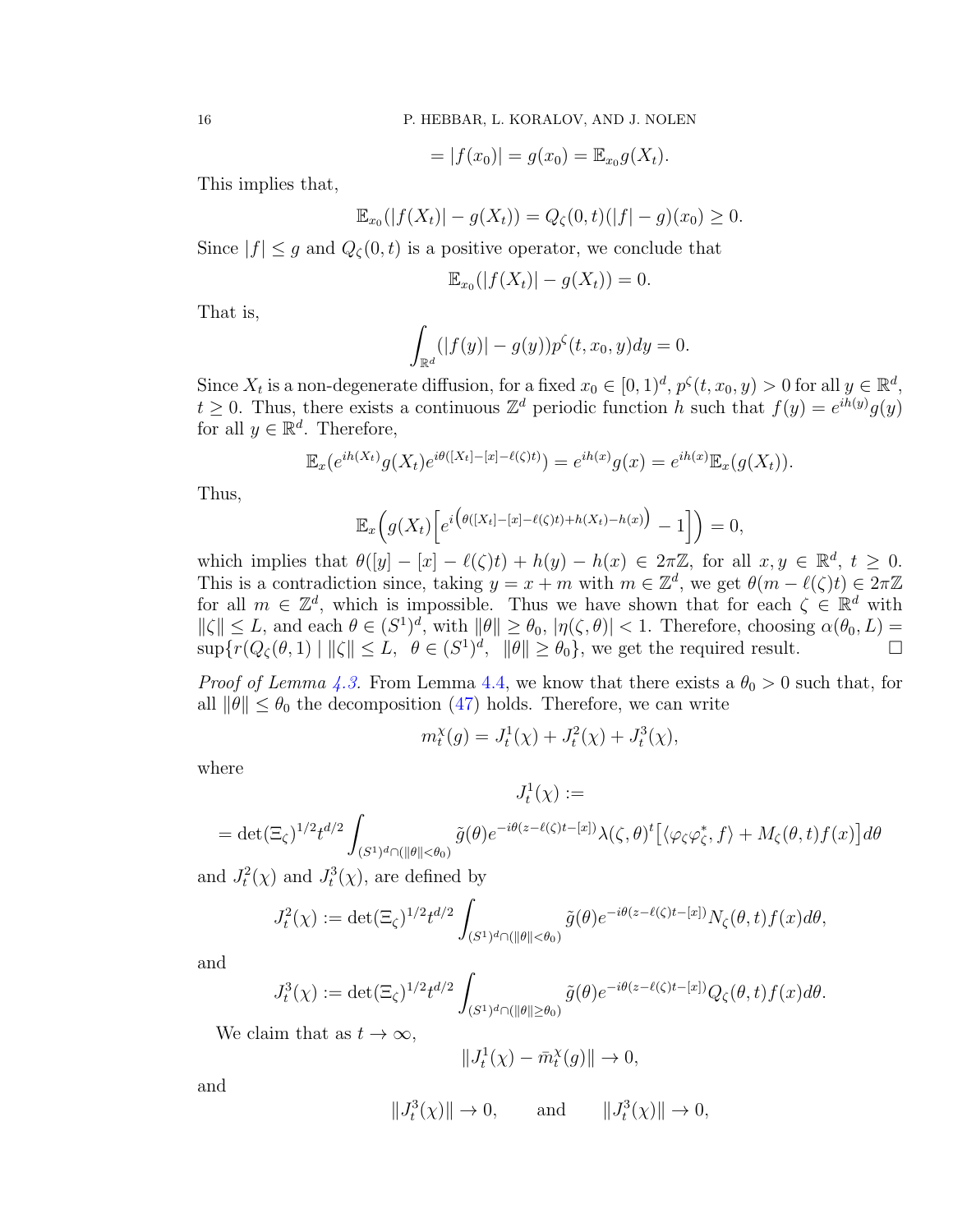uniformly over  $\chi \in (\mathbb{Z}^d, \mathbb{R}^d, \mathcal{B}_{+,r}, B_0(L))$ . The change of variable  $\theta = \frac{s}{\sqrt{t}}$  gives

$$
J_t^1(\chi) = \int_{\mathbb{R}^d} k_t(s) e^{-i(\frac{s(z-\ell(\zeta)t-[x])}{\sqrt{t}})} \left[ \langle \varphi \varphi_\zeta^*, f \rangle + M_\zeta(\frac{s}{\sqrt{t}}, t) f(x) \right] ds,
$$

where

$$
k_t(s) = \det(\Xi_{\zeta})^{1/2} \mathbf{1}_{(S^1)^d \cap (\|\theta\| < \theta_0)}(\frac{s}{\sqrt{t}}) \tilde{g}(\frac{s}{\sqrt{t}}) \lambda(\zeta, \frac{s}{\sqrt{t}})^t.
$$

On the other hand, we have

$$
\bar{m}_t^{\chi}(g) = \int_{\mathbb{R}^d} e^{-i\frac{s(z-\ell(\zeta)t - [x])}{\sqrt{t}}} k(s) \langle \varphi_{\zeta} \varphi_{\zeta}^*, f \rangle ds,
$$

where,

$$
k(s) := \det(\Xi_{\zeta})^{1/2} \tilde{g}(0) e^{-\frac{s^T \Xi_{\zeta} s}{2}}.
$$

For each  $s \in (S^1)^d$  such that  $\left\|\frac{s}{\sqrt{t}}\right\| < \theta_0$ , from Lemma [4.4,](#page-13-2) we have that

$$
||M_{\zeta}(\frac{s}{\sqrt{t}},t)f(x)|| \leq q||f||\frac{||s||}{\sqrt{t}}.
$$

Hence,

$$
||J_t^1(\chi) - \bar{m}_t^{\chi}(g)|| \leq |\langle \varphi_{\zeta} \varphi_{\zeta}^*, f \rangle| \int_{\mathbb{R}^d} |k_t(s) - k(s)| ds + q||f|| \int_{\mathbb{R}^d} |k_t(s)| \frac{||s||}{\sqrt{t}} ds.
$$

We observe from [\(49\)](#page-14-0) that the sequence  ${k_t}_{t\geq 1}$  converges point-wise to k. Since the function g has bounded support in  $\mathbb{Z}^d$ ,  $\|\tilde{g}\|_{\infty} < \infty$ . Thus, setting  $c_g := \|\tilde{g}\|_{\infty}$ , we have

$$
||k_t(s)|| \leq \det(\Xi_{\zeta})c_g e^{-\frac{s^T \Xi_{\zeta^s}}{4}}.
$$

By defining

$$
\epsilon_t^1 := \|\varphi_{\zeta}\varphi_{\zeta}^*\| \int_{\mathbb{R}^d} |k_t(s) - k(s)| ds, \ \epsilon_t^2 := q \int_{\mathbb{R}^d} |k_t(s)| \frac{\|s\|}{\sqrt{t}} ds,
$$

we get,

$$
||J_t^1(\chi) - \bar{m}_t^{\chi}(g)|| \le (\epsilon_t^1 + \epsilon_t^2) ||f||.
$$

Using the Lebesgue dominated convergence theorem,  $\lim_{t\to\infty} \epsilon_t^1 = \lim_{t\to\infty}$  $\epsilon_t^2 = 0$ , uniform over  $\chi \in (\mathbb{Z}^d, \mathbb{R}^d, \mathcal{B}_{+,r}, B_0(L))$ . Now it remains to consider the terms  $J_t^2(\chi)$  and  $J_t^3(\chi)$ . For  $\|\theta\| \leq \theta_0$ , we have from Lemma [4.4](#page-13-2) that  $\|N_{\zeta}(\theta, t)\| \leq qe^{-\eta t}$ , and therefore

$$
J_t^2(\chi) \le \det(\Xi_\zeta)^{1/2} t^{d/2} q e^{-\eta t} ||f|| \int_{(S^1)^d \cap (||\theta|| < \theta_0)} |\tilde{g}(\theta)| d\theta =: \epsilon_t^3 ||f||,
$$

where

$$
\epsilon_t^3 := \det(\Xi_\zeta)^{1/2} t^{d/2} q e^{-\eta t} \int_{(S^1)^d \cap (\|\theta\| < \theta_0)} |\tilde{g}(\theta)| d\theta.
$$

It is clear that lim  $t\rightarrow\infty$  $\epsilon_t^3 = 0$ , uniformly over  $\chi \in (\mathbb{Z}^d, \mathbb{R}^d, \mathcal{B}_{+,r}, B_0(L))$ . Let  $\beta_t = \sup \{ ||Q_\zeta(\theta, t)|| :$  $\theta \in (\|\theta\| \ge \theta_0) \cap (S^1)^d, \|\zeta\| \le L\}$ . From Lemma [4.5,](#page-14-1) by choosing

$$
\alpha(\theta_0, L) = \sup \left\{ r(Q_\zeta(\theta, 1)) \middle| \theta \in (S^1)^d, \|\theta\| \ge \theta_0, \|\zeta\| \le L \right\} < 1,
$$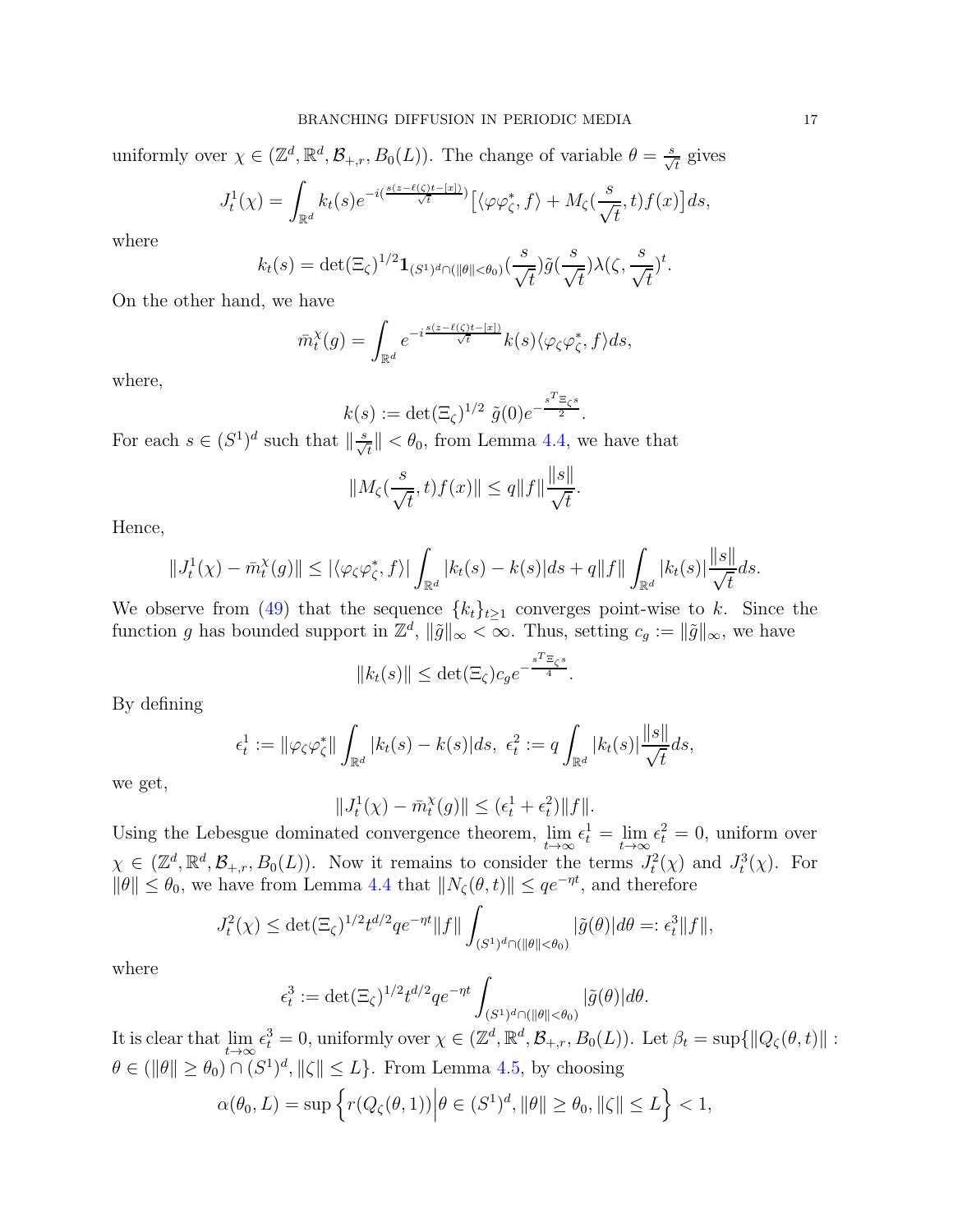we now have  $\beta_t \leq \alpha(\theta_0, L)^t \to 0$  exponentially fast, as  $t \to \infty$ . Now,

$$
||J_t^3(\chi)|| \le \det(\Xi_{\zeta})^{1/2} t^{d/2} ||f|| \beta_t \int_{(S^1)^d} \tilde{g}(\theta) d\theta =: \epsilon_t^4 ||f||,
$$

where

$$
\epsilon_t^4 := \det(\Xi_\zeta)^{1/2} t^{d/2} \beta_t \int_{(S^1)^d} \tilde{g}(\theta) d\theta.
$$

It is clear to see that lim  $t\rightarrow \infty$  $\epsilon_t^4 = 0$ , uniformly over  $\chi \in (\mathbb{Z}^d, \mathbb{R}^d, \mathcal{B}_{+,r}, B_0(L))$ . Combining these estimates, we conclude that

$$
\lim_{t \to \infty} \sup_{\chi} ||m_t^{\chi}(g) - m_t^{'\chi}(g)|| = 0.
$$

This concludes the proof of Lemma [4.3.](#page-11-0)

<span id="page-17-0"></span>**Remark 4.6.** As we have mentioned, the above proof of Lemma [4.3](#page-11-0) follows very closely the proof of Lemma VI.4 of  $[15]$ . The difference is that in Lemma VI.4 of  $[15]$  the set  $\{\theta \in \mathbb{R}^d | r(Q_{\zeta}(\theta,1)) \geq 1\}$  was required to be  $\{0\}$ . This condition does not hold in our setting since the operators  $Q(\theta, 1)e^{i\theta\ell(\zeta)}$  are  $2\pi\mathbb{Z}^d$  periodic in  $\theta \in \mathbb{R}^d$ . Instead, we have shown in Lemma [4.5](#page-14-1) that  $\{\theta \in (S^1)^d | r(Q_\zeta(\theta, 1)) \geq 1\} = \{0\}$ . Another difference is that, in our setting, the operators Q also vary with respect to the additional parameter  $\zeta \in \mathbb{R}^d$ .

### 5. Proof of Theorem [3.1](#page-6-2)

The main idea of the proof is to look at the higher order correlation functions and the corresponding PDEs they solve and then use the asymptotics of the density function obtained in Theorem [2.2](#page-4-2) and techniques developed in [\[18\]](#page-43-1) to obtain logarithmic asymptotics of the moments  $\mathbb{E}(n^{t\mathbf{v}}(t,x)^k)$ .

Recall that  $\bar{\mathbf{v}} = \ell(0) = \nabla \mu(0)$  is the effective drift of the branching process defined at [\(16\)](#page-5-0) (also see Lemma [4.1\)](#page-10-3), and  $\Phi(\bar{v}) = -\mu(0)$ . Without loss of generality, we may assume that  $\bar{\mathbf{v}} = 0$ , which simplifies our notation. Let  $B_{\delta}(y)$  denote a ball of radius  $\delta > 0$ centered at  $y \in \mathbb{R}^d$ . For  $t > 0$  and  $x, y_1, y_2, ... \in \mathbb{R}^d$  with all  $y_i$  distinct, define the particle density  $\rho_1(t, x, y)$  and the higher order correlation functions  $\rho_n(t, x, y_1, \ldots, y_n)$  as the limits of probabilities of finding n distinct particles in  $B_\delta(y_1),...B_\delta(y_n)$ , respectively, divided by the *n*-th power of the volume of  $B_\delta(0) \subset \mathbb{R}^d$ . For a fixed  $y_1$ , the density satisfies

<span id="page-17-2"></span>(52) 
$$
\partial_t \rho_1(t, x, y_1) = \mathcal{L}_x \rho_1(t, x, y_1), \ \rho_1(0, x, y_1) = \delta_{y_1}(x),
$$

where  $\mathcal{L}_x$  is the linear operator defined at [\(3\)](#page-1-0), acting on the variable x. The equations on  $\rho_n$ ,  $n > 1$ , are as follows

<span id="page-17-1"></span>(53) 
$$
\partial_t \rho_n(t, x, y_1, y_2, ..., y_n) = \mathcal{L}_x \rho_n(t, x, y_1, y_2, ..., y_n) + \alpha(x) H_n(t, x, y_1, y_2, ..., y_n),
$$

$$
\rho_n(0, x, y_1, y_2, ..., y_n) \equiv 0,
$$

where

$$
H_n(t, x, y_1, y_2, ..., y_n) = \sum_{U \subset Y, U \neq \emptyset} \rho_{|U|}(t, x, U) \rho_{n-|U|}(t, x, Y \setminus U),
$$

 $\Box$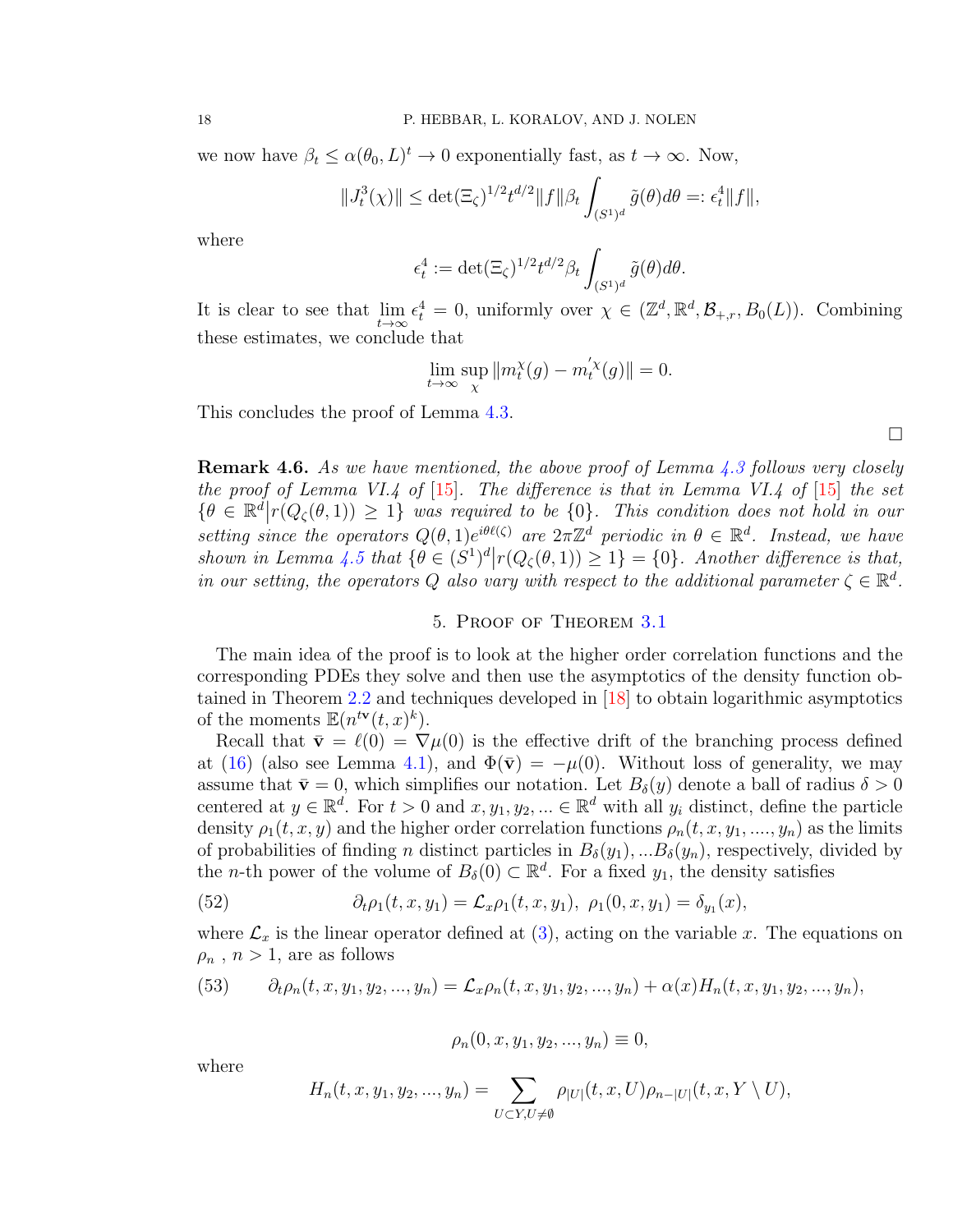where  $Y = (y_1, ..., y_n)$ , U is a proper non-empty subsequence of Y, and |U| is the number of elements in this subsequence. See Section 2 of [\[18\]](#page-43-1), for a derivation of these equations.

Define  $m_k^y$  $y_k^y(t, x) = \int_{Q_y^d} ... \int_{Q_y^d} \rho_k(t, x, y_1, y_2, ..., y_k) dy_1...dy_k$ . By integrating [\(53\)](#page-17-1), it follows that

(54) 
$$
\partial_t m_1^y(t,x) = \mathcal{L}_x m_1^y(t,x), \ m_1^y(0,x) = \chi_{\mathcal{Q}_y^d}(x),
$$

while for  $k \geq 2$ ,

<span id="page-18-1"></span>(55) 
$$
\partial_t m_k^y(t,x) = \mathcal{L}_x m_k^y(t,x) + \alpha(x) \sum_{i=1}^{k-1} \beta_i^k m_i^y(t,x) m_{k-i}^y(t,x), \ m_k^y(0,x) \equiv 0,
$$

where  $\beta_i^k = k!/(i!(k-i)!)$ . The functions  $m_i^{t\mathbf{v}}$  are related to the moments  $\mathbb{E}(n^{t\mathbf{v}}(t,x)^k)$ according to

(56)  
\n
$$
\mathbb{E}(n^{t\mathbf{v}}(t,x)^k) = \sum_{i=1}^k S(k,i) \int_{\mathcal{Q}_{t\mathbf{v}}^d} \int_{\mathcal{Q}_{t\mathbf{v}}^d} \rho_i(t,x,y_1,y_2,..,y_i) dy_1...dy_i
$$
\n
$$
= \sum_{i=1}^k S(k,i)m_i^{t\mathbf{v}}(t,x),
$$

<span id="page-18-3"></span>where  $S(k, i)$  is the Stirling number of the second kind (the number of ways to partition  $k$  elements into i nonempty subsets). As explained in Section 9 of  $[18]$ , this follows by partitioning  $\mathcal{Q}^d_{t\mathbf{v}}$  into small subdomains, and taking a limit as their diameters shrink uniformly to zero.

5.1. Proof of part (a). We first proof part (a) of Theorem [3.1.](#page-6-2) We will use induction to show the following:

(i) For each  $k \geq 1$ , there exists a constant  $a_k > 0$  such that

(57) 
$$
m_k^y(t,x) \le a_k \exp\left(a_k t - \frac{\|y-x\|^2}{a_k(t+1)}\right)
$$

<span id="page-18-2"></span>for all  $(t, x, y) \in \mathbb{R}^+ \times \mathbb{R}^d \times \mathbb{R}^d$ .

(ii) For each  $k \geq 1$ , for each  $L > 0$ , the following two limits exist uniformly for  $\mathbf{v} \in \mathbb{R}^d$ , with  $\|\mathbf{v}\| \leq L$  and for  $x \in [0, 1)^d$ , and satisfy

(58) 
$$
\gamma_k(\mathbf{v}) = \lim_{t \to \infty} \frac{\ln m_k^{t\mathbf{v}}(t,x)}{t} = \lim_{t \to \infty} \frac{\ln \mathbb{E}(n^{t\mathbf{v}}(t,x)^k)}{t}.
$$

<span id="page-18-4"></span>Moreover,  $\gamma_k : \mathbb{R}^d \to \mathbb{R}$  is continuous for all  $k \in \mathbb{N}$ .

(iii) For each  $L > 0$ , there exists  $M_0 = M_0(L, k)$  such that, for all  $M \ge M_0$ ,

(59) 
$$
\gamma_k(\mathbf{v}) = \sup_{\|w-\mathbf{v}\| \le M, u \in (0,1)} \left[ u\gamma_{k-1}\left(\frac{\mathbf{v}-w}{u}\right) + u\gamma_1\left(\frac{\mathbf{v}-w}{u}\right) + (1-u)\gamma_1\left(\frac{w}{1-u}\right) \right],
$$

<span id="page-18-5"></span><span id="page-18-0"></span>when  $\|\mathbf{v}\| \leq L, k \geq 2$ . In addition,  $\gamma_k(\mathbf{v}) \geq \gamma_{k-1}(\mathbf{v})$  for  $k \geq 2$ .

Starting with  $k = 1$ , we estimate

(60) 
$$
m_1^y(t,x) = \int_{\mathcal{Q}_y^d} \rho_1(t,x,z) \, dz.
$$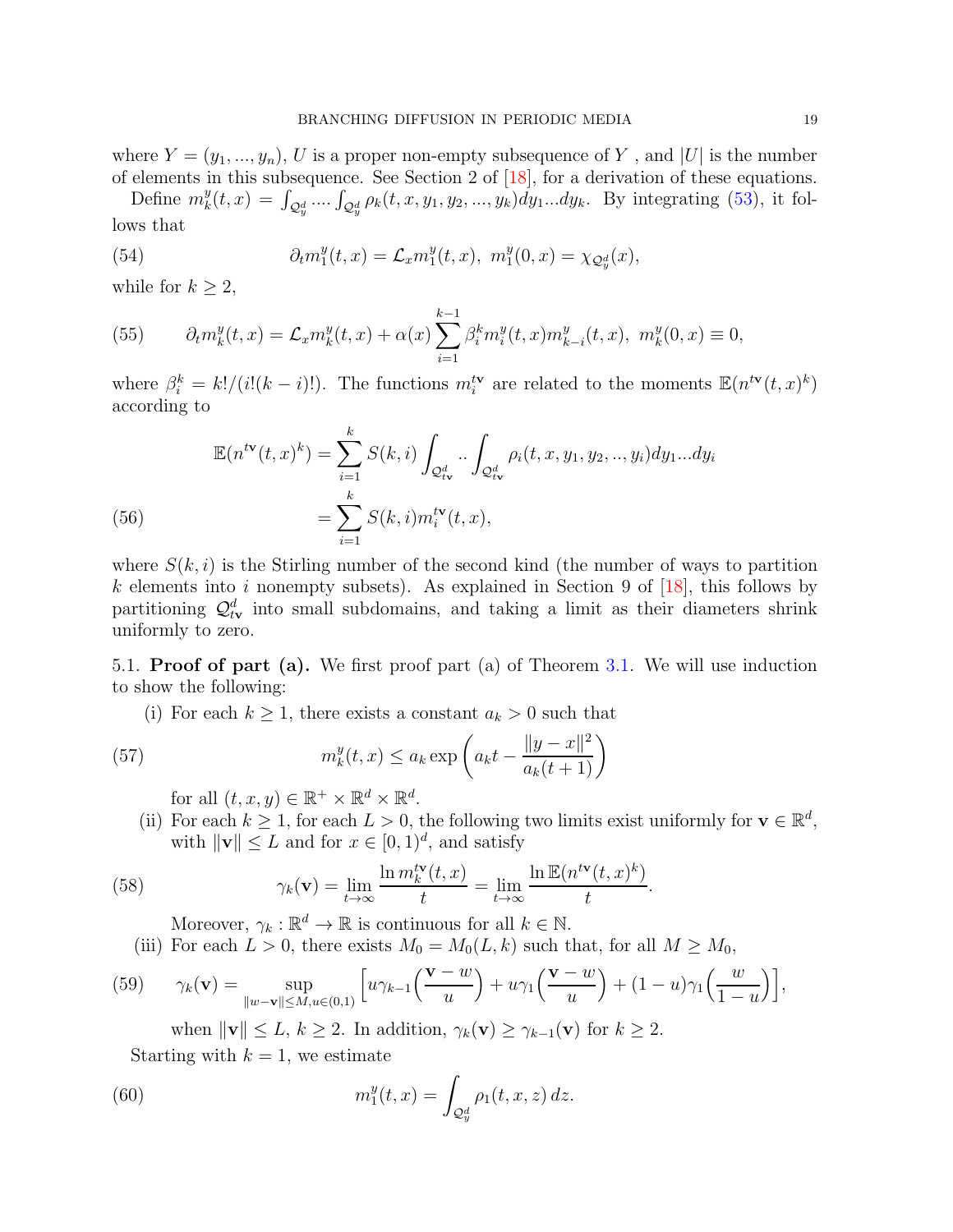By Lemma [2.3,](#page-5-1) we know that there is  $c > 0$ , such that

<span id="page-19-2"></span>(61) 
$$
\rho_1(t,x,y) \le ct^{-d/2} \exp\left((-\Phi(\bar{\mathbf{v}}))t - \frac{\|(y-x) - \bar{\mathbf{v}}t\|^2}{ct}\right), \quad x, y \in \mathbb{R}^d, \ t \ge 0.
$$

In view of [\(60\)](#page-18-0) and the inequality  $-||y - x - \bar{v}||^2 \le -\frac{1}{2}||y - x||^2 + \frac{1}{2}$  $\frac{1}{2} \|\bar{\mathbf{v}}\|^2 t^2$ , this implies

<span id="page-19-1"></span>(62) 
$$
m_1^y(t,x) \le a_1 \exp\left(a_1 t - \frac{\|y-x\|^2}{a_1(t+1)}\right), \quad x, y \in \mathbb{R}^d, \ \ t \ge 0
$$

holds for some constant  $a_1 > 0$ . This proves (i) for  $k = 1$ .

Now suppose that (i) holds up-to  $k-1$ . From [\(55\)](#page-18-1) and the Duhamel's Formula, we see that

<span id="page-19-4"></span>(63) 
$$
m_k^y(t,x) = \int_0^t \int_{\mathbb{R}^d} \alpha(z) \sum_{i=1}^{k-1} \beta_i^k m_i^y(s,z) m_{k-i}^y(s,z) \rho_1(t-s,x,z) dz ds.
$$

Note that, since [\(57\)](#page-18-2) holds up-to  $k-1$ , it also holds for  $\sum_{i=1}^{k-1} \beta_i^k m_i^y$  $i^y(s,z)m_k^y$  $\binom{y}{k-i}(s,z)$  (with a different constant  $\tilde{a}_{k-1}$ ). Thus there exists a constant  $\tilde{a}_k > 0$  such that  $m_k^y$  $_{k}^{y}(t,x)\leq$  $a_k \exp\left(a_k t - \frac{\|y-x\|^2}{a_k(t+1)}\right)$ , since the convolution of two functions satisfying the estimate [\(57\)](#page-18-2), with two different constants also satisfies  $(57)$ . That is, (i) holds for k, as well.

We next show that (ii) holds for  $k = 1$  and  $k = 2$ , and (iii) holds for  $k = 2$ . Here is where we will need the sharp estimate for  $\rho_1$ , provided by Theorem [2.2:](#page-4-2) for any fixed  $L > 0$  and for all  $x, y \in \mathbb{R}^d$  with  $||x - y|| \leq Lt$ , we have

<span id="page-19-0"></span>(64) 
$$
\rho_1(t,x,z) = (\sqrt{2\pi t})^{-d} \varphi_0(x) \det[D^2 \Phi(\frac{z-x}{t})]^{1/2} e^{-t \Phi(\frac{z-x}{t})} \varphi_0^*(z) [1 + o_L(1)],
$$

where  $\Phi$ ,  $\varphi_0$  and  $\varphi_0^*$  are defined before Theorem [2.2.](#page-4-2) From [\(64\)](#page-19-0) and [\(60\)](#page-18-0), we obtain

(65) 
$$
\gamma_1(\mathbf{v}) = \lim_{t \to \infty} \frac{\ln m_1^{t\mathbf{v}}(t,x)}{t} = -\Phi(\mathbf{v}),
$$

and  $\gamma_1$  is continuous since  $\Phi$  is continuous. In addition, from [\(56\)](#page-18-3), for each  $t > 0$ ,  $\mathbb{E}(n^{t\mathbf{v}}(t,x)) = m_1^{t\mathbf{v}}(t,x)$ . Thus (ii) holds for  $k = 1$ .

Next we show that, for  $k = 2$ , the first limit on the right hand side of [\(58\)](#page-18-4) exists and satisfies formula [\(59\)](#page-18-5). In the arguments below, we treat x and v as fixed, but all the estimates are easily seen to be uniform in  $\|\mathbf{v}\| \leq L$  and  $x \in [0, 1)^d$ . Let us recall that

<span id="page-19-5"></span><span id="page-19-3"></span>
$$
m_2^{y}(t,x) = \int_0^t \int_{\mathbb{R}^d} 2\alpha(z) (m_1^{y}(s,z))^2 \rho_1(t-s,x,z) dz ds.
$$

We will apply Laplace's method to estimate the integral. For  $0 < \varepsilon < \kappa < 1$  and  $M > 0$ , consider the following partition of the domain  $[0, t] \times \mathbb{R}^d$ :

(66) 
$$
[0, t] \times \mathbb{R}^d = R_1 \cup R_2 \cup R_3 \cup R_4 \cup R_5 \cup R_6
$$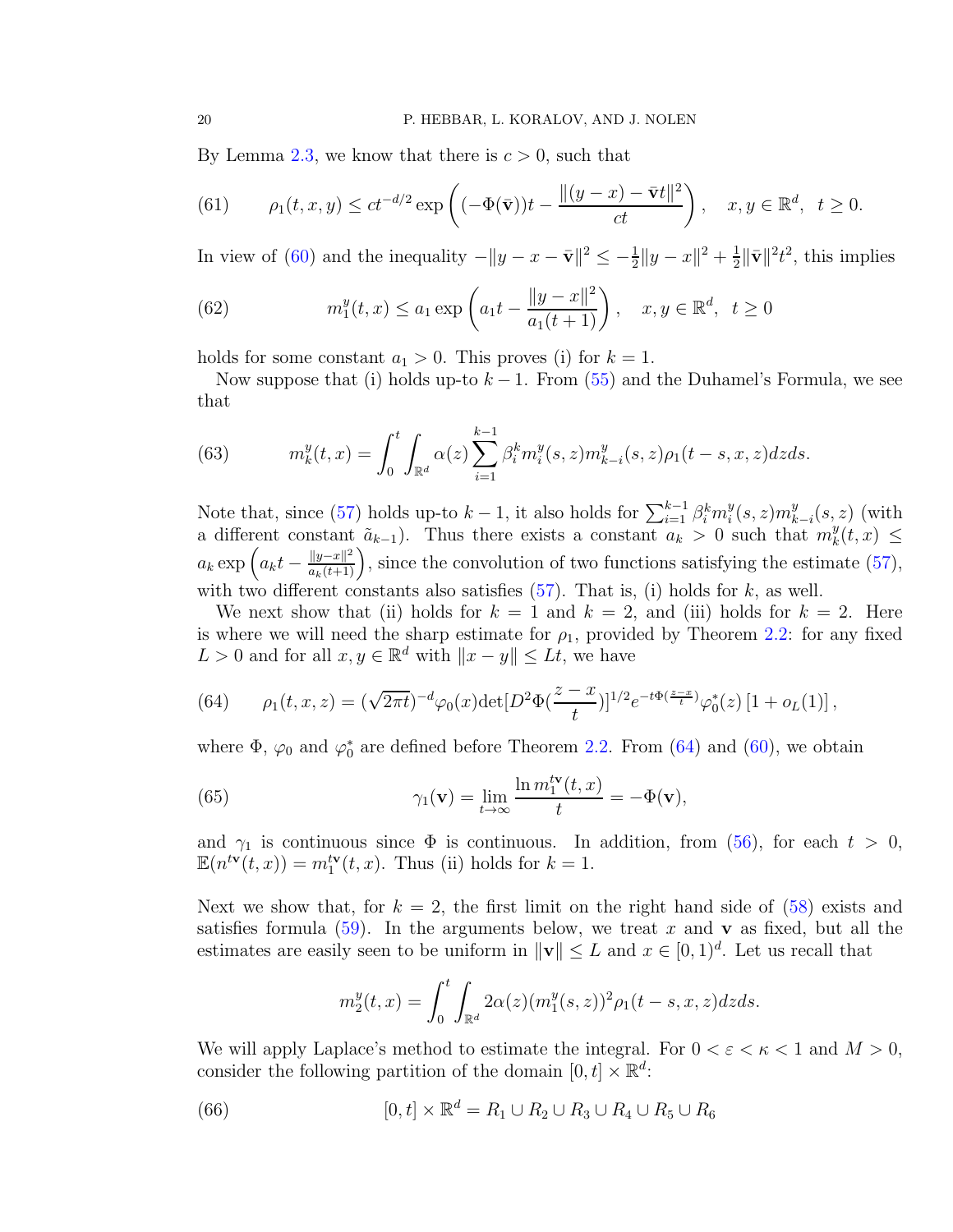with

<span id="page-20-0"></span>(67)  
\n
$$
R_1 = [0, \epsilon t) \times \{ ||z - t\mathbf{v}|| > \varepsilon^{1/4} t \}
$$
\n
$$
R_2 = [0, \epsilon t) \times \{ ||z - t\mathbf{v}|| \le \varepsilon^{1/4} t \}
$$
\n
$$
R_3 = [\epsilon t, \kappa t] \times \{ ||z - t\mathbf{v}|| > Mt \}
$$
\n
$$
R_4 = [\epsilon t, \kappa t] \times \{ ||z - t\mathbf{v}|| \le Mt \}
$$
\n
$$
R_5 = (\kappa t, t] \times \{ ||z - t\mathbf{v}|| > (1 - \kappa)^{1/4} t \}
$$
\n
$$
R_6 = (\kappa t, t] \times \{ ||z - t\mathbf{v}|| \le (1 - \kappa)^{1/4} t \}.
$$

Then we write

$$
m_2^y(t,x) = \sum_{j=1}^6 I_j, \qquad I_j = \iint_{R_j} 2\alpha(z) (m_1^y(s,z))^2 \rho_1(t-s,x,z) dz ds.
$$

Using [\(62\)](#page-19-1) in the region  $R_1$ , where  $s < \varepsilon t$  and  $\|\mathbf{v}t - z\| > \varepsilon^{1/4}t$ , we see that

$$
(m_1^{\mathbf{v}t}(s,z))^2 \le a_1^2 \exp(2(a_1\varepsilon - \frac{\sqrt{\varepsilon}}{a_1(\varepsilon + \frac{1}{t})})t), \quad (s,z) \in R_1,
$$

which can be made exponentially small (as  $t \to \infty$ ), with an arbitrarily large negative exponent, by choosing  $\varepsilon$  small enough. Therefore, using the estimate on  $\rho_1$  from [\(61\)](#page-19-2), we infer that for each  $r > 0$ , for all sufficiently small  $\varepsilon > 0$ ,

$$
\limsup_{t \to \infty} \frac{\ln I_1(t, x, t\mathbf{v})}{t} \le -r.
$$

Similarly, considering the integral  $I_5$  over the region  $R_5$ , we may exchange the roles of  $(m_1^{\mathsf{tv}}(s,z))^2$  and  $\rho_1(t-s,z,x)$ , to obtain for each  $r > 0$ , for all  $\kappa \in (0,1)$  sufficiently close to 1,

$$
\limsup_{t\to\infty}\frac{\ln I_5(t,x,t\mathbf{v})}{t}\leq -r.
$$

In the region  $R_2$ , where  $s < \varepsilon t$ ,  $\|\mathbf{v}t - z\| < \varepsilon^{1/4}t$ , using [\(62\)](#page-19-1), we conclude that there exists a  $C_1 > 0$  such that

$$
(m_1^{\mathbf{vt}}(s,z))^2 \le C_1 e^{C_1 \varepsilon t}, \quad \forall (s,z) \in R_2.
$$

Moreover, by Theorem [2.2,](#page-4-2) there exists  $C_2 > 0$  such that

$$
\rho_1(t-s,x,z) \le C_2(t-s)^{-d/2} e^{-(t-s)\Phi(\frac{z-x}{t-s})}, \quad \forall (s,z) \in R_2.
$$

By choosing  $\varepsilon > 0$  small enough, and choosing sufficiently large t, the value of  $-\Phi(\frac{z-x}{t-s})$ in this region  $R_2$  can be made arbitrarily close to  $\gamma_1(\mathbf{v})$ . Thus, for each  $\delta > 0$ , for all sufficiently small  $\varepsilon > 0$ ,

$$
\limsup_{t \to \infty} \frac{\ln I_2(t, x, t\mathbf{v})}{t} \le \gamma_1(\mathbf{v}) + \delta.
$$

Similarly, considering the integral  $I_6$  over the region  $R_6$ , we may exchange the roles of  $(m_1^{\mathbf{tv}}(s, z))^2$  and  $\rho_1(t-s, z, x)$  to obtain for each  $\delta > 0$ , for  $\kappa \in (0, 1)$  sufficiently close to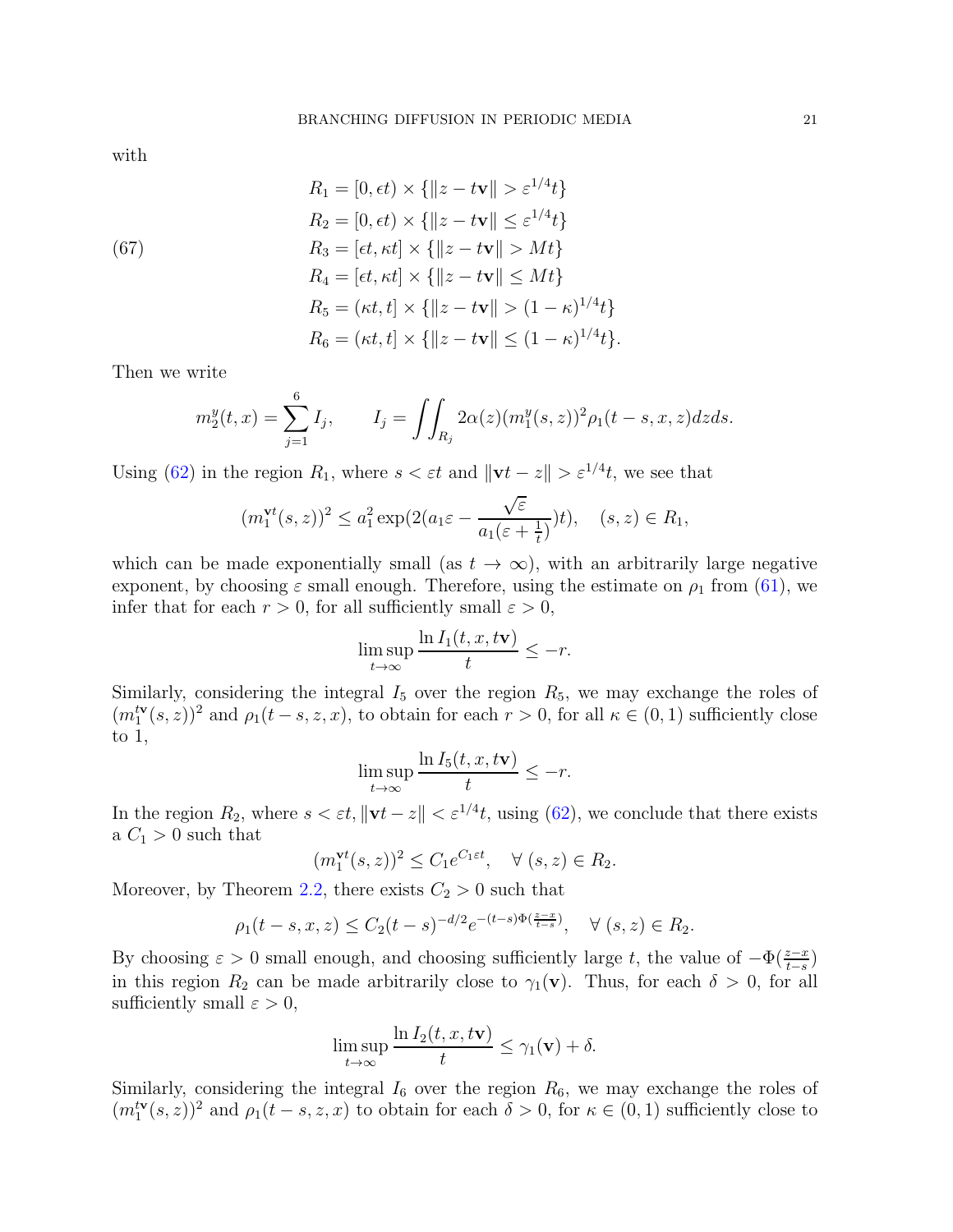#### 22 P. HEBBAR, L. KORALOV, AND J. NOLEN

1,

$$
\limsup_{t \to \infty} \frac{\ln I_6(t, x, t\mathbf{v})}{t} \le 2\gamma_1(\mathbf{v}) + \delta.
$$

Now let us assume  $1 > \kappa > \varepsilon > 0$  are fixed. Consider the integral over the outer region  $R_3$ . From [\(62\)](#page-19-1), it follows that, given  $r > 0$ , we can choose M large enough such that

$$
\limsup_{t \to \infty} \frac{\ln I_3(t, x, t\mathbf{v})}{t} < -r.
$$

Let us now examine the asymptotics of  $I_4 = I_4(t, x, t\mathbf{v})$ , the integral over  $R_4$ :

$$
I_4(t, x, t\mathbf{v}) = \int_{\epsilon t}^{\kappa t} \int_{\|z - t\mathbf{v}\| \le Mt} 2\alpha(z) (m_1^{\mathbf{v}t}(s, z))^2 \rho_1(t - s, x, z) dz ds
$$

Changing variables  $s/t = u$  and  $z/t = w$ , this is equivalent to

$$
I_4(t, x, t\mathbf{v}) = t^{d+1} \int_{\epsilon}^{\kappa} \int_{\|w-\mathbf{v}\| \le M} 2\alpha(wt) (m_1^{\mathbf{v}t}(ut, wt))^2 \rho_1(t(1-u), x, tw) dw du
$$

The asymptotic behavior of  $m_1$  and  $\rho_1$  is available in [\(65\)](#page-19-3) and Theorem [2.](#page-4-2)2. Observe that  $\alpha(x)$  is periodic, non-negative and not identically 0. Therefore, following Laplace's method, we have as  $t \to \infty$ ,

(68) 
$$
\frac{1}{t} \ln I_4(t, x, t\mathbf{v}) \sim \frac{1}{t} \ln \left( \int_{\epsilon}^{\kappa} \int_{\|w - \mathbf{v}\| \le M} \left( e^{-tu\Phi(\frac{\mathbf{v} - w}{u})} \right)^2 e^{-t(1-u)\Phi(\frac{w - (x/t)}{1-u})} dw du \right)
$$
  
(69) 
$$
\approx \sup \left[ 2uv_1 \left( \frac{\mathbf{v} - w}{1-u} \right) + (1-u)v_1 \left( \frac{w}{u} \right) \right]
$$

(69) 
$$
\sim \sup_{\|w-\mathbf{v}\|\leq M, u\in(\varepsilon,\kappa)} \left[2u\gamma_1\left(\frac{\mathbf{v}-w}{u}\right)+(1-u)\gamma_1\left(\frac{w}{1-u}\right)\right].
$$

Combining this with the estimates on  $I_1$ ,  $I_2$ ,  $I_3$ ,  $I_5$ ,  $I_6$ , we obtain that the first limit in  $(58)$  exists for  $k = 2$ , and is given by formula  $(59)$ :

(70) 
$$
\gamma_2(\mathbf{v}) := \lim_{t \to \infty} \frac{\ln(m_2^{\mathbf{tv}}(t,x))}{t} = \sup_{\|w - \mathbf{v}\| \le M, u \in (0,1)} \left[ 2u \gamma_1\left(\frac{\mathbf{v} - w}{u}\right) + (1-u)\gamma_1\left(\frac{w}{1-u}\right) \right].
$$

From the formula above, since  $\gamma_1(v)$  is continuous, we conclude that  $\gamma_2$  is also continuous.

Next we show that  $\gamma_2(\mathbf{v}) \geq \gamma_1(\mathbf{v})$  for all  $\mathbf{v} \in \mathbb{R}^d$ . This is complete the proof that (iii) holds for  $k = 2$ . In view of [\(56\)](#page-18-3), this also implies that, for  $k = 2$ , the second limit in [\(58\)](#page-18-4) exists and is equal to  $\gamma_2(\mathbf{v})$ . Recall that  $m_1^y$  $y_1(t, x)$  and  $m_2^y$  $_{2}^{y}(t,x)$  solve the following PDEs:

(71) 
$$
\partial_t m_1^y(t,x) = \mathcal{L}_x m_1^y(t,x), \ m_1^y(0,x) = \chi_{\mathcal{Q}_y^d}(x),
$$

<span id="page-21-0"></span>(72) 
$$
\partial_t m_2^y(t,x) = \mathcal{L}_x m_2^y(t,x) + \alpha(x) (m_1^y(t,x))^2, \ m_2^y(0,x) \equiv 0.
$$

We will show that there exists a  $C_L > 0$  such that, for each  $t \geq 1$  and  $x, y \in \mathbb{R}^d$  with  $||x - y|| \leq Lt$ , we have

<span id="page-21-1"></span>
$$
m_2^y(t, x) \ge C_L m_1^y(t, x).
$$

Fix  $R > 0$  such that  $[0, 1)^d \in B_R(0)$ . Observe that, since  $m_1^y$  $y_1^y(0, x) = \chi_{\mathcal{Q}_y^d}(x)$ , there exists a  $\delta_1 > 0$  such that

$$
m_1^y(t, x) \ge \delta_1 \chi_{B_R(y)}(x)
$$
 for all  $t \in [1/8, 1/4]$ .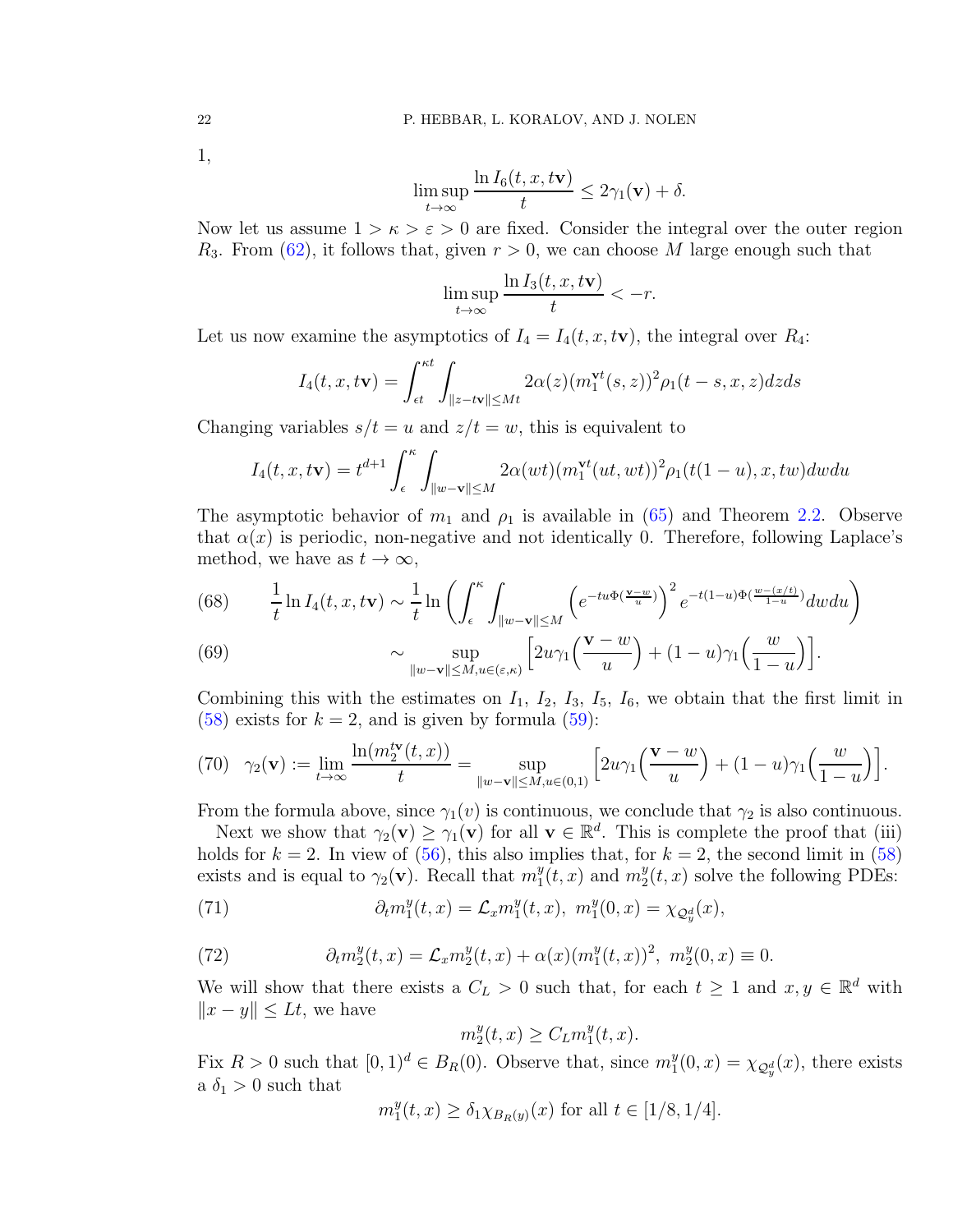Also observe that there exists a  $\delta_2 > 0$  such that, for all  $x, y \in \mathbb{R}^d$  with  $||x - y|| \leq 2R$  and  $t \in [1/4, 1/2],$ 

$$
\rho_1(t, x, y) \ge \delta_2.
$$

Now, observe that  $\alpha(x)$  is periodic, non-negative and not identically 0. Thus, from [\(72\)](#page-21-0), using Duhamel's Formula, for  $x \in \mathcal{Q}_y^d$ ,

<span id="page-22-0"></span>
$$
m_2^y(1/2, x) = \int_0^{1/2} \int_{\mathbb{R}^d} 2\alpha(z) (m_1^y(s, z))^2 \rho_1(\frac{1}{2} - s, x, z) dz ds
$$
  
\n
$$
\geq \int_{1/8}^{1/4} \int_{B_R(y)} 2\alpha(z) \delta_1^2 \delta_2 dz ds
$$
  
\n
$$
\geq \frac{1}{4} \delta_1^2 \delta_2 \int_{[0, 1)^d} \alpha(z) dz := \delta_3 > 0,
$$

that is,

(73) 
$$
m_2^y(1/2, x) \ge \delta_3 \chi_{\mathcal{Q}_y^d}(x).
$$

Now, comparing the PDEs [\(71\)](#page-21-1) and [\(72\)](#page-21-0), and taking into account [\(73\)](#page-22-0), we see that for all  $t \geq 0$ ,  $x, y \in \mathbb{R}^d$ ,

<span id="page-22-2"></span>(74) 
$$
m_2^y(t+1/2, x) \ge \delta_3 m_1^y(t, x).
$$

For a fixed  $L > 0$ , for all  $x, y \in \mathbb{R}^d$  with  $\frac{\|x-y\|}{t} \le L$ ,  $t \ge 1/2$ , from Theorem [2.2,](#page-4-2) there exists  $c > 0$  such that

<span id="page-22-1"></span>(75) 
$$
m_1^y(t,x) \geq cm_1^y(t+1/2,x).
$$

From [\(75\)](#page-22-1) and [\(74\)](#page-22-2), we conclude that there exists a constant  $C_L > 0$  such that

(76) 
$$
m_2^y(t,x) \ge C_L m_1^y(t,x),
$$

for all  $x, y \in \mathbb{R}^d$  with  $\frac{\|x-y\|}{t} \leq L$  and  $t \geq 1$ . In particular, for each  $\mathbf{v} \in \mathbb{R}^d$ , we have

(77) 
$$
\gamma_1(\mathbf{v}) = \lim_{t \to \infty} \frac{\ln m_1^{t\mathbf{v}}(t, x)}{t} \le \lim_{t \to \infty} \frac{\ln m_2^{\mathbf{v}}(t, x)}{t} = \gamma_2(\mathbf{v})
$$

Because  $\mathbb{E}(n^{t\mathbf{v}}(t,x)^2)$  is a linear combination of  $m_1^{t\mathbf{v}}$  and  $m_2^{t\mathbf{v}}$  (by [\(56\)](#page-18-3)) this also implies

(78) 
$$
\lim_{t \to \infty} \frac{\ln \mathbb{E}(n^{t\mathbf{v}}(t,x)^2)}{t} = \gamma_2(\mathbf{v}),
$$

Thus (ii) and (iii) hold for  $k = 2$ . This completes the basis for induction.

Next, suppose that (ii) and (iii) hold up to  $k-1$  with  $k \geq 3$ : we will now show that (ii) and (iii) must also hold for  $k$ , completing the induction. From  $(63)$ , there exists a constant  $C_1 > 0$  such that

$$
m_k^y(t,x) \ge C_1 \int_0^t \int_{\mathbb{R}^d} \alpha(z) m_1^y(s,z) m_{k-1}^y(s,z) \rho_1(t-s,x,z) dz ds =: C_1 I^{\ell}(t,x,y).
$$

Since  $\mathbb{E}(n^{t\mathbf{v}}(t,x)^k)$  is a convex function of k, for each  $1 \leq i \leq k-1$ ,

$$
\mathbb{E}(n^{t\mathbf{v}}(t,x)^{k-1})\mathbb{E}(n^{t\mathbf{v}}(t,x)) \geq \mathbb{E}(n^{t\mathbf{v}}(t,x)^{k-i})\mathbb{E}(n^{t\mathbf{v}}(t,x)^{i}).
$$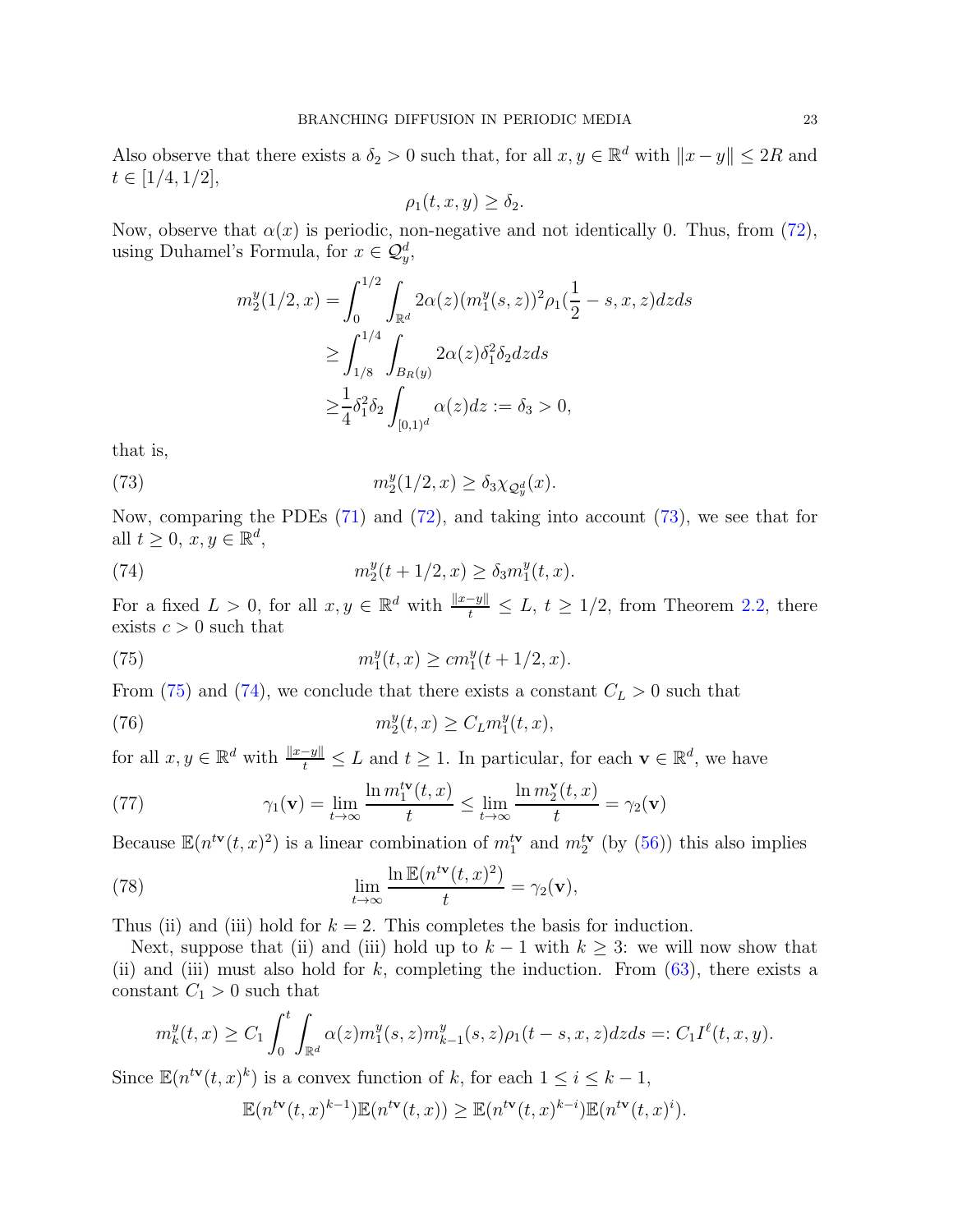Thus, using  $(56)$ , there exists a constant  $C_2 > 0$  such that,

<span id="page-23-0"></span>
$$
m_k^y(t,x) \le C_2 \int_0^t \int_{\mathbb{R}^d} \alpha(z) \mathbb{E}(n^{t\mathbf{v}}(t,x)^{k-1}) \mathbb{E}(n^{t\mathbf{v}}(t,x)) \rho_1(t-s,x,z) dz ds
$$
  
=:  $C_2 I^u(t,x,y)$ .

In order to prove that the first limit on the right hand side of [\(58\)](#page-18-4) exists, we need to show that,

(79) 
$$
\lim_{t \to \infty} \frac{\ln I^{\ell}(t, x, t\mathbf{v})}{t} = \lim_{t \to \infty} \frac{\ln I^{u}(t, x, t\mathbf{v})}{t}.
$$

We claim that, for all sufficiently large  $M > 0$ ,

(80) 
$$
\gamma_k(\mathbf{v}) := \lim_{t \to \infty} \frac{\ln(I^{\ell}(t, x, t\mathbf{v}))}{t} = \lim_{t \to \infty} \frac{\ln(I^u(t, x, t\mathbf{v}))}{t} = \lim_{t \to \infty} \frac{m_k^{t\mathbf{v}}(t, x)}{t}
$$

$$
= \sup_{\substack{\|w - \mathbf{v}\| \le M \\ u \in (0, 1)}} \left[ u\gamma_{k-1}\left(\frac{\mathbf{v} - w}{u}\right) + u\gamma_1\left(\frac{\mathbf{v} - w}{u}\right) + (1 - u)\gamma_1\left(\frac{w}{1 - u}\right) \right].
$$

<span id="page-23-1"></span>As before, let  $0 < \varepsilon < \kappa < 1$ , and partition the domain according to [\(66\)](#page-19-5)-[\(67\)](#page-20-0), and define the integrals

$$
I_j^{\ell}(t,x,t\mathbf{v}):=\iint_{R_j}\alpha(z)m_1^{\mathbf{v}t}(s,z)m_{k-1}^{\mathbf{v}t}(s,z)\rho_1(t-s,x,z)dzds,\quad j=1,\ldots,6.
$$

so that  $I^{\ell}(t, x, t\mathbf{v}) = \sum_{j=1}^{6} I^{\ell}_j(t, x, t\mathbf{v})$ . Using the same arguments as above, it is not difficult to show that, for each  $r > 0$ , for each  $\delta > 0$ , for all sufficiently small  $\varepsilon > 0$ , for all  $\kappa \in (0, 1)$  sufficiently close to 1, for all sufficiently large M,

$$
\limsup_{t \to \infty} \frac{\ln I_1^{\ell}(t, x, t\mathbf{v})}{t} \le -r,
$$
\n
$$
\limsup_{t \to \infty} \frac{\ln I_5^{\ell}(t, x, t\mathbf{v})}{t} \le -r,
$$
\n
$$
\limsup_{t \to \infty} \frac{\ln I_2^{\ell}(t, x, t\mathbf{v})}{t} \le \gamma_1(\mathbf{v}) + \delta,
$$
\n
$$
\limsup_{t \to \infty} \frac{\ln I_6^{\ell}(t, x, t\mathbf{v})}{t} \le \gamma_1(\mathbf{v}) + \gamma_{k-1}(\mathbf{v}) + \delta,
$$
\n
$$
\limsup_{t \to \infty} \frac{\ln I_3^{\ell}(t, x, t\mathbf{v})}{t} < -r.
$$

Now consider integral  $I_4^{\ell}(t, x, t\mathbf{v})t$ . Changing variables  $s/t = u$  and  $z/t = w$ , as before, this is equivalent to

$$
I_4^{\ell}(t, x, t\mathbf{v})t = t^{d+1} \int_{\epsilon}^{\kappa} \int_{\|w-\mathbf{v}\| \le M} \alpha(wt) m_1^{\mathbf{v}t}(ut, wt) m_{k-1}^{\mathbf{v}t}(ut, wt) \rho_1(t(1-u), x, wt) dw du.
$$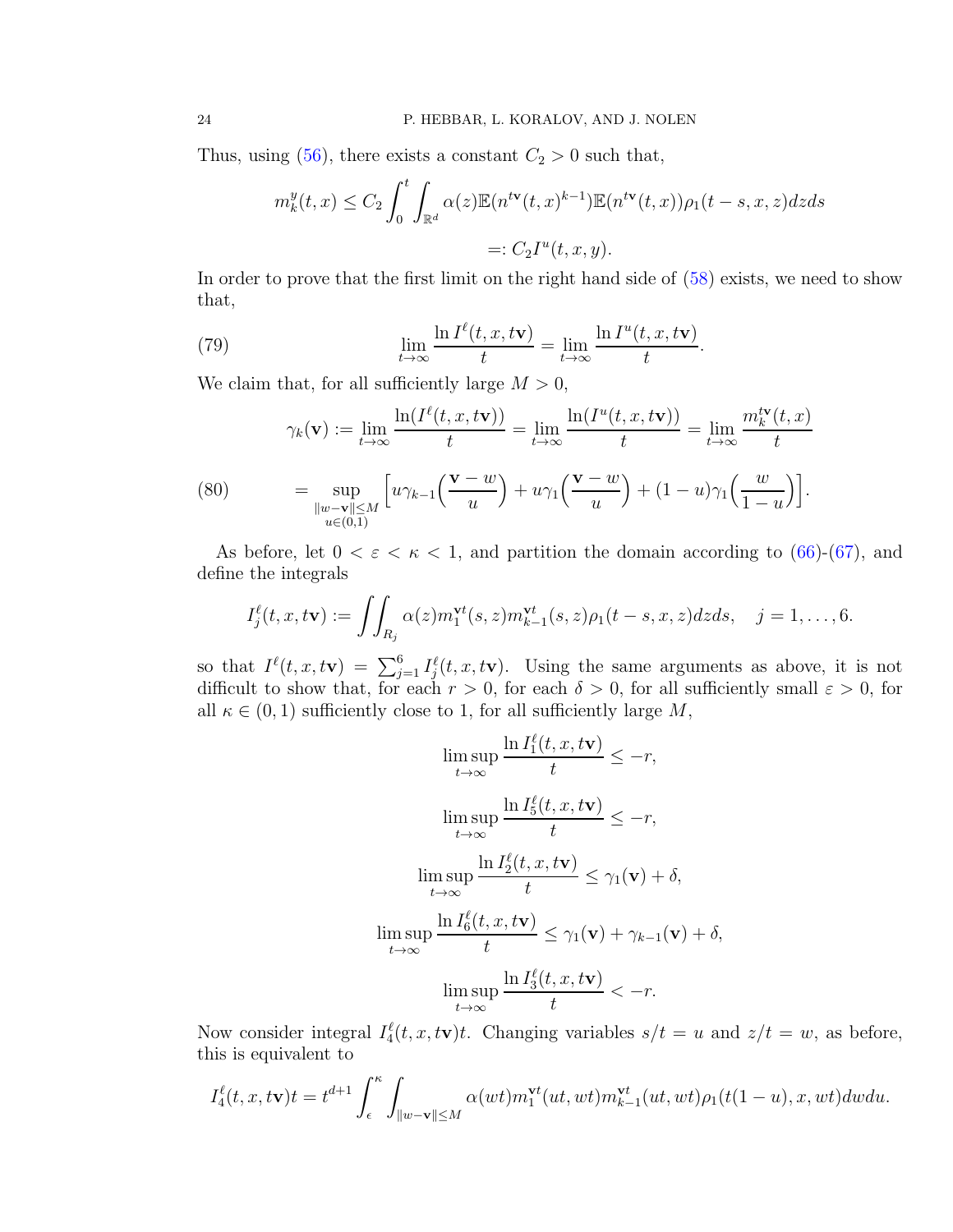The logarithmic asymptotics of  $m_1$ ,  $m_{k-1}$ , and  $\rho_1$  are given by [\(58\)](#page-18-4) and Theorem [2.2.](#page-4-2) Therefore, following Laplace's method, as  $t \to \infty$ ,  $\frac{1}{t}$  $\frac{1}{t} \ln I_4^{\ell}(t, x, t\mathbf{v})t$  is asymptotic to

$$
\frac{1}{t}\ln\left(\int_{\epsilon}^{\kappa}\int_{\|w-v\|\leq M}\alpha(wt)m_1^{\mathbf{v}t}(ut, wt)m_{k-1}^{\mathbf{v}t}(ut, wt)\rho_1(t(1-u), x, wt)dwdu\right) \sim \frac{1}{t}\ln\left(\int_{\epsilon}^{\kappa}\int_{\|w-v\|\leq M}e^{tu\gamma_1(\frac{\mathbf{v}-w}{u})}e^{tu\gamma_{k-1}(\frac{\mathbf{v}-w}{u})}e^{t(1-u)\gamma_1(\frac{w-(x/t)}{1-u})}dwdu\right).
$$

Therefore,

$$
\lim_{t \to \infty} \frac{\ln I_4^{\ell}(t, x, t\mathbf{v})}{t} = \sup_{\substack{\|w - \mathbf{v}\| \le M \\ u \in (\varepsilon, \kappa)}} \left[ u\gamma_1\left(\frac{\mathbf{v} - w}{u}\right) + u\gamma_{k-1}\left(\frac{\mathbf{v} - w}{u}\right) + (1 - u)\gamma_1\left(\frac{w}{1 - u}\right) \right].
$$

Combining these estimates, we conclude that

<span id="page-24-0"></span>
$$
(82)\ \lim_{t\to\infty}\frac{\ln(I^{\ell}(t,0,t\mathbf{v}))}{t}=\sup_{\substack{\|w-\mathbf{v}\|\leq M\\u\in(0,1)}}\Big[u\gamma_{k-1}\Big(\frac{\mathbf{v}-w}{u}\Big)+u\gamma_1\Big(\frac{\mathbf{v}-w}{u}\Big)+(1-u)\gamma_1\Big(\frac{w}{1-u}\Big)\Big].
$$

Now, we justify [\(79\)](#page-23-0), that is, the logarithmic asymptotics of the integrals  $I^{\ell}$  and  $I^u$  are equal. The difference between  $I^{\ell}$  and  $I^u$  is that  $\mathbb{E}(n^{t\mathbf{v}}(t,x)^i)$  in  $I^u$  replaces  $m_i^{t\mathbf{v}}(t,x)$  in  $I^{\ell}$ . The properties of  $m_i^{t\mathbf{v}}(t, x)$  that were used to derive the asymptotics of  $I_1$  included estimate [\(57\)](#page-18-2) and the uniform asymptotics of the logarithm (formula [\(58\)](#page-18-4)). By the inductive assumption, the same uniform asymptotics holds for  $\mathbb{E}(n^{t\mathbf{v}}(t,x)^i)$  for  $i \leq k-1$ . Moreover, by formula [\(56\)](#page-18-3), the analogue of [\(57\)](#page-18-2) holds for  $\mathbb{E}(n^{t\mathbf{v}}(t,x)^i)$ . That is, there exist constants  $d_i > 0$  such that

(83) 
$$
\mathbb{E}(n^{t\mathbf{v}}(t,x)^{i}) \leq d_{i} \exp\left(d_{i}t - \frac{\|y-x\|^{2}}{d_{i}(t+1)}\right)
$$

for all  $(t, x, y) \in \mathbb{R}^+ \times \mathbb{R}^d \times \mathbb{R}^d$ , for all  $1 \leq i \leq k-1$ . Therefore, the logarithmic asymptotics of  $I_2$  are the same as that of  $I_1$  i.e., [\(79\)](#page-23-0) holds. From [\(56\)](#page-18-3),

$$
\liminf_{t \to \infty} \frac{\ln \mathbb{E}(n^{t\mathbf{v}}(t,x)^k)}{t} \ge \lim_{t \to \infty} \frac{\ln m_k^{t\mathbf{v}}(t,x)}{t}.
$$

From the formula [\(80\)](#page-23-1) which now holds for k and  $k-1$  and the inductive hypothesis that  $\gamma_{k-1}(v) \geq \gamma_{k-2}(v)$  for each  $v \in \mathbb{R}^d$ , we observe that that

$$
\gamma_k(\mathbf{v}) = \sup_{\|w-\mathbf{v}\| \le M, u \in (0,1)} \left[ u\gamma_{k-1}\left(\frac{\mathbf{v}-w}{u}\right) + u\gamma_1\left(\frac{\mathbf{v}-w}{u}\right) + (1-u)\gamma_1\left(\frac{w}{1-u}\right) \right]
$$
  

$$
\ge \sup_{\|w-\mathbf{v}\| \le M, u \in (0,1)} \left[ u\gamma_{k-2}\left(\frac{\mathbf{v}-w}{u}\right) + u\gamma_1\left(\frac{\mathbf{v}-w}{u}\right) + (1-u)\gamma_1\left(\frac{w}{1-u}\right) \right] = \gamma_{k-1}(\mathbf{v}).
$$

This, along with the inductive hypothesis that  $\gamma_{i-1}(\mathbf{v}) \leq \gamma_i(\mathbf{v})$  for each  $2 \leq i \leq k-1$ , by  $(56)$ , implies that

$$
\limsup_{t \to \infty} \frac{\ln \mathbb{E}(n^{t\mathbf{v}}(t,x)^k)}{t} \le \lim_{t \to \infty} \frac{\ln m_k^{t\mathbf{v}}(t,x)}{t}.
$$

Therefore both the limits in [\(58\)](#page-18-4) exist and are equal.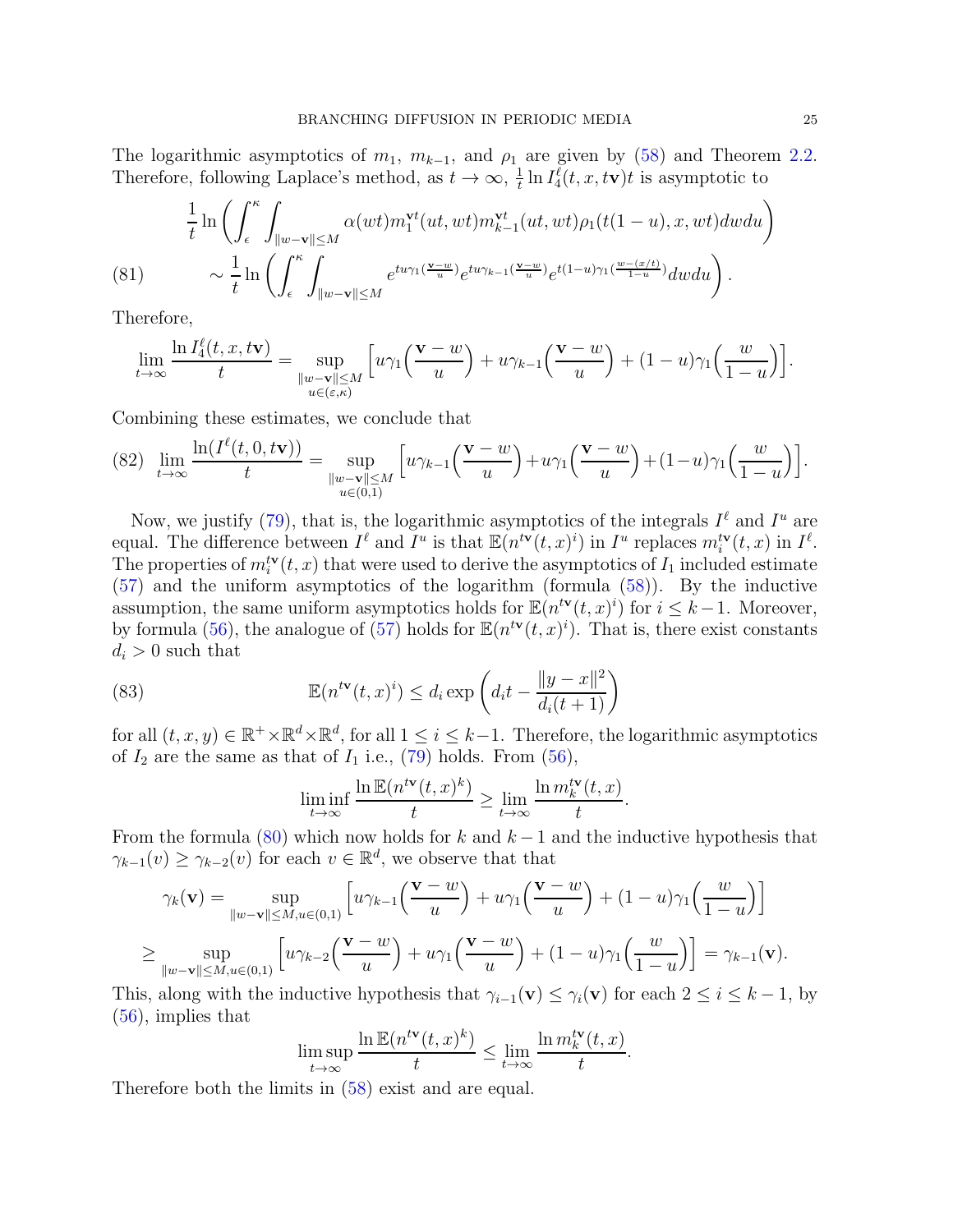Form the inductive assumption that  $\gamma_i$  is a continuous function for  $1 \leq i \leq k-1$ , using formula [\(82\)](#page-24-0), we conclude that  $\gamma_k$  is continuous. This concludes the proof of (i)-(iii) through induction.

We have shown that, for all sufficiently large  $M > 0$ ,

$$
\gamma_k(\mathbf{v}) = \sup_{\|w-\mathbf{v}\| \le M, u \in (0,1)} \left[ u\gamma_{k-1}\left(\frac{\mathbf{v}-w}{u}\right) + u\gamma_1\left(\frac{\mathbf{v}-w}{u}\right) + (1-u)\gamma_1\left(\frac{w}{1-u}\right) \right].
$$

Therefore, letting  $M \to \infty$ , we obtain the formula

$$
\gamma_k(\mathbf{v}) = \sup_{w \in \mathbb{R}^d, u \in (0,1)} \left[ u \gamma_{k-1} \left( \frac{\mathbf{v} - w}{u} \right) + u \gamma_1 \left( \frac{\mathbf{v} - w}{u} \right) + (1 - u) \gamma_1 \left( \frac{w}{1 - u} \right) \right], \quad k \in \mathbb{N}.
$$

This completes the proof of (a) in Theorem [3.1.](#page-6-2)

5.2. Proof of part (b). Using Hölder's inequality, it is easily seen that  $\ln \mathbb{E}(n^{t\mathbf{v}}(t,x)^k)$ is a convex function of k for each fixed  $t \in \mathbb{R}^+, \mathbf{v} \in \mathbb{R}^d$ . In addition,  $\gamma_0 \equiv 0$  and therefore  $\gamma_k(\mathbf{v})/k$  is a non-decreasing function of k, which implies that, if  $\gamma_k(\mathbf{v}) > k\gamma_1(\mathbf{v})$ , then  $\gamma_{k+1}(\mathbf{v}) > (k+1)\gamma_1(\mathbf{v})$ . Therefore,  $G_{k+1} \subseteq G_k$  must hold for each  $k \in \mathbb{N}$ . We will complete the proof of Theorem [3.1](#page-6-2) by showing that there exists a sequence of constants  $\alpha_k > 0$  such that  $B_{\alpha_k}(0) \subseteq G_k$  and that  $\bigcap_{k \in \mathbb{N}} G_k = \{0\}.$  $k\in\mathbb{N}$ 

Observe that, for each  $k \in \mathbb{N}$ ,  $\mathbf{v} \in \mathbb{R}^d$ ,  $\gamma_k(\mathbf{v}) \leq k\gamma_1(0)$ . To justify this, we use induction. For  $k = 1$ , the statement is obvious since  $\gamma_1$  achieves its maximum at 0. Now suppose the statement holds up to  $k-1$ . Then, from the definition of  $\gamma_k$ ,

<span id="page-25-1"></span>(84) 
$$
\sup_{w \in \mathbb{R}^d, u \in (0,1)} \left[ u\gamma_{k-1} \left( \frac{\mathbf{v} - w}{u} \right) + u\gamma_1 \left( \frac{\mathbf{v} - w}{u} \right) + (1 - u)\gamma_1 \left( \frac{w}{1 - u} \right) \right] \le
$$
  

$$
\leq \left[ u(k-1)\gamma_1(0) + u\gamma_1(0) + (1 - u)\gamma_1(0) \right] = k\gamma_1(0).
$$

We know that  $-\Phi(0) = \gamma_1(0) = \mu(0) > 0$ , and  $\Phi$  is continuous, therefore, the region  $G_1$  is non-empty. Since the function  $\mathbf{v} \mapsto \gamma_k(\mathbf{v})$  is continuous for each  $k \geq 1$ , the sets  $G_k$  must be closed subsets of  $\mathbb{R}^d$ .

Next let us show that each set  $G_k$  contains a small ball centered at the origin. As a first step, the following lemma establishes an important property of the functions  $\gamma_k$ .

<span id="page-25-0"></span>**Lemma 5.1.** For each  $k \geq 1$ ,  $\mathbf{v} \in \mathbb{R}^d$  and  $\alpha \in [0, 1]$ ,  $\gamma_k(\mathbf{v}) \leq \gamma_k(\alpha \mathbf{v})$ .

*Proof.* We use induction for this proof. For  $k = 1$ , the statement of the lemma holds since  $\gamma_1(\mathbf{v})$  is a twice differentiable strictly concave function and  $\bar{\mathbf{v}}=0$  is its maximizer.

Suppose the statement of the lemma holds for each  $1 \leq i \leq k-1$ . To show this for k, we have, for  $0 \leq \alpha \leq 1$ ,

$$
\gamma_k(\alpha \mathbf{v}) = \sup_{w \in \mathbb{R}^d, u \in (0,1)} \left[ u \gamma_{k-1} \left( \frac{\alpha \mathbf{v} - w}{u} \right) + u \gamma_1 \left( \frac{\alpha \mathbf{v} - w}{u} \right) + (1 - u) \gamma_1 \left( \frac{w}{1 - u} \right) \right].
$$

Now, substituting  $w = \alpha z$ , we have

$$
\gamma_k(\alpha \mathbf{v}) = \sup_{z \in \mathbb{R}^d, u \in (0,1)} \left[ u \gamma_{k-1} \left( \frac{\alpha \mathbf{v} - \alpha z}{u} \right) + u \gamma_1 \left( \frac{\alpha \mathbf{v} - \alpha z}{u} \right) + (1 - u) \gamma_1 \left( \frac{\alpha z}{1 - u} \right) \right]
$$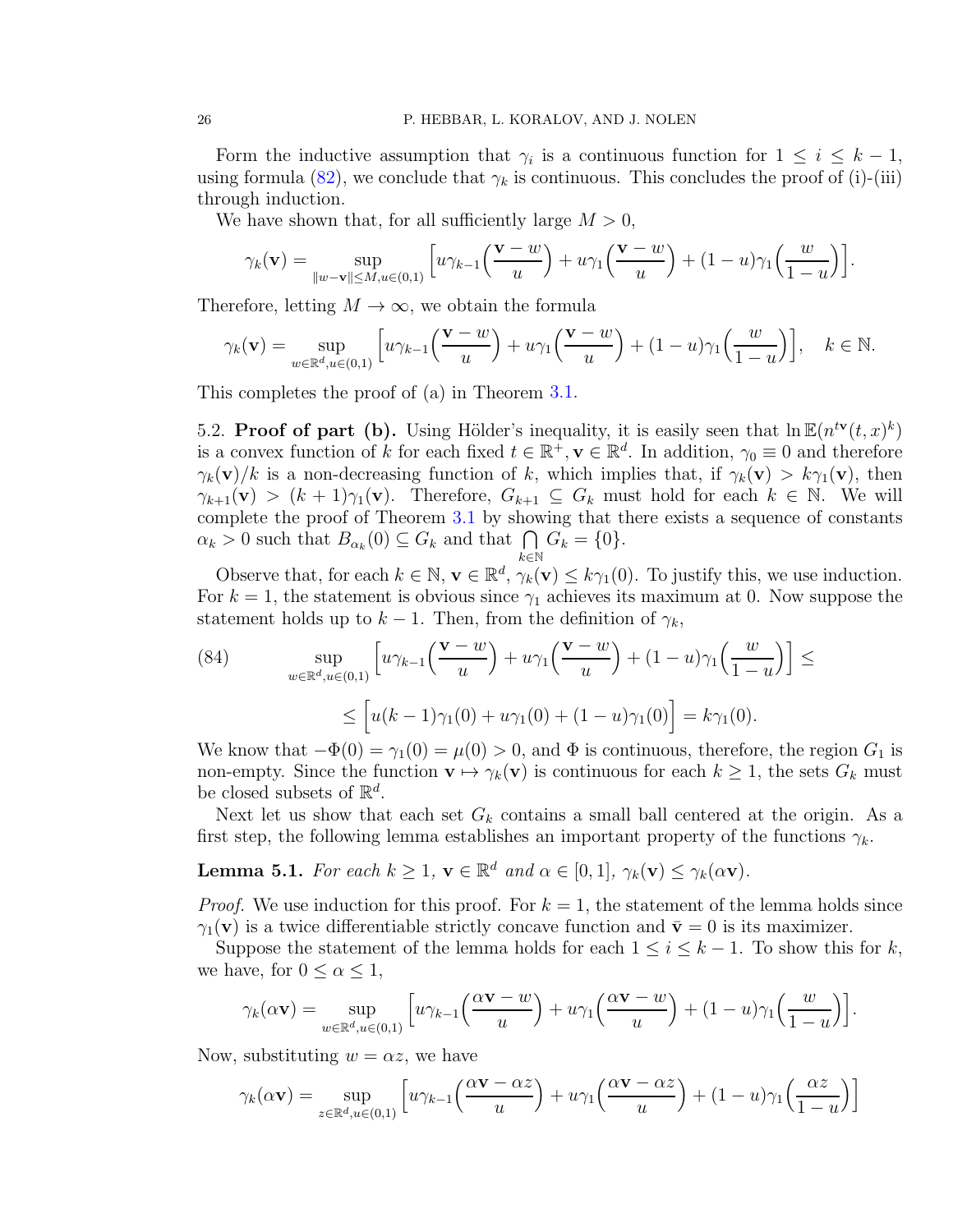$$
\geq \sup_{z \in \mathbb{R}^d, u \in (0,1)} \left[ u \gamma_{k-1} \left( \frac{\mathbf{v} - z}{u} \right) + u \gamma_1 \left( \frac{\mathbf{v} - z}{u} \right) + (1 - u) \gamma_1 \left( \frac{z}{1 - u} \right) \right] = \gamma_k(\mathbf{v}).
$$

Now, in order to prove that each set  $G_k = {\mathbf{v} \in \mathbb{R}^d \Big|\gamma_k(\mathbf{v}) = k\gamma_1(\mathbf{v}), \gamma_1(\mathbf{v}) \geq 0}$ contains a small ball centered at the origin, we introduce functions  $f_k$  defined below. For each  $k \geq 2$ , we will first show that there is a small ball centered around the origin on which  $f_k(\mathbf{v}) = k\gamma_1(\mathbf{v}) \geq 0$ . Then we will use induction to show that there is a (smaller) ball centered around the origin on which  $f_k(\mathbf{v}) = \gamma_k(\mathbf{v})$ .

Let us define, for  $k \geq 2$ ,

$$
g_k^{\mathbf{v}}(w, u) := \left[ku\gamma_1\left(\frac{\mathbf{v} - w}{u}\right) + (1 - u)\gamma_1\left(\frac{w}{1 - u}\right)\right], \ w \in \mathbb{R}^d, \ u \in (0, 1),
$$

and

(85) 
$$
f_k(\mathbf{v}) := \sup_{w \in \mathbb{R}^d, u \in (0,1)} g_k^{\mathbf{v}}(w, u).
$$

Observe that  $f_2 = \gamma_2$ . For  $k > 2$ , the formula for function  $f_k$  is similar to the formula of  $\gamma_k$ , but with  $(\gamma_{k-1} + \gamma_1)$  replaced by  $k\gamma_1$ . For  $w = \mathbf{v}(1-u)$ , we have

$$
g_k^{\mathbf{v}}(\mathbf{v}(1-u),u) = ku\gamma_1(\mathbf{v}) + (1-u)\gamma_1(\mathbf{v}) = (1 + (k-1)u)\gamma_1(\mathbf{v}) \to k\gamma_1(\mathbf{v}) \text{ as } u \uparrow 1.
$$

Therefore,  $f_k(\mathbf{v}) \geq k \gamma_1(\mathbf{v})$  for each  $\mathbf{v} \in \mathbb{R}^d$ .

The analysis of  $g_k^{\mathbf{v}}$  $\mathbf{v}_k^{\mathbf{v}}(w, u)$  is detailed in the following three lemmas. They show that, for each  $k \geq 2$ , there is a small ball centered around the origin  $B_{\beta_k}(0)$ , such that, for  $\mathbf{v} \in B_{\beta_k}(0)$ , the value of the supremum of  $g_k^{\mathbf{v}}$  $\mathbf{R}^{\mathbf{v}}(w, u)$  on  $\mathbb{R}^d \times (0, 1)$  is  $k\gamma_1(\mathbf{v})$  which, as shown above, can be nearly achieved when  $w$  is close to 0 and  $u$  is close to 1.

The first of the three lemmas, Lemma [5.2,](#page-26-0) shows that the value of the supremum of  $g_k^{\mathbf{v}}$  $\mathbf{v}_k^{\mathbf{v}}(w, u)$  over the region where w is bounded and u is close to 1 is  $k\gamma_1(\mathbf{v})$ .

<span id="page-26-0"></span>**Lemma 5.2.** There exist constants  $L > 0$ ,  $\delta, \epsilon_0 > 0$  such that for all  $\mathbf{v} \in B_{\delta}(0)$ ,

 $\mathbf{I}$ 

$$
\sup\{g_k^{\mathbf{v}}(w,u)\Big|\|w\|\leq L, u\in(1-\varepsilon_0,1)\}=k\gamma_1(\mathbf{v}).
$$

*Proof.* We prove the above lemma in 2 steps. In Step I, we show that there exist  $\delta_1 > 0$ ,  $M > 0$  and  $\varepsilon_1 > 0$  such that, for each  $\mathbf{v} \in B_{\delta_1}(0)$ , for each  $(w, u) = (\ell \varepsilon, 1 - \varepsilon)$ , with  $L/\varepsilon > ||\ell|| > M$ , and  $\varepsilon \in (0, \varepsilon_1)$ , we have  $g_k^{\mathbf{v}}$  $k(\ell \varepsilon, 1-\varepsilon) < k\gamma_1(\mathbf{v}).$ 

In Step II, we show that there exist constants  $\delta < \delta_1, \varepsilon_0 \in (0, \varepsilon_1)$  such that for all  $\mathbf{v} \in B_{\delta}(0)$ , for all  $\|\ell\| \leq M$ ,

$$
\frac{d}{d\varepsilon} \Big[ g_k^{\mathbf{v}}(\ell\varepsilon, 1-\varepsilon) \Big] \le 0
$$

for all  $\varepsilon < \varepsilon_0$ .

Step I: Note that from Lemma [5.1,](#page-25-0)

$$
g_k^{\mathbf{v}}(\ell \varepsilon, 1-\varepsilon) = k(1-\varepsilon)\gamma_1\big(\frac{\mathbf{v}-\ell \varepsilon}{1-\varepsilon}\big) + \varepsilon \gamma_1(\ell) \le k\gamma_1\big(\mathbf{v}-\ell \varepsilon\big) + \varepsilon \gamma_1(\ell),
$$

where  $L > 0$  and  $\delta_1 > 0$  are such that  $\gamma_1(\mathbf{v} - \ell \varepsilon) > 0$  for all  $\mathbf{v} \in B_{\delta_1}(0)$ , and  $\|\ell \varepsilon\| \leq L$ . Thus, in order to prove that  $g_k^{\mathbf{v}}$  $\mathbf{X}_{k}^{\mathbf{v}}(\ell\varepsilon,1-\varepsilon) < k\gamma_1(\mathbf{v}),$  it is enough to show that

$$
\frac{\varepsilon}{k}\gamma_1(\ell) \leq \gamma_1(\mathbf{v}) - \gamma_1(\mathbf{v} - \ell\varepsilon).
$$

 $\Box$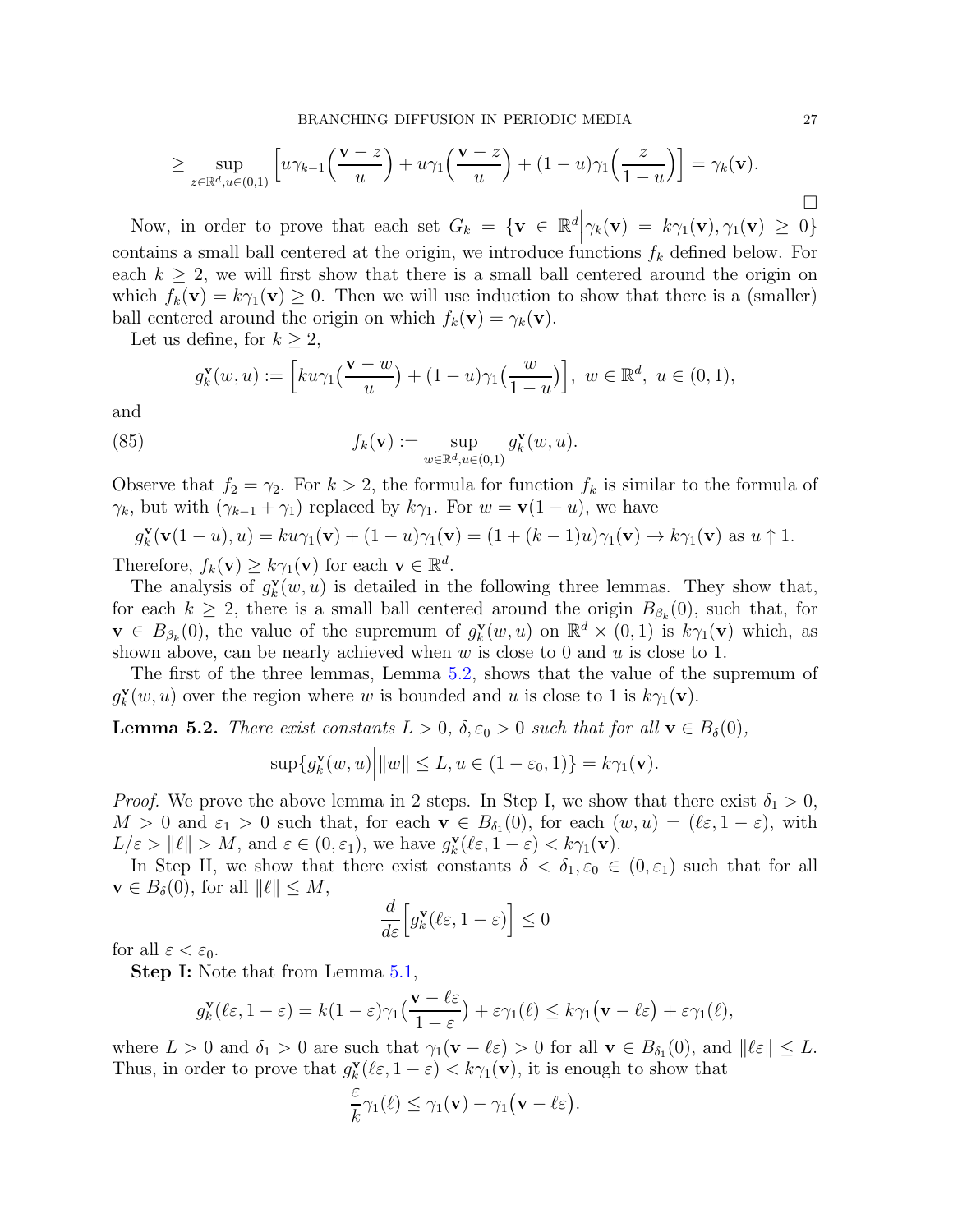From [\(62\)](#page-19-1), we know that, for all  $v \in \mathbb{R}^d$ ,

$$
\gamma_1(v) \le a_1 - \frac{\|v\|^2}{a_1}.
$$

Therefore, we only need to show that

$$
\frac{\varepsilon}{k}(a_1-\frac{\|\ell\|^2}{a_1})\leq \gamma_1(\mathbf{v})-\gamma_1(\mathbf{v}-\ell\varepsilon).
$$

Using Taylor's formula, we have

$$
\gamma_1(\mathbf{v}) - \gamma_1(\mathbf{v} - \ell \varepsilon) = \varepsilon \langle \nabla \gamma_1(\mathbf{v}), \ell \rangle - \frac{\varepsilon^2}{2} \langle D^2 \gamma_1(\mathbf{v} - q\ell \varepsilon) \ell, \ell \rangle
$$

for some  $q \in (0, 1)$ . Thus, we need to show that

<span id="page-27-0"></span>
$$
\frac{1}{k}(a_1 - \frac{\|\ell\|^2}{a_1}) \le \langle \nabla \gamma_1(\mathbf{v}), \ell \rangle - \frac{\varepsilon}{2} \langle D^2 \gamma_1(\mathbf{v} - q\ell\varepsilon)\ell, \ell \rangle.
$$

That is, we need to show that

(86) 
$$
\frac{1}{k}(a_1 - \frac{\|\ell\|^2}{a_1}) + \frac{\varepsilon}{2} \langle D^2 \gamma_1 (\mathbf{v} - q \ell \varepsilon) \ell, \ell \rangle - \langle \nabla \gamma_1 (\mathbf{v}), \ell \rangle \leq 0.
$$

Let  $\mathbf{v} \in B_{\delta_1}(0)$ . Let  $C = \sup{\{\|\partial_i \gamma_1(\mathbf{v})\| \|\mathbf{v} \in B_{\delta_1}(0)\}}$ . Then we have the following lower bound,

$$
\langle \nabla \gamma_1(\mathbf{v}), \ell \rangle \ge -C ||\ell||.
$$

Let us fix  $M \geq 1$  such that the following quadratic expression is positive, that is,

$$
\frac{x^2}{2ka_1} - Cx - \frac{a_1}{k} \ge 0 \text{ for all } ||x|| \ge M.
$$

For each  $\mathbf{v} \in B_{\delta_1}(0)$ ,  $\|\ell \varepsilon\| \leq L$ ,  $q \in (0,1)$  we have  $(\mathbf{v} - \varepsilon q \ell) \in B_{\delta_1 + L}(0)$ . Let  $R = \sup \{ ||\partial_{i,j}\gamma_1(v)|| \Big| v \in B_{(\delta_1+L)}(0), 1 \le i, j \le d \}.$ 

This is a finite constant since the function  $\gamma_1$  is twice continuously differentiable. Choose  $\varepsilon_1 > 0$  such that  $\varepsilon_1 R < \frac{1}{2a_1 k}$ . Then, for all  $L/\varepsilon \ge ||\ell|| \ge M$  and  $\varepsilon < \varepsilon_1$ ,  $\mathbf{v} \in B_{\delta_1}(0)$ ,

$$
\frac{\|\ell\|^2}{a_1 k} + \langle \nabla \gamma_1(\mathbf{v}), \ell \rangle - \frac{a_1}{k} - \frac{\varepsilon}{2} \langle D^2 \gamma_1(\mathbf{v} - q \ell \varepsilon) \ell, \ell \rangle \ge
$$
  

$$
\ge \frac{\|\ell\|^2}{2a_1 k} - \frac{\varepsilon}{2} \langle D^2 \gamma_1(\mathbf{v} - q \ell \varepsilon) \ell, \ell \rangle \ge \varepsilon_1 R \|\ell\|^2 - \frac{\varepsilon}{2} \langle D^2 \gamma_1(\mathbf{v} - q \ell \varepsilon) \ell, \ell \rangle \ge 0,
$$

which proves  $(86)$ .

Step II: Recall that

$$
g_k^{\mathbf{v}}(\ell \varepsilon, 1-\varepsilon) = k(1-\varepsilon)\gamma_1\big(\frac{\mathbf{v}-\ell \varepsilon}{1-\varepsilon}\big) + \varepsilon \gamma_1(\ell).
$$

Differentiating with respect to  $\varepsilon$  we obtain,

$$
\frac{d}{d\varepsilon}\Big[g_k^{\mathbf{v}}(\ell\varepsilon,1-\varepsilon)\Big] = -k\gamma_1\Big(\frac{\mathbf{v}-\ell\varepsilon}{1-\varepsilon}\Big)+\frac{k(\mathbf{v}-\ell)}{1-\varepsilon}\nabla\gamma_1\Big(\frac{\mathbf{v}-\ell\varepsilon}{1-\varepsilon}\Big)+\gamma_1(\ell).
$$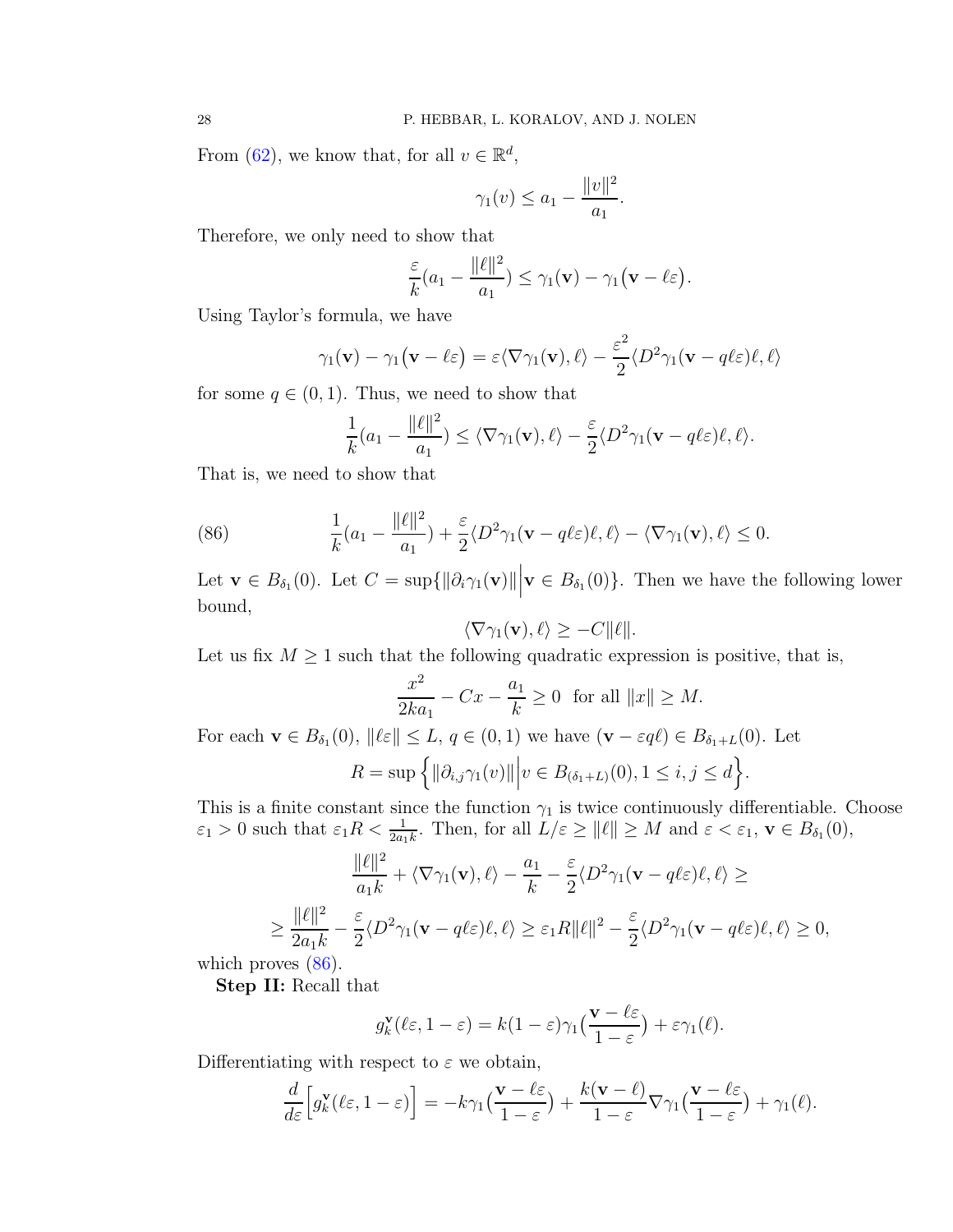Using the fact that the maximum of the function  $\gamma_1(\mathbf{v})$  is achieved at  $\mathbf{v} = 0$  and the fact that  $\gamma_1(\mathbf{v})$  is strictly concave, choose  $\delta_2 \in (0, \delta_1)$  be such that

$$
\min\{\gamma_1(\mathbf{v}) \Big| \mathbf{v} \in B_{\delta_2}(0)\} > \frac{7}{4k}\gamma_1(0).
$$

Let  $\varepsilon_2 \in (0, \varepsilon_1)$  be such that for each  $\mathbf{v} \in B_{\frac{\delta_2}{2}}(0)$ , for all  $\varepsilon < \varepsilon_2$ , and  $||\ell|| \leq M$ , the vector  $\left(\frac{\mathbf{v}-\ell\varepsilon}{1-\varepsilon}\right)$  $\frac{\nu-\ell\varepsilon}{1-\varepsilon}$  belongs to the  $B_{\delta_2}(0)$ .

Now choose  $\delta \in (0, \delta_2/2)$  such that, for each  $\mathbf{v} \in B_{\delta}(0)$ , we have

$$
k\langle (\mathbf{v}-l), \nabla \gamma_1(\mathbf{v})\rangle < \frac{1}{8}\gamma_1(0),
$$

for all  $\|\ell\| \leq M$ . This is possible since  $\gamma_1$  achieves its maximum at 0, that is  $\nabla \gamma_1(0) = 0$ . Choose  $\varepsilon_0 > 0$  with  $\varepsilon_0 < (0, \varepsilon_2)$  such that for all  $\mathbf{v} \in B_\delta(0)$  and for all  $\|\ell\| \leq M$ , we have

$$
k\langle \frac{(\mathbf{v}-\ell)}{1-\varepsilon_0}, \nabla \gamma_1 \big(\frac{\mathbf{v}-\ell \varepsilon_0}{1-\varepsilon_0}\big)\rangle < \frac{1}{4}\gamma_1(0).
$$

Thus, for all  $\mathbf{v} \in B_{\delta}(0)$ , for all  $\varepsilon < \varepsilon_0$  and for all  $\|\ell\| \leq M$ ,

$$
\frac{d}{d\varepsilon} \Big[ g_k^{\mathbf{v}}(\ell\varepsilon, 1-\varepsilon) \Big] < -\frac{7}{4}\gamma_1(0) + \frac{1}{4}\gamma_1(0) + \gamma_1(0) = -\frac{1}{2}\gamma_1(0) < 0.
$$

Thus, we conclude that, for all  $\mathbf{v} \in B_{\delta}(0)$ ,

$$
\sup\{g_k^{\mathbf{v}}(w,u)\Big|\|w\|\leq L, u\in(1-\varepsilon_0,1)\}\leq k\gamma_1(\mathbf{v}).
$$

But we know that, if  $(w, u) = (\mathbf{v}(1 - u), u)$  and u approaches 1, the value of  $g_k^{\mathbf{v}}$  $\mathbf{X}_k^{\mathbf{v}}(w,u)$ approaches  $k\gamma_1(\mathbf{v})$ . Therefore,

$$
\sup\{g_k^{\mathbf{v}}(w,u)\Big| \|w\| \le L, u \in (1-\varepsilon_0,1)\} = k\gamma_1(\mathbf{v}).
$$

The next lemma shows that the supremum of g cannot be achieved if  $u$  is close to 1, and w is separated from the origin.

**Lemma 5.3.** For each  $L > 0$ , there exist  $\delta > 0$  and  $\varepsilon_0 > 0$  such that, for all  $\mathbf{v} \in B_{\delta}(0)$ ,

$$
\sup\{g_k^{\mathbf{v}}(w,u)\Big|1-\varepsilon_0
$$

Proof. Note that,

$$
\|\frac{\mathbf{v} - w}{u}\| \ge \frac{L}{2} > 0
$$
 for each  $||w|| \ge L$ ,  $||\mathbf{v}|| \le L/2$ ,  $u \in [1/2, 1)$ .

Take  $\alpha \in (0,1)$  such that  $\gamma_1(\ell) \leq \alpha \gamma_1(0)$  for all  $\|\ell\| \geq L/2$ . Here, we used the fact that the maximum of the function  $\gamma_1$  is achieved at  $\mathbf{v} = 0$  and  $\gamma_1(\mathbf{v})$  is continuous.

Choose an  $\varepsilon_0 < 1/2$  such that  $\alpha + \frac{\varepsilon_0}{k} < 1$ . Thus,

$$
g_k^{\mathbf{v}}(w, u) = ku\gamma_1\left(\frac{\mathbf{v} - w}{u}\right) + (1 - u)\gamma_1\left(\frac{w}{1 - u}\right) \le (k\alpha + \varepsilon_0)\gamma_1(0),
$$

 $\Box$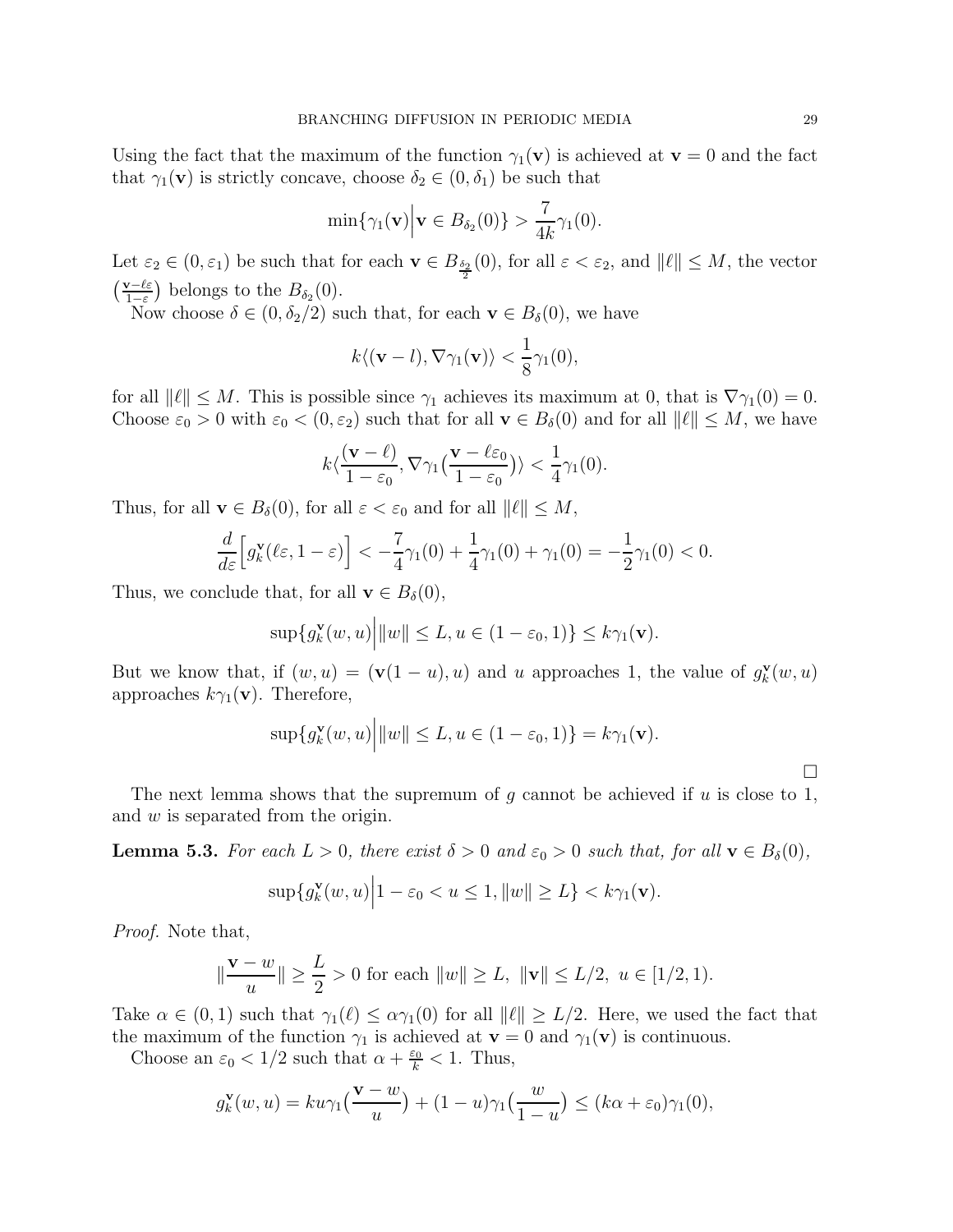for all  $\mathbf{v} \in B_{L/2}(0)$ ,  $||w|| > L$ ,  $u \in [1 - \varepsilon_0, 1)$ . Now we choose a  $\delta > 0$  with  $\delta < L/2$  such that, for all  $\mathbf{v} \in B_{\delta}(0)$ , we have

$$
\gamma_1(\mathbf{v}) > (\alpha + \frac{\varepsilon_0}{k})\gamma_1(0).
$$

We can choose such a  $\delta > 0$  since  $1 > (\alpha + \frac{\varepsilon_0}{2})$  $\binom{20}{2}$  > 0, the maximum of the function  $\gamma_1(\mathbf{v})$ is achieved at  $\mathbf{v} = 0$ , and  $\gamma_1(\mathbf{v})$  is continuous.

Thus, for all  $\mathbf{v} \in B_{\delta}(0)$ , we have

$$
\sup\{g_k^{\mathbf{v}}(w,u)\Big|1-\varepsilon_0
$$

 $\Box$ 

 $\Box$ 

The last of the three lemmas, Lemma [5.4,](#page-29-0) shows that there is a small ball centered around the origin, on which the value of the supremum of  $g_k^{\mathbf{v}}$  $k(\mathbf{w}, \mathbf{u})$  in the region where  $w \in \mathbb{R}^d$  and u is away from 1 is strictly less than  $k\gamma_1(\mathbf{v})$ .

<span id="page-29-0"></span>**Lemma 5.4.** For each  $\varepsilon > 0$ , there exists a  $\delta > 0$  such that, for all  $\mathbf{v} \in B_{\delta}(0)$ ,

$$
\sup\{g_k^{\mathbf{v}}(w,u)\Big|1-\varepsilon>u\geq0,w\in\mathbb{R}^d\}
$$

*Proof.* Choose  $\delta > 0$  such that for all  $\mathbf{v} \in B_{\delta}(0)$ ,  $\gamma_1(\mathbf{v}) > (1 - \frac{(k-1)\varepsilon}{k})\gamma_1(0)$ . We can choose such a  $\delta > 0$  since  $1 > (1 - \frac{(k-1)\varepsilon}{k}) > 0$ , the maximum of the function  $\gamma_1$  is achieved at  $\mathbf{v} = 0$  and  $\gamma_1(\mathbf{v})$  is continuous. Then, for all  $\mathbf{v} \in B_\delta(0)$ , for all  $w \in \mathbb{R}^d$  and  $u \in [0, 1 - \varepsilon)$ ,

$$
g_k^{\mathbf{v}}(w,s) = ku\gamma_1\left(\frac{\mathbf{v} - w}{u}\right) + (1 - u)\gamma_1\left(\frac{w}{1 - u}\right)
$$
  
\n
$$
\leq ku\gamma_1(0) + (1 - u)\gamma_1(0) = (1 + (k - 1)u)\gamma_1(0)
$$
  
\n
$$
\leq (k - (k - 1)\varepsilon)\gamma_1(0) < k\gamma_1(\mathbf{v}).
$$

Therefore, for all  $\mathbf{v} \in B_{\delta}(0)$ ,

<span id="page-29-1"></span>
$$
\sup\{g_k^{\mathbf{v}}(w,u)\Big|1-\varepsilon>u\geq0,w\in\mathbb{R}^d\}
$$

Thus, by the above three lemmas, there exists a sequence of positive constants  $\{\beta_k\}_{k\geq 1}$ such that, for all  $\mathbf{v} \in B_{\beta_k}(0)$ ,

(87) 
$$
f_k(\mathbf{v}) = \lim_{u \uparrow 1} g_k^{\mathbf{v}}(\mathbf{v}(1-u), u) = k \gamma_1(\mathbf{v}).
$$

Now let us show that there exists a sequence of positive constants  $\{\alpha_k\}_{k>1}$  such that, for all  $\mathbf{v} \in B_{\alpha_k}(0)$ ,  $f_k(\mathbf{v}) = \gamma_k(\mathbf{v})$ . This will be proved by induction.

For  $k = 2$ , by the definition of  $\gamma_2$ , we have that,  $f_2(\mathbf{v}) = \gamma_2(\mathbf{v})$  for each  $\mathbf{v} \in \mathbb{R}^d$ . Now suppose there exists constants  $\alpha_i$  for  $1 \leq i \leq k-1$  with  $\alpha_i \in (0, \beta_i]$  such that  $\gamma_i(\mathbf{v}) = f_i(\mathbf{v}) = i\gamma_1(\mathbf{v})$  for all  $\mathbf{v} \in B_{\alpha_i}(0)$ . We need to show that there exists  $\alpha_k \in (0, \beta_k]$ such that, for all  $\mathbf{v} \in B_{\alpha_k}(0)$ , we have

$$
\gamma_k(\mathbf{v}) := \sup_{w \in \mathbb{R}^d, u \in (0,1)} \left[ u \gamma_{k-1} \left( \frac{\mathbf{v} - w}{u} \right) + u \gamma_1 \left( \frac{\mathbf{v} - w}{u} \right) + (1 - u) \gamma_1 \left( \frac{w}{1 - u} \right) \right]
$$
  
= 
$$
\sup_{w \in \mathbb{R}^d, u \in (0,1)} \left[ ku \gamma_1 \left( \frac{\mathbf{v} - w}{u} \right) + (1 - u) \gamma_1 \left( \frac{w}{1 - u} \right) \right] =: f_k(\mathbf{v}).
$$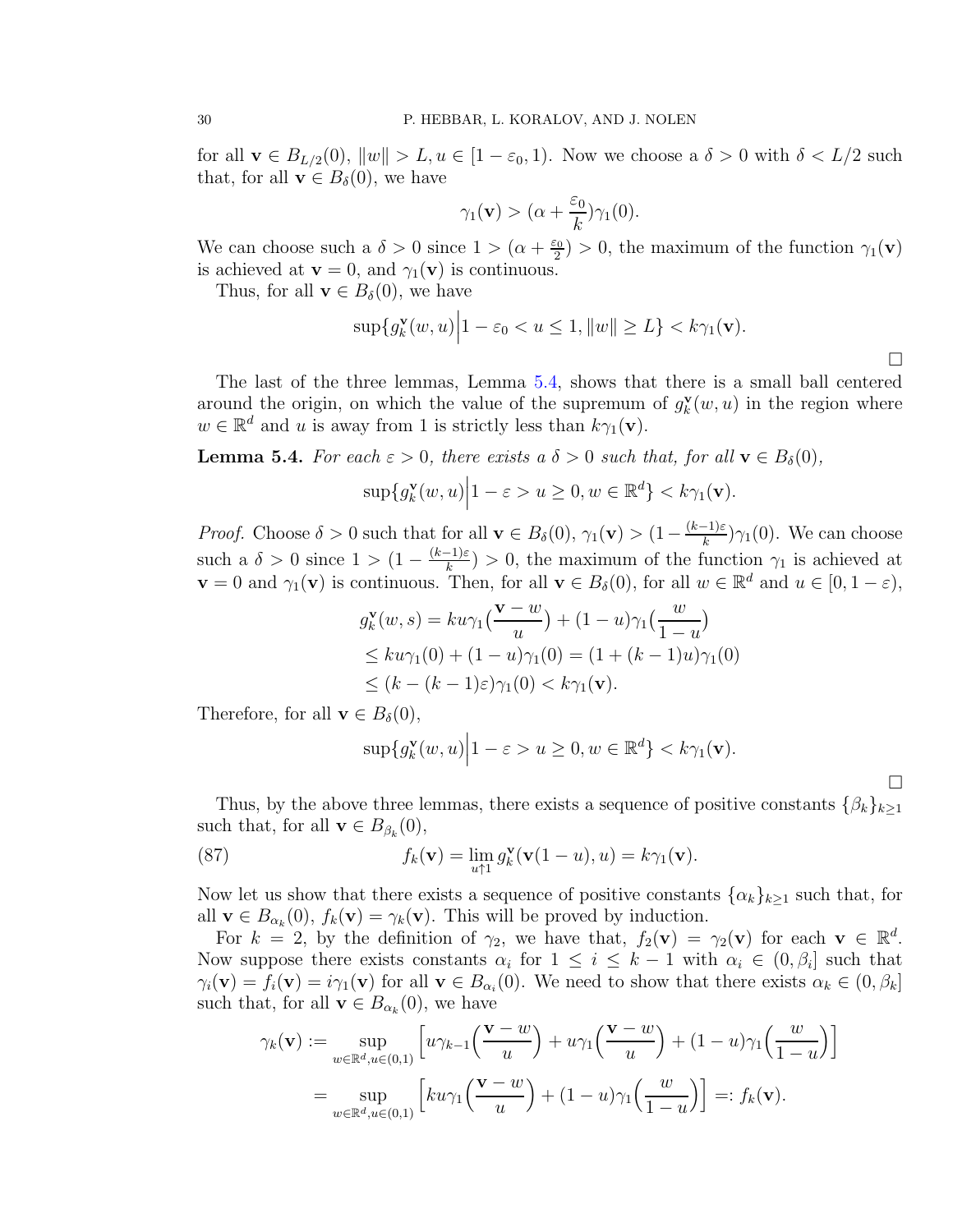To show this, it is enough to show that the supremum in the definition of  $\gamma_k$  is achieved in the part of the space where the values of  $\gamma_{k-1}$  and  $(k-1)\gamma_1$  coincide. Let us define the cone  $\Gamma_k(\mathbf{v}) = \{(w, u) \in \mathbb{R}^d \times (0, 1) : \frac{|\mathbf{v}-w|}{u} \leq \alpha_{k-1}\} \subseteq \mathbb{R}^d \times (0, 1)$ . It remains to show that  $\left[ u\gamma_{k-1}\left(\frac{\mathbf{v}-w}{u}\right) +u\gamma_1\left(\frac{\mathbf{v}-w}{u}\right) + (1-u)\gamma_1\left(\frac{w}{1-u}\right) \right]$  $\left[\frac{w}{1-u}\right]$  on the set  $\Gamma_k(\mathbf{v})^c := \mathbb{R}^d \times (0,1) \setminus \Gamma_k(\mathbf{v})$ is dominated by the supremum of the same expression over the set  $\Gamma_k(\mathbf{v})$ . We will show that there exists  $\alpha_k > 0$  such that, for all  $\mathbf{v} \in B_{\alpha_k}(0)$ , we have

<span id="page-30-0"></span>
$$
\sup_{(w,u)\in\Gamma_k(\mathbf{v})^c} \left[ u\gamma_{k-1}\left(\frac{\mathbf{v}-w}{u}\right) + u\gamma_1\left(\frac{\mathbf{v}-w}{u}\right) + (1-u)\gamma_1\left(\frac{w}{1-u}\right) \right]
$$

(88) 
$$
\leq \sup_{(w,u)\in\Gamma_k(\mathbf{v})}\left[u\gamma_{k-1}\left(\frac{\mathbf{v}-w}{u}\right)+u\gamma_1\left(\frac{\mathbf{v}-w}{u}\right)+(1-u)\gamma_1\left(\frac{w}{1-u}\right)\right].
$$

Note that, for each  $(w, u) \in \Gamma_k(\mathbf{v})$ , the expression on the RHS is

$$
\sup_{(w,u)\in\Gamma_k(\mathbf{v})}\left[ku\gamma_1\left(\frac{\mathbf{v}-w}{u}\right)+(1-u)\gamma_1\left(\frac{w}{1-u}\right)\right].
$$

This expression, as follows from [\(87\)](#page-29-1), is equal to  $f_k(\mathbf{v}) = k\gamma_1(\mathbf{v})$ , as long as  $(w, u)$  $(\mathbf{v}(1 - u), u) \in \Gamma_k(\mathbf{v})$  and  $\|\mathbf{v}\| \leq \beta_k$ . That is,  $\|\mathbf{v}\| \leq \min\{\alpha_{k-1}, \beta_k\}$ . The inequality [\(88\)](#page-30-0) is justified by the following lemma.

**Lemma 5.5.** There exists  $0 < \alpha_k < \min\{\alpha_{k-1}, \beta_k\}$  such that, for each  $\mathbf{v} \in B_{\alpha_k}(0)$ ,

<span id="page-30-1"></span>(89) 
$$
u\gamma_{k-1}\left(\frac{\mathbf{v}-w}{u}\right)+u\gamma_1\left(\frac{\mathbf{v}-w}{u}\right)+(1-u)\gamma_1\left(\frac{w}{1-u}\right)< k\gamma_1(\mathbf{v}),
$$

for all  $(w, u) \in \Gamma_k(\mathbf{v})^c$ .

*Proof.* The lemma will be proved in 2 steps. In Step I, the part of set  $\Gamma_K(\mathbf{v})^c$  where u is close to 1 is considered. In this part of the set, we make use of the fact that  $w$  is bounded from below.

In Step II, the part of set  $\Gamma_k(\mathbf{v})^c$  where u is away from 1 is considered. In this part of the set, the left hand side of  $(89)$  can be made strictly smaller than  $k\gamma_1(0)$ , while the right hand side can be made arbitrarily close to  $k\gamma_1(0)$  by choosing **v** in a small enough ball around the origin.

**Step I:** Let  $\delta_1 = \min\{\alpha_{k-1}, \beta_k\}/4$ . For all  $(w, u) \in \Gamma_k(\mathbf{v})^c$ ,  $\|\mathbf{v}\| \leq \delta_1$  and  $u \in [3/4, 1)$ , we have,

$$
4\delta_1 \leq \alpha_{k-1} < \|\frac{\mathbf{v} - w}{u}\| \leq \frac{4}{3} \|\mathbf{v} - w\| \leq \frac{4}{3} \big(\|\mathbf{v}\| + \|w\|\big) \leq \frac{4}{3} \big(\delta_1 + \|w\|\big).
$$

Therefore,  $||w|| \ge 2\delta_1$ . Using [\(62\)](#page-19-1), there exist  $a > 0$  and  $M > 0$  such that, for all  $||\ell|| \ge M$ ,

$$
\gamma_1(\ell) < -a \|\ell\|^2.
$$

In addition, we choose  $M > 0$  large enough such that  $\delta_1/M < 1/4$ . Observe that, from  $(90),$  $(90),$ 

<span id="page-30-2"></span>
$$
(1-u)\gamma_1\left(\frac{w}{1-u}\right) \le -a\frac{\|w\|^2}{1-u} \le -\frac{4a\delta_1^2}{1-u},
$$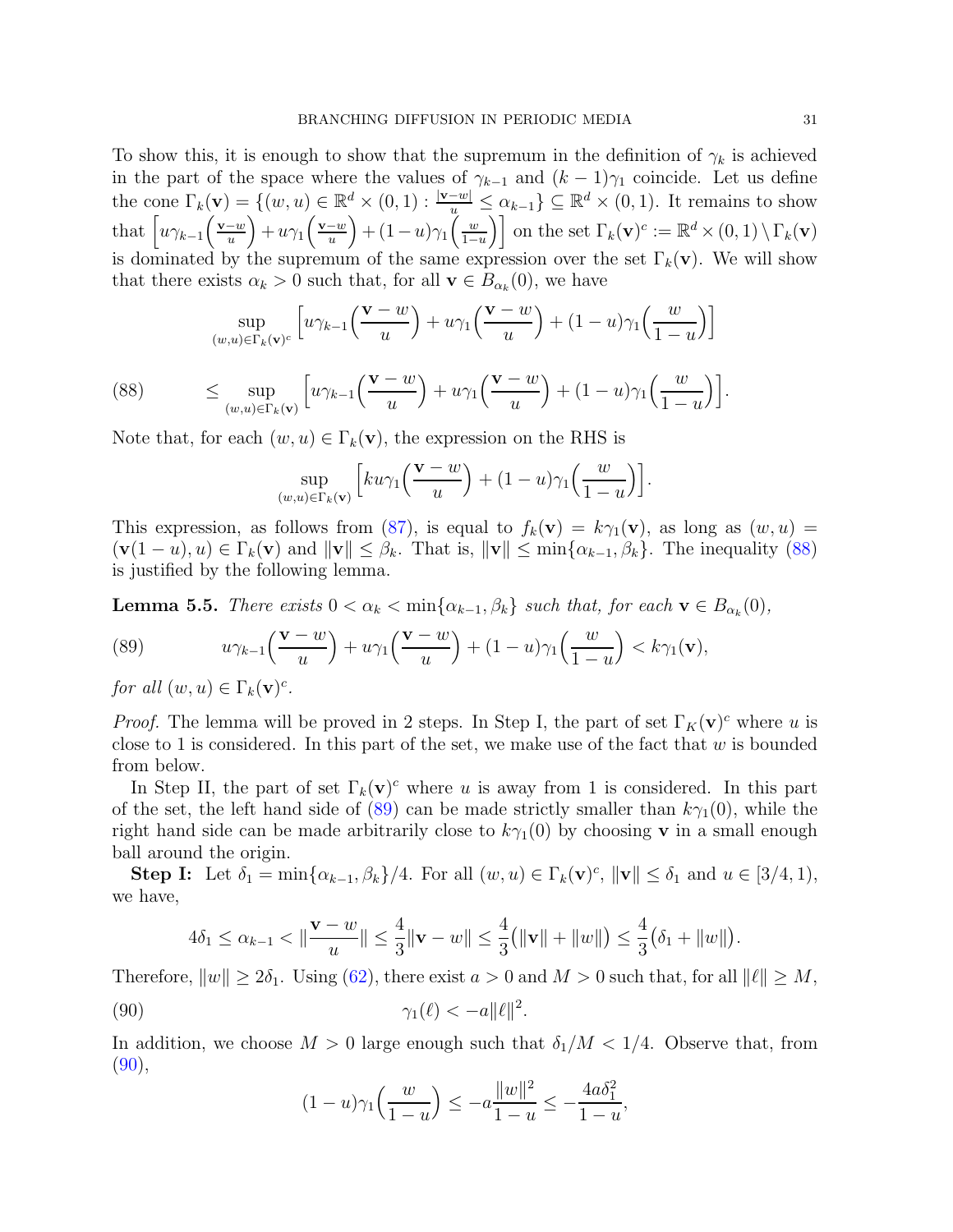for all  $u \in \left[1 - \frac{\delta_1}{M}\right]$  $\frac{\delta_1}{M}, 1$ ,  $(w, u) \in \Gamma_k(\mathbf{v})^c$  if  $\|\mathbf{v}\| \leq \delta_1$ . From [\(84\)](#page-25-1), for each  $(\mathbf{v}, w, u) \in$  $\mathbb{R}^d \times \mathbb{R}^d \times (0,1)$ , we know that

$$
u\gamma_{k-1}\left(\frac{\mathbf{v}-w}{u}\right)+u\gamma_1\left(\frac{\mathbf{v}-w}{u}\right)\leq uk\gamma_1(0).
$$

Choosing  $\varepsilon \in (0, \delta_1/M)$  such that  $k\gamma_1(0) < 4a\delta_1^2/2\varepsilon$ , we obtain that, for each  $(w, u) \in$  $\mathbb{R}^d \times (1 - \varepsilon, 1) \setminus \Gamma_k(\mathbf{v})$  for  $\|\mathbf{v}\| \leq \delta_1$ , the left-hand side of equation [\(89\)](#page-30-1) is negative.

We now choose  $\delta_2 \in (0, \delta)$  such that, for all  $\|\mathbf{v}\| < \delta_2$ , we have  $k\gamma_1(\mathbf{v}) > 0$ . Thus the inequality [\(89\)](#page-30-1) holds for all  $\|\mathbf{v}\| < \delta_2$ , for each  $(w, u) \in \mathbb{R}^d \times (1 - \varepsilon, 1) \setminus \Gamma_k(\mathbf{v})$ .

**Step II:** Let  $\varepsilon > 0$  be fixed. Choose  $\alpha_k \in (0, \delta_2)$  such that  $\gamma_1(\mathbf{v}) > (1 - \varepsilon + \frac{\varepsilon}{k})$  $\frac{\varepsilon}{k}$ ) $\gamma_1(0)$  for all  $|\mathbf{v}| < \alpha_k$ . Using Lemma [5.1,](#page-25-0) for each  $\ell \in \mathbb{R}^d$ ,  $u \in (0,1), i \in \mathbb{N}$ , we have  $\gamma_i(\ell) < \gamma_i(u\ell)$ . Therefore,

$$
u\gamma_{k-1}\left(\frac{\mathbf{v}-w}{u}\right)+u\gamma_1\left(\frac{\mathbf{v}-w}{u}\right)
$$

where the last inequality follows from the trivial observation that  $\gamma_i(\ell) \leq i\gamma_1(0)$ , for all  $i \in \mathbb{N}, \ell \in \mathbb{R}^d$ . Therefore, for  $u \in (0, 1-\varepsilon)$ , the left hand side of [\(89\)](#page-30-1) can be bounded above as follows,

$$
u\gamma_{k-1}\left(\frac{\mathbf{v}-w}{u}\right) + u\gamma_1\left(\frac{\mathbf{v}-w}{u}\right) + (1-u)\gamma_1\left(\frac{w}{1-u}\right) \le (k-1)u\gamma_1(0) + u\gamma_1(0) + (1-u)\gamma_1(0)
$$
  

$$
\le k(1-\varepsilon+\frac{\varepsilon}{k})\gamma_1(0).
$$

From the definition of  $\alpha_k$ , for all  $|{\bf v}| < \alpha_k$ ,  $k\gamma_1({\bf v}) > k(1-\varepsilon+\frac{\varepsilon}{k})$  $(\frac{\varepsilon}{k})\gamma_1(0)$ . Thus, we have shown that inequality [\(89\)](#page-30-1) holds for all  $|\mathbf{v}| < \alpha_k$ , for each  $(w, u) \in \mathbb{R}^d \times (0, 1 - \varepsilon) \setminus \Gamma_k(\mathbf{v})$ .  $\Box$ 

Now we prove that  $\bigcap_{k\geq 1} G_k = \{0\}$ . Let  $\mathbf{v} \in G_1$  be fixed, with  $\|\mathbf{v}\| > 0$ . Now, we show that there exists  $k \in \mathbb{N}$ , large enough, such that  $\gamma_k(\mathbf{v}) > k\gamma_1(\mathbf{v})$ . That is, there exists a pair  $(w, u) \in \mathbb{R}^d \times (0, 1)$  such that

$$
u\gamma_{k-1}\left(\frac{\mathbf{v}-w}{u}\right)+u\gamma_1\left(\frac{\mathbf{v}-w}{u}\right)+(1-u)\gamma_1\left(\frac{w}{1-u}\right)>k\gamma_1(\mathbf{v}).
$$

We first pick  $w = v$ . Then we need to show that there exist  $u \in (0,1)$  and  $k \in \mathbb{N}$ , such that

(91) 
$$
u\gamma_1(0)+\frac{1-u}{k}\gamma_1\left(\frac{\mathbf{v}}{1-u}\right)>\gamma_1(\mathbf{v}).
$$

Let  $u = 1 - \varepsilon$  where  $\varepsilon > 0$  small enough such that  $(1 - \varepsilon)\gamma_1(0) > \gamma_1(\mathbf{v})$ . This is possible because  $\|\mathbf{v}\| > 0$  and  $\gamma_1(\mathbf{v})$  achieves its maximum value at  $\mathbf{v} = 0$ . Define  $\eta = (1 - \varepsilon)\gamma_1(0) - \gamma_1(\mathbf{v}) > 0$ . Keeping **v** and  $\varepsilon$  fixed, we pick  $k \in \mathbb{N}$  large enough such that,

$$
\left|\frac{\varepsilon}{k}\gamma_1\left(\frac{\mathbf{v}}{\varepsilon}\right)\right| < \eta/2.
$$

Therefore,

$$
(1-\varepsilon)\gamma_1(0)+\frac{\varepsilon}{k}\gamma_1\left(\frac{\mathbf{v}}{\varepsilon}\right)=\eta+\gamma_1(\mathbf{v})+\frac{\varepsilon}{k}\gamma_1\left(\frac{\mathbf{v}}{\varepsilon}\right)>\gamma_1(\mathbf{v})+\frac{\eta}{2}>\gamma_1(\mathbf{v}).
$$

Thus  $\bigcap_{k\geq 1} G_k = \{0\}$ . This concludes the proof of Theorem [3.1.](#page-6-2)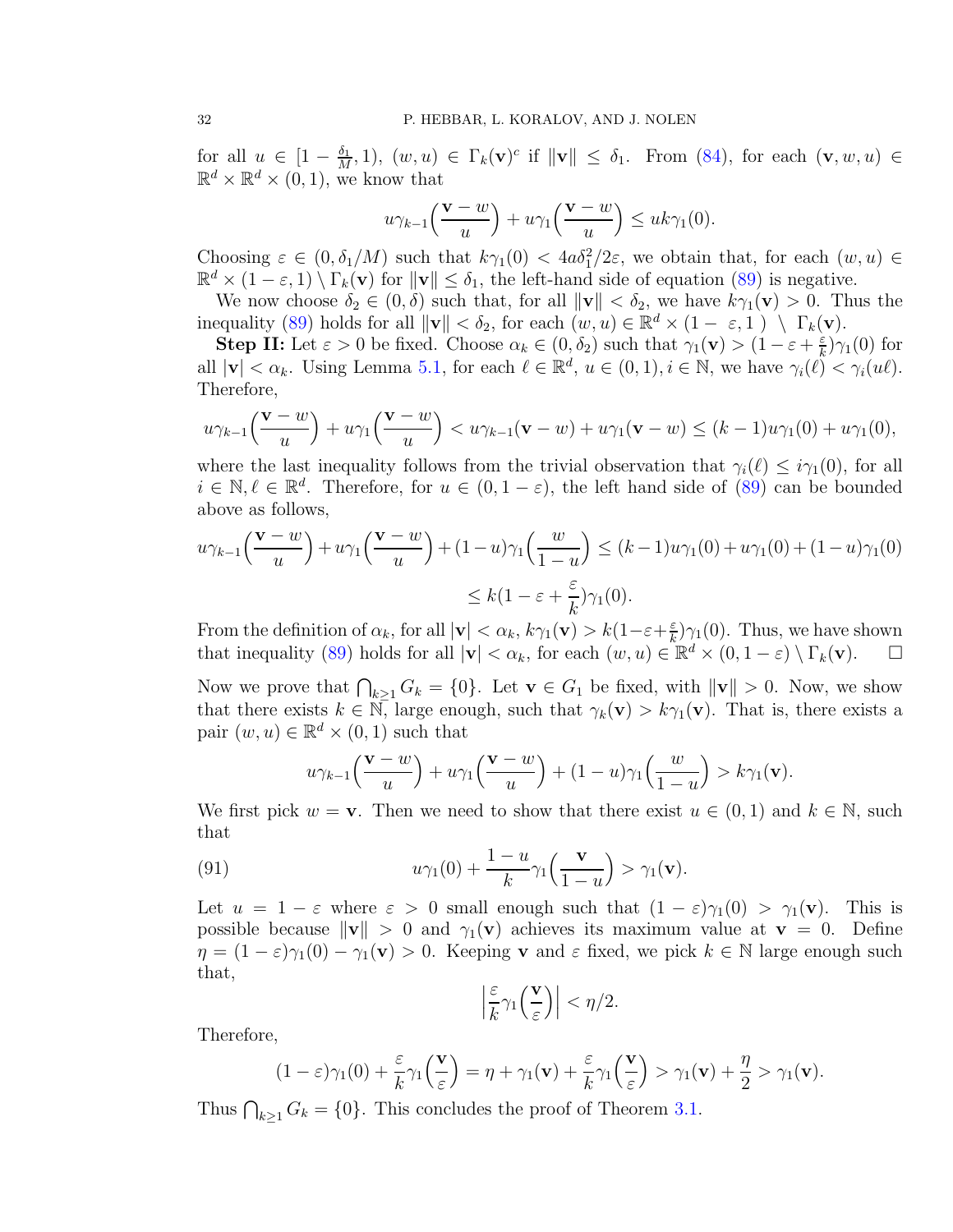#### 6. Proof of Theorem [3.3](#page-7-2)

Without loss of generality, we may assume that  $\bar{\mathbf{v}} = 0$ , which simplifies our notation. Observe that the functions  $f_k$  are clearly positive and continuous on the d-dimensional cube  $\mathcal{Q}_0^d = [0, 1)^d$ , from their recursive definition. As in [\(56\)](#page-18-3), for each  $k \geq 1$ ,

(92) 
$$
\mathbb{E}(N(t,x)^k) = \sum_{i=1}^k S(k,i)\bar{m}_i(t,x),
$$

where

<span id="page-32-3"></span><span id="page-32-1"></span>
$$
\bar{m}_i(t,x) = \int_{\mathbb{R}^d} \dots \int_{\mathbb{R}^d} \rho_k(t,x,y_1,y_2,...,y_k) dy_1...dy_k,
$$

where  $\rho_i$ 's are the particle density and higher order correlation functions, as defined in [\(52\)](#page-17-2) and [\(53\)](#page-17-1). Thus, we observe that  $\bar{m}_i(t, x)$  satisfy the following PDEs on  $\mathbb{T}^d$ :

(93) 
$$
\partial_t \bar{m}_1(t,x) = \mathcal{L}_x \bar{m}_1(t,x), \ \bar{m}_1(0,x) \equiv 1,
$$

while, for  $k \geq 2$ ,

<span id="page-32-4"></span>(94) 
$$
\partial_t \bar{m}_k(t,x) = \mathcal{L}_x \bar{m}_k(t,x) + \alpha(x) \sum_{i=1}^{k-1} \beta_i^k \bar{m}_i(t,x) \bar{m}_{k-i}(t,x), \ \bar{m}_k(0,x) \equiv 0,
$$

where  $\beta_i^k = k!/(i!(k-i)!).$ 

We will prove the following lemma after completing the proof of the theorem.

<span id="page-32-2"></span>**Lemma 6.1.** For each  $k \in \mathbb{N}$ ,  $x \in [0, 1)^d$ ,

(95) 
$$
\bar{m}_k(t,x) = e^{k\mu t} \Big[ f_k(x) + q_k(t,x) \Big],
$$

where lim  $\lim_{t\to\infty} q_k(t,x) = 0$  uniformly in  $x \in [0,1)^d$ , and  $f_k$  have been defined in [\(25\)](#page-7-1).

Using formula  $(95)$  in  $(92)$ , we get

<span id="page-32-0"></span>
$$
\frac{\mathbb{E}(N(t,x)^k)}{e^{k\mu t}} = \sum_{i=1}^k S(k,i)e^{-(k-i)\mu t} \Big[ f_i(x) + q_i(t,x) \Big].
$$

Therefore,

$$
\lim_{t \to \infty} \frac{\mathbb{E}(N(t,x)^k)}{e^{k\mu t}} = f_k(x) + \lim_{t \to \infty} \left( q_k(t,x) + \sum_{i=1}^{k-1} S(k,i)e^{-(k-i)\mu t} \Big[ f_i(x) + q_i(t,x) \Big] \right)
$$

$$
= f_k(x).
$$

Now, we use induction to show that there exists a constant  $A > 0$  such that, for every  $x \in [0,1)^d$ ,  $f_k(x) \leq A^k k!$ . For  $k = 1$ , we know that the eigenfunction  $\varphi(x)$  corresponding to the principle eigenvalue  $\mu$  of the operator  $\mathcal L$  on the d-dimensional torus  $\mathbb T^d$  is a positive and continuous function. Therefore, there exists a constant  $A_1 > 1$  such that, for every  $x \in (0,1]^d, \, \varphi(x) \leq A_1.$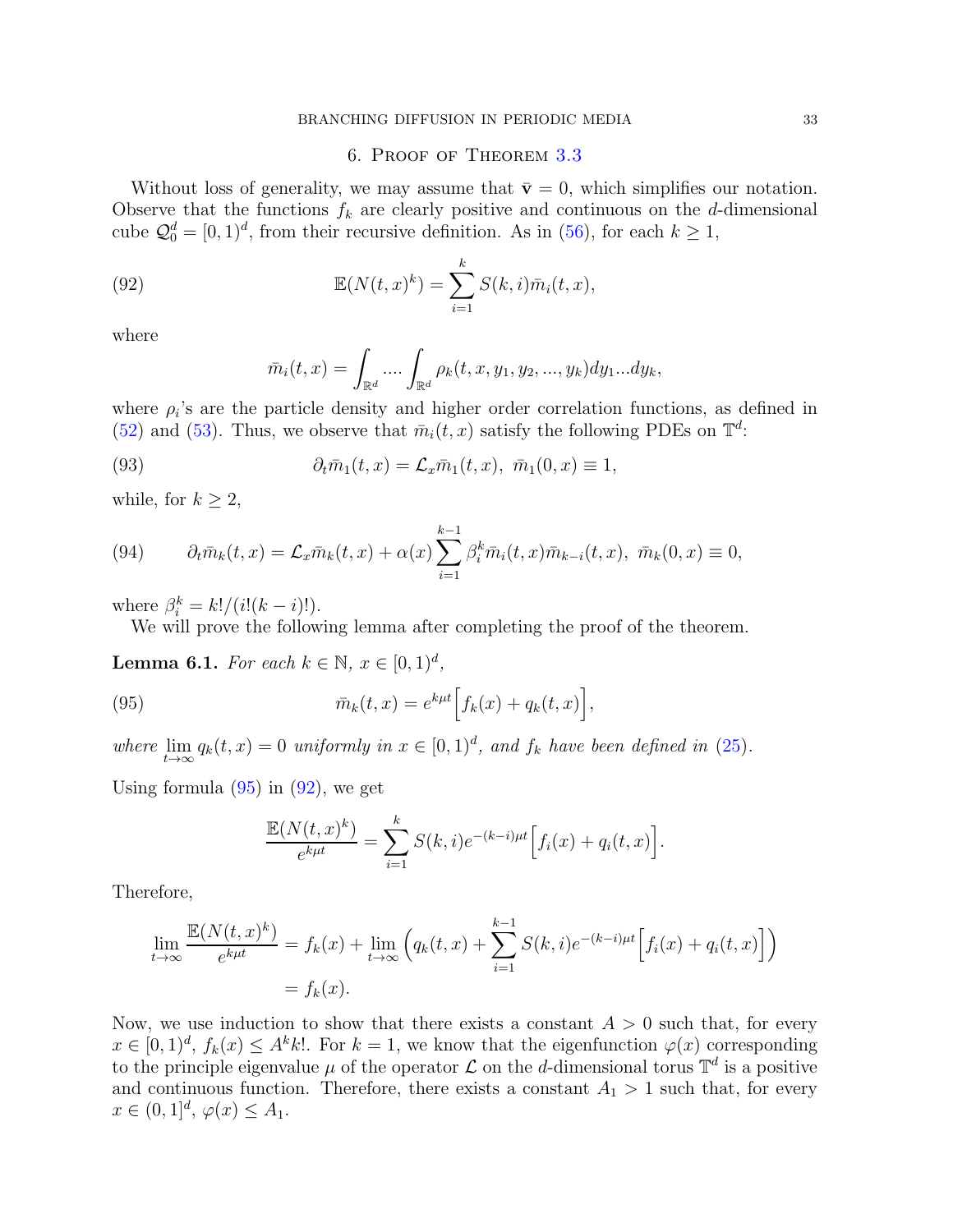Suppose that for all  $1 \le j \le k - 1$ ,  $x \in [0, 1)^d$ ,  $f_j(x) \le A_1^j$  $j_1 j!$ . Then, from the definition of the function  $f_k$ , we get

$$
f_k(x) = \sum_{i=1}^{k-1} \beta_i^k \int_0^\infty \int_{[0,1)^d} e^{-k\mu t} \alpha(z) f_i(z) f_{k-i}(z) \varrho(t, x, z) dz dt
$$
  

$$
\leq A_1^k (k-1) k! \int_0^\infty \int_{[0,1)^d} e^{-k\mu t} \alpha(z) \varrho(t, x, z) dz dt.
$$

Recall that the operator  $\mathcal{L} - \mu$  has principle eigenvalue zero, while the principle eigenfunction of the adjoint operator  $(L - \mu)^*$  is  $\varphi^*$  (with  $\int_{[0,1)^d} \varphi^*(z) dz = 1$ ). Therefore, there exists a constant  $C > 0$  such that, for every  $x \in [0, 1)^d$ ,  $t > 0$ ,

$$
\int_{[0,1)^d} e^{-t\mu} \alpha(z) \varrho(t,x,z) dz \leq \left( \sup_{x \in [0,1)^d} \alpha(x) \right) \int_{[0,1)^d} e^{-t\mu} \varrho(t,x,z) dz \leq C.
$$

Therefore,

$$
f_k(x) \le CA_1^k(k-1)k! \int_0^\infty e^{-(k-1)\mu t} dt \le k! A_1^k C/\mu.
$$

If  $C/\mu \leq 1$ , we pick  $A = A_1$ , and if  $C/\mu > 1$ , choose  $A = A_1 C/\mu$ . With this choice of A we obtain that, for every  $x \in [0,1)^d$ ,  $f_k(x) \leq A^k k!$ . From the convergence of all the moments of  $N(t, x)/e^{\mu t}$ , it follows that, there exists a random variable  $\xi_x$  with the moments  $f_k(x)$  (see [\[9\]](#page-42-16)). The uniqueness of the distribution of  $\xi_x$  follows from the bound on  $f_k$  by the Carleman theorem. Except for a proof of Lemma [6.1,](#page-32-2) this concludes the proof of Theorem [3.3.](#page-7-2)

Proof of Lemma [6.1.](#page-32-2) We use induction to prove this lemma. The principle eigenvalue of the operator  $\mathcal L$  is  $\mu > 0$ , and the corresponding eigenfunction  $\varphi(x) > 0$ . Thus, from the theory of elliptic operators, from [\(93\)](#page-32-3), there exists a function  $q_1(t, x)$  such that

$$
\bar{m}_1(t,x) = e^{\mu t} \big[ \varphi(x) + q_1(t,x) \big],
$$

where

$$
\lim_{t \to \infty} q_1(t, x) = 0
$$

uniformly in  $x \in [0, 1)^d$ . This gives [\(95\)](#page-32-0) for  $k = 1$  with  $f_1(x) = \varphi(x)$ . Suppose that the conclusion of the lemma holds up to  $k - 1$ , where  $k \geq 2$ . From [\(94\)](#page-32-4), using Duhamel's formula, we get

$$
\bar{m}_k(t,x) = \int_0^t \int_{[0,1)^d} \alpha(z) \sum_{i=1}^{k-1} \beta_i^k \bar{m}_i(s,z) \bar{m}_{k-i}(s,z) \varrho(t-s,x,z) dz ds.
$$

By the inductive assumption,

$$
\bar{m}_k(t,x) = \sum_{i=1}^{k-1} \beta_i^k \int_0^t \int_{[0,1)^d} e^{k\mu s} \alpha(z) f_i(z) f_{k-i}(z) \varrho(t-s,x,z) dz ds \n+ \sum_{i=1}^{k-1} \beta_i^k \int_0^t \int_{[0,1)^d} e^{k\mu s} \alpha(z) h_i(s,z) \varrho(t-s,x,z) dz ds,
$$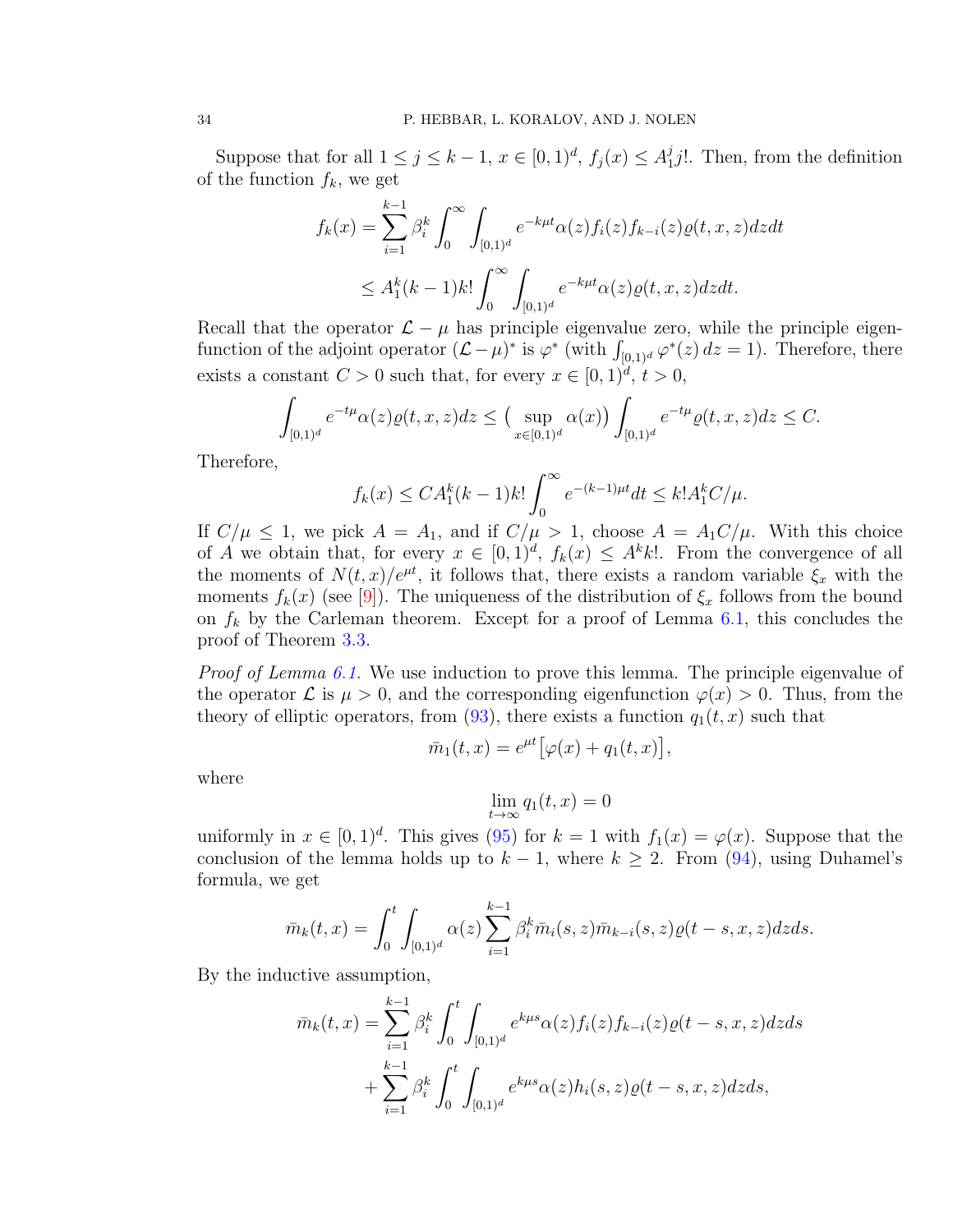where

$$
h_i(s, z) := q_i(s, z)q_{k-i}(s, z) + q_i(s, z)f_{k-i}(z) + q_{k-i}(s, z)f_i(z).
$$

After the change of variables  $u = t - s$ , we get

$$
\bar{m}_k(t,x) = e^{k\mu t} \sum_{i=1}^{k-1} \beta_i^k \int_0^t \int_{[0,1)^d} e^{-uk\mu} \alpha(z) f_i(z) f_{k-i}(z) \varrho(u,x,z) dz du \n+ e^{k\mu t} \sum_{i=1}^{k-1} \beta_i^k \int_0^t \int_{[0,1)^d} e^{-uk\mu} \alpha(z) h_i(t-u,z) \varrho(u,x,z) dz du \n= e^{k\mu t} f_k(x) - e^{k\mu t} \sum_{i=1}^{k-1} \beta_i^k \int_0^\infty \int_{[0,1)^d} e^{-uk\mu} \alpha(z) f_i(z) f_{k-i}(z) \varrho(u,x,z) dz du \n+ e^{k\mu t} \sum_{i=1}^{k-1} \beta_i^k \int_0^t \int_{[0,1)^d} e^{-uk\mu} \alpha(z) h_i(t-u,z) \varrho(u,x,z) dz du.
$$

Define

$$
q_k(t,x) := \sum_{i=1}^{k-1} \beta_i^k \Big( \int_0^t \int_{[0,1)^d} e^{-uk\mu} \alpha(z) h_i(t-u, z) \varrho(u, x, z) dz du - \int_t^{\infty} \int_{[0,1)^d} e^{-uk\mu} \alpha(z) f_i(z) f_{k-i}(z) \varrho(u, x, z) dz du \Big).
$$

Thus, we have

$$
\bar{m}_k(t,x) = e^{k\mu t} \Big[ f_k(x) + q_k(t,x) \Big].
$$

It remains to show that lim  $\lim_{t\to\infty} q_k(t,x) = 0$  uniformly in  $x \in [0,1)^d$ . Since the functions  $\tilde{c}, f_i, f_{k-i}$  are non-negative and continuous on  $[0, 1)^d$ , there exists a constant  $C_i > 0$  such that  $0 \leq \alpha(z) f_i(z) f_{k-i}(z) < C_i$  for all  $z \in [0,1)^d$ . Therefore,

<span id="page-34-0"></span>
$$
(96)\quad \int_t^{\infty}\int_{[0,1)^d}e^{-uk\mu}\alpha(z)f_i(z)f_{k-i}(z)\varrho(u,x,z)dzdu \leq C_i\int_t^{\infty}\int_{[0,1)^d}e^{-uk\mu}\varrho(u,x,z)dzdu.
$$

Therefore, from [\(23\)](#page-7-3), the right hand side of the [\(96\)](#page-34-0) goes to zero uniformly in  $x \in [0, 1)^d$ . To deal with the sum in the definition of  $q_k(t, x)$ , we break up the integral in two parts as follows,

$$
\left| \int_{0}^{t} \int_{[0,1)^{d}} e^{-uk\mu} \alpha(z) h_{i}(t-u, z) \varrho(u, x, z) dz du \right|
$$
  
\n
$$
\leq \left| \int_{0}^{t/2} \int_{[0,1)^{d}} e^{-uk\mu} \alpha(z) h_{i}(t-u, z) \varrho(u, x, z) dz du \right|
$$
  
\n
$$
+ \left| \int_{t/2}^{t} \int_{[0,1)^{d}} e^{-uk\mu} \alpha(z) h_{i}(t-u, z) \varrho(u, x, z) dz du \right|
$$
  
\n
$$
\leq \sup_{s \in (t/2, t), x \in [0,1)^{d}} |\alpha(x) h_{i}(s, x)| \int_{0}^{t/2} \int_{[0,1)^{d}} e^{-uk\mu} \varrho(u, x, z) dz du
$$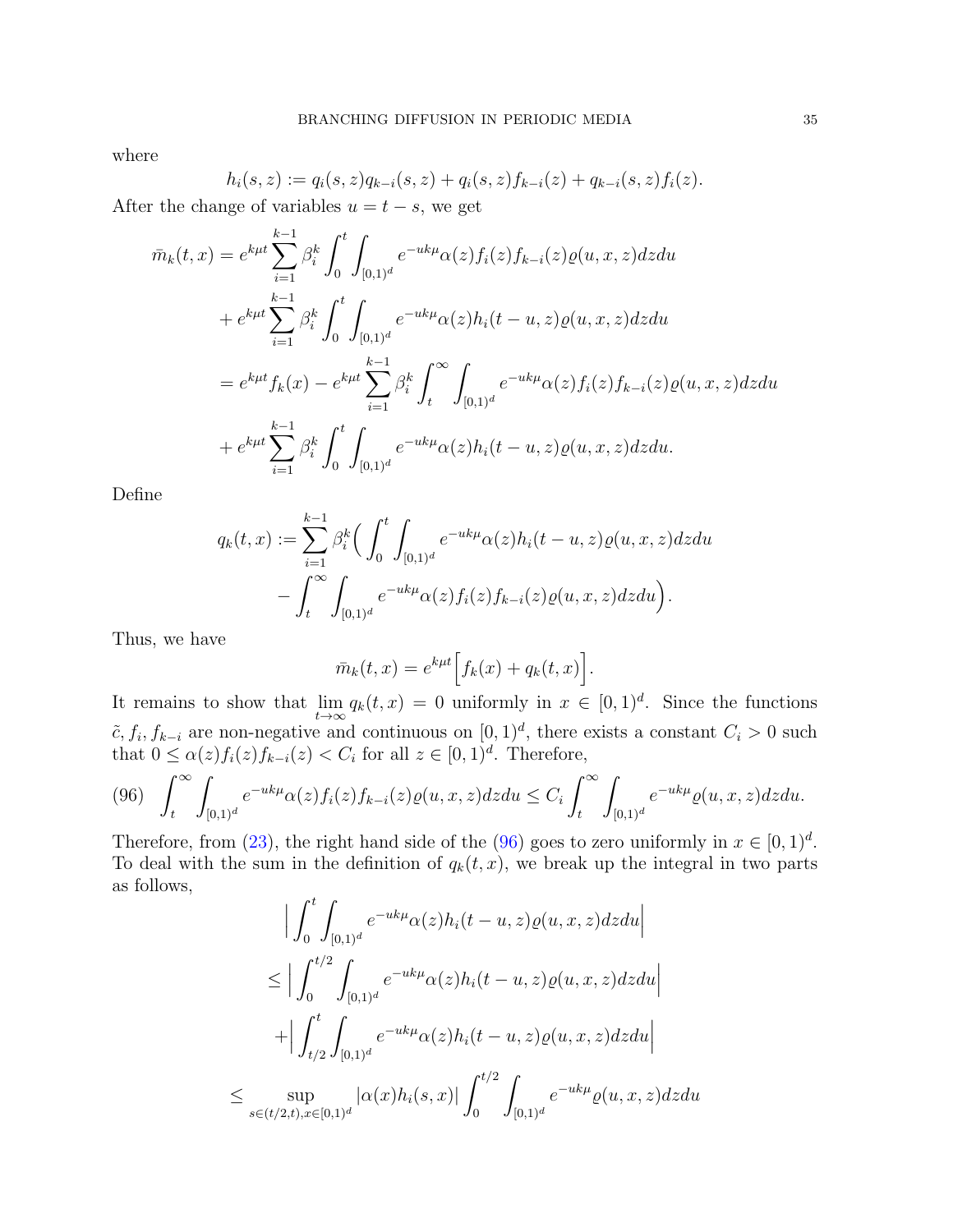+ 
$$
\sup_{s \in (0,t/2), x \in [0,1]^d} |\alpha(x)h_i(s,x)| \int_{t/2}^t \int_{[0,1)^d} e^{-uk\mu} \varrho(u,x,z) dz du
$$

From [\(23\)](#page-7-3), the integral in the first term is bounded and from the inductive hypothesis,

$$
\lim_{t \to \infty} \sup_{s \in (t/2,t), x \in [0,1)^d} |\alpha(x)h_i(s,x)| = 0,
$$

and therefore, the first term converges to zero uniformly in  $x \in [0, 1)^d$ .

Similarly, from the inductive hypothesis, the supremum in the second term is bounded, while, from [\(23\)](#page-7-3), the integral in the second term converges to zero uniformly in  $x \in [0, 1)^d$ . Thus, we conclude that

$$
\lim_{t \to \infty} \sup_{x \in [0,1)^d} q_k(t,x) = 0,
$$

which completes the proof of Lemma  $6.1$ .

 $\Box$ 

# <span id="page-35-0"></span>7. Proof of Theorem [3.4](#page-8-2)

Without loss of generality, we may assume that  $\bar{\mathbf{v}}=0$ , which simplifies our notation. Recall from [\(56\)](#page-18-3),

(97) 
$$
\mathbb{E}(n^y(t,x)^k) = \sum_{i=1}^k S(k,i)m_i^y(t,x).
$$

We will show the following two statements by induction:

(i) For each  $r(t) = o(t)$ , there exists the limit

$$
\lim_{t \to \infty} \frac{m_k^{y(t)}(t, x)}{g(t, y(t))^k} = f_k(x)
$$

uniformly in  $x \in [0, 1]^d$  and  $||y(t)|| \leq r(t)$ .

(ii) Let  $\bar{r}(t) = o(t)$  be a function satisfying  $r(t) = o(\bar{r}(t))$ , with  $\sqrt{t}/\bar{r}(t) \to 0$ . Then

$$
\lim_{t \to \infty} \frac{m_k^{\bar{y}(t)}(t, x)}{g(t, y(t))^k} = 0
$$

uniformly in  $x \in [0, 1)^d$ ,  $||y(t)|| \le r(t)$ , and  $||\bar{y}(t)|| \ge \bar{r}(t)$ .

The theorem will then immediately follow from (i) since  $g(t, y) \to \infty$  as  $t \to \infty$  for  $||y|| \leq r(t)$  and therefore, the term with  $i = k$  dominates in the sum in formula [\(97\)](#page-35-0).

For  $k = 1$ , using the asymptotic formula for  $\rho_1(t, x, y)$  that was given in Theorem [2.2,](#page-4-2) we get

$$
m_1^y(t,x) = \int_{\mathbb{T}_y^d} \rho_1(t,x,z) dz =
$$

(98) 
$$
= (\sqrt{2\pi t})^{-d} \varphi(x) \left( \int_{\mathbb{T}_y^d} \det[D^2 \Phi(\frac{z-x}{t})]^{1/2} e^{-t \Phi(\frac{z-x}{t})} \varphi^*(z) dz \right) [1 + o_L(1)],
$$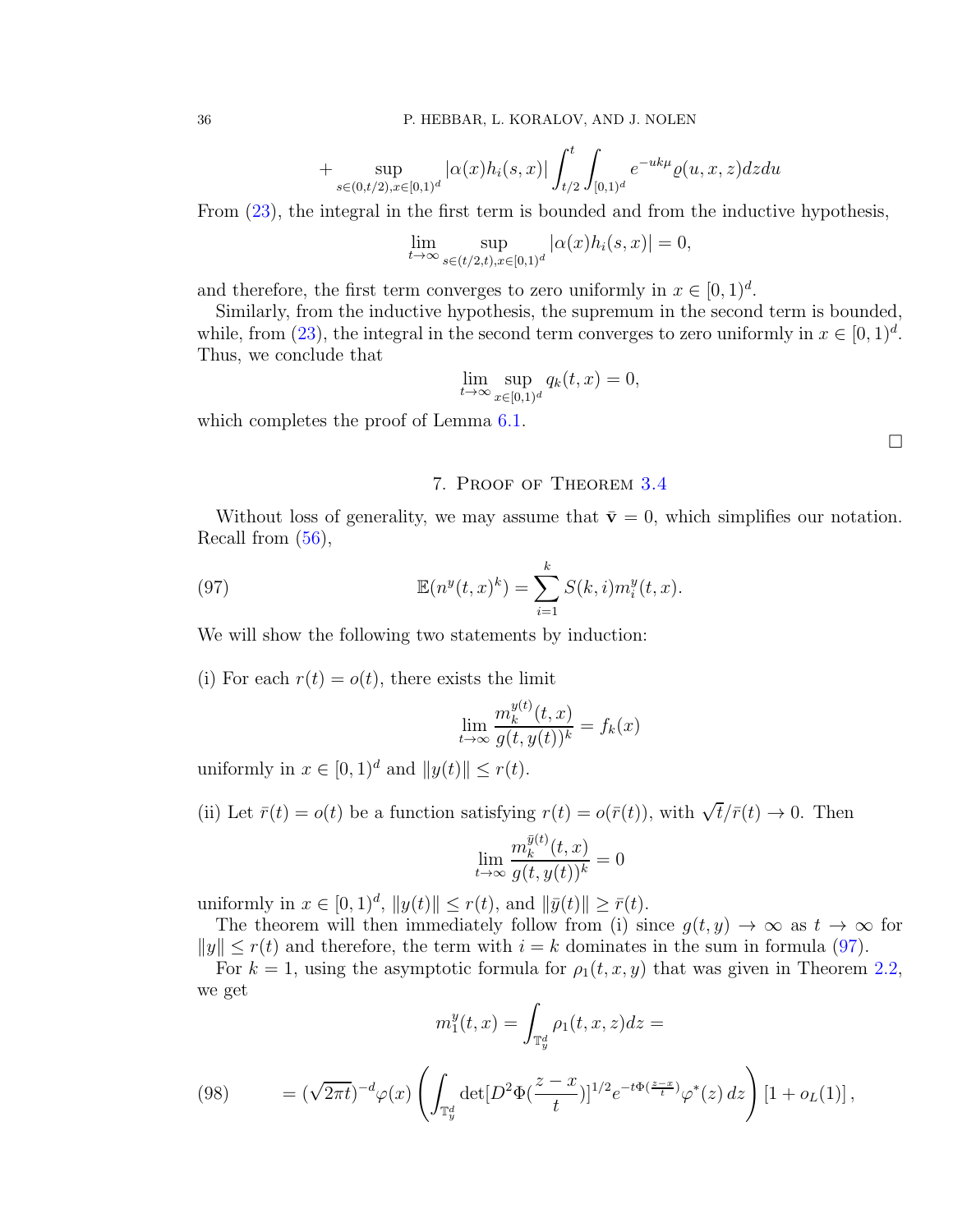for all  $x, y \in \mathbb{R}^d$  with  $||x - y|| \leq Lt$ . Observe that the following limits exit uniformly in  $x \in [0, 1)^d$ ,  $z \in \mathbb{T}_y^d$ , and  $||y(t)|| \le r(t)$ ,

<span id="page-36-2"></span>
$$
\lim_{t \to \infty} \det[D^2 \Phi(\frac{z-x}{t})] = \det[D^2 \Phi(0)], \lim_{t \to \infty} e^{-t\Phi(\frac{z-x}{t}) + t\Phi(\frac{y}{t})} = 1,
$$

while  $\int_{\mathbb{T}_y^d} \varphi^*(z) dz = 1$ . Therefore, (i) holds for  $k = 1$ . To prove (ii) for  $k = 1$ , it enough to show that

(99) 
$$
\lim_{t \to \infty} e^{t\Phi(\frac{y(t)}{t}) - t\Phi(\frac{\bar{y}(t)}{t})} = 0
$$

uniformly in  $||y(t)|| \leq r(t)$ ,  $||\bar{y}(t)|| > \bar{r}(t)$ .

First observe that, given a small  $c > 0$ , there exists a constant  $m > 0$  such that  $-\mu - \Phi(v) \leq -c$  for all  $||v|| \geq m$ . In addition, since  $\frac{y(t)}{t} \to 0$  as  $t \to \infty$ , there exists  $T_1 > 0$  such that  $\left| \Phi \left( \frac{y(t)}{t} \right) \right|$  $\left| \frac{t}{t} \right| + \mu \leq c/2$  for all  $t \geq T_1$ . Therefore, whenever  $\|\frac{\bar{y}(t)}{t}\|$  $\left\| \frac{u}{t} \right\| \geq m$ , we have  $\Phi\left(\frac{y(t)}{t}\right)$  $\left(\frac{t)}{t}\right) - \Phi\!\left(\frac{\bar{y}(t)}{t}\right)$  $\left(\frac{t}{t}\right) \leq -c/2$ . for all  $t \geq T_1$ . That is, if  $\left\|\frac{\bar{y}(t)}{t}\right\|$  $\left|\frac{u}{t}\right| \geq m$ , then

<span id="page-36-1"></span>(100) 
$$
e^{t\Phi(\frac{y(t)}{t}) - t\Phi(\frac{\bar{y}(t)}{t})} \le e^{-tc/2}
$$

for all  $t \geq T_1$ .

We choose  $T_2 > T_1$  such that, for all  $t \geq T_2$ ,  $\|\frac{y(t)}{t}\|$  $\left|\frac{\partial(t)}{\partial t}\right| \leq m$ . Observe that there exist constants  $c_1, c_2 > 0$  such that

(101) 
$$
c_1 \|\mathbf{v}\|^2 \le |\langle D^2\Phi(v)\mathbf{v}, \mathbf{v}\rangle| \le c_2 \|\mathbf{v}\|^2
$$

for all  $\mathbf{v} \in \mathbb{R}^d$  with  $\|\mathbf{v}\| \leq m$ . Whenever  $\|\frac{\bar{y}(t)}{t}$  $\left\| \frac{t}{t} \right\| \leq m$ , using Taylor's formula, for all  $t \geq T_2$ , there exist  $\alpha_1, \alpha_2 \in (0, 1)$  such that

$$
t\left(\Phi\left(\frac{y(t)}{t}\right) - \Phi\left(\frac{\bar{y}(t)}{t}\right)\right) = t\left[\left\langle \frac{y(t)}{t}, D^2\Phi\left(\frac{\alpha_1 y(t)}{t}\right) \frac{y(t)}{t}\right\rangle - \left\langle \frac{\bar{y}(t)}{t}, D^2\Phi\left(\frac{\alpha_2 \bar{y}(t)}{t}\right) \frac{\bar{y}(t)}{t}\right\rangle\right]
$$
\n(102)\n
$$
\leq c_2 \frac{\|\bar{r}(t)\|^2}{t} \left[\left\|\frac{r(t)}{\bar{r}(t)}\right\|^2 - \frac{c_1}{c_2}\right].
$$

Since  $\sqrt{t}/\bar{r}(t) \rightarrow 0$ , and  $r(t) = o(\bar{r}(t))$ , [\(102\)](#page-36-0) and [\(100\)](#page-36-1) imply [\(99\)](#page-36-2). This concludes the proof of (i) and (ii) for  $k = 1$ .

Now, let us assume that (i) and (ii) hold up to  $k - 1$ , where  $k \geq 2$ . We first prove (i) for k. Let  $\bar{r}(t) = o(t)$  be a function satisfying  $r(t) = o(\bar{r}(t))$ , with  $\sqrt{t}/\bar{r}(t) \to 0$ . Recall from  $(63)$ ,

<span id="page-36-0"></span>
$$
m_k^y(t,x) = \int_0^t \int_{\mathbb{R}^d} \alpha(z) \sum_{i=1}^{k-1} \beta_i^k m_i^y(s,z) m_{k-i}^y(s,z) \rho_1(t-s,x,z) dz ds.
$$

Let  $\varepsilon \in (0,1)$ , to be selected later. Let us define the following

$$
A_k(t, x, y(t)) := \int_0^{\varepsilon t} \int_{\mathbb{R}^d} \alpha(z) \sum_{i=1}^{k-1} \beta_i^k m_i^{y(t)}(s, z) m_{k-i}^{y(t)}(s, z) \rho_1(t - s, x, z) dz ds,
$$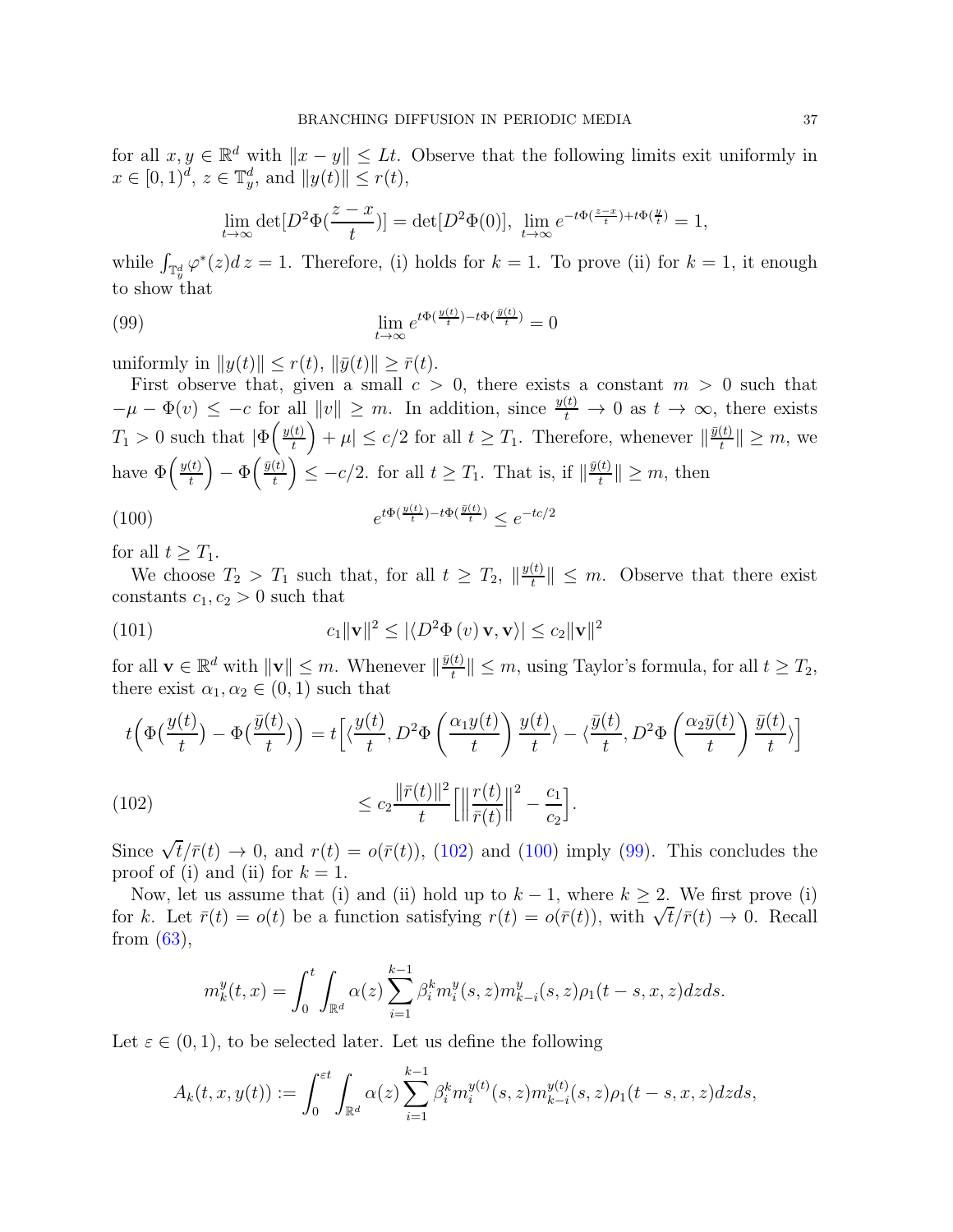$$
B_k(t, x, y(t)) := \int_{\varepsilon t}^t \int_{\|z - y(t)\| \ge \bar{r}(t)} \alpha(z) \sum_{i=1}^{k-1} \beta_i^k m_i^{y(t)}(s, z) m_{k-i}^{y(t)}(s, z) \rho_1(t - s, x, z) dz ds,
$$

$$
C_k(t, x, y(t)) := \int_{\varepsilon t}^t \int_{\|z - y(t)\| \leq \bar{r}(t)} \alpha(z) \sum_{i=1}^{k-1} \beta_i^k m_i^{y(t)}(s, z) m_{k-i}^{y(t)}(s, z) \rho_1(t - s, x, z) dz ds.
$$

By [\(57\)](#page-18-2), we can choose  $\varepsilon > 0$  small enough so that, for each  $1 \leq i \leq k-1$ ,

$$
m_i^y(s, z) m_{k-i}^y(s, z) \le ce^{\mu t/2}
$$

for all  $0 \le s \le \varepsilon t$  and  $z, y \in \mathbb{R}^d$ . For this fixed  $\varepsilon > 0$ , choosing a sufficiently large  $L > 0$ , we use the asymptotic formula for  $\rho_1(t, x, z)$  that was given in Theorem [2.2](#page-4-2) in the region  $||z-x|| \leq Lt$  and the estimate [\(61\)](#page-19-2) elsewhere, to obtain that  $A_k(t, x, y) \leq c_1e^{3\mu t/2}$ , for all  $x, y \in \mathbb{R}^d$ . Therefore, there exists a constant  $C > 0$  such that,

$$
\lim_{t \to \infty} \frac{A_k(t, x, y(t))}{g(t, y(t))^k} \le \lim_{t \to \infty} C(2\pi t)^{d/2} e^{(3/2 - k)\mu t} = 0,
$$

uniformly in  $x \in [0, 1]^d$  and  $||y(t)|| \le r(t)$ , since  $k \ge 2$ . Next we show that

$$
\lim_{t \to \infty} \frac{B_k(t, x, y(t))}{g(t, y(t))^k} = 0.
$$

Since the operator  $\mathcal L$  is periodic, we first observe that  $m_k^y$  $k_t^y(t,x) = m_k^{y-[x]}(t,\{x\})$  for all  $k \in \mathbb{N}, x, y \in \mathbb{R}^d$ , and  $t \geq 0$ . For all  $1 \leq i \leq k-1$ , from (ii) we have

$$
\lim_{t \to \infty} \frac{m_i^y(s(t), z)}{g(s(t), y(t))^i} = \lim_{t \to \infty} \frac{m_i^{y-[z]}(s(t), \{z\})}{g(s(t), y(t))^i} = 0
$$

uniformly in  $s(t) \in (\varepsilon t, t)$ ,  $||y(t)|| \leq r(t)$  and  $||z - y(t)|| \geq \overline{r}(t)$  where [·] denotes the greatest integer function in d dimensions, and  $\{z\} = z - \lfloor z \rfloor$ . Thus, it is enough to show that there exists a  $C > 0$  such that

$$
\lim_{t \to \infty} \frac{\sup \{g(s, y(t))^k \mid s \in (\varepsilon t, t)\}}{g(t, y(t))^k} \int_{\varepsilon t}^t \int_{\|z - y(t)\| \ge \bar{r}(t)} \alpha(z) \rho_1(t - s, x, z) dz ds \le C.
$$

Choosing a sufficiently large  $L > 0$ , we use the asymptotic formula for  $\rho_1(t, x, z)$  that was given in Theorem [2.2](#page-4-2) in the region  $||z - x|| \leq Lt$  and the estimate [\(61\)](#page-19-2) elsewhere, to obtain that

.

(103) 
$$
\int_{\mathbb{R}^d} \rho_1(t-s,x,z) dz \le a e^{\mu(t-s)}
$$

Thus, it is enough to show that

<span id="page-37-0"></span>(104) 
$$
\lim_{t \to \infty} \sup \left\{ e^{kt \left[ \Phi \left( \frac{y(t)}{t} \right) - \frac{s}{t} \Phi \left( \frac{y(t)}{s} \right) \right]} e^{\mu(t-s)} \middle| s \in (\varepsilon t, t) \right\} = 1.
$$

Note that  $e$  $kt\left[\Phi\left(\frac{y(t)}{t}\right)-\frac{s}{t}\Phi\left(\frac{y(t)}{s}\right)\right]$  $e^{\mu(t-s)} = 1$  when  $s = t$ . We show that, for sufficiently large t, the supremum in the above expression is achieved when  $s = t$ , when t is large enough.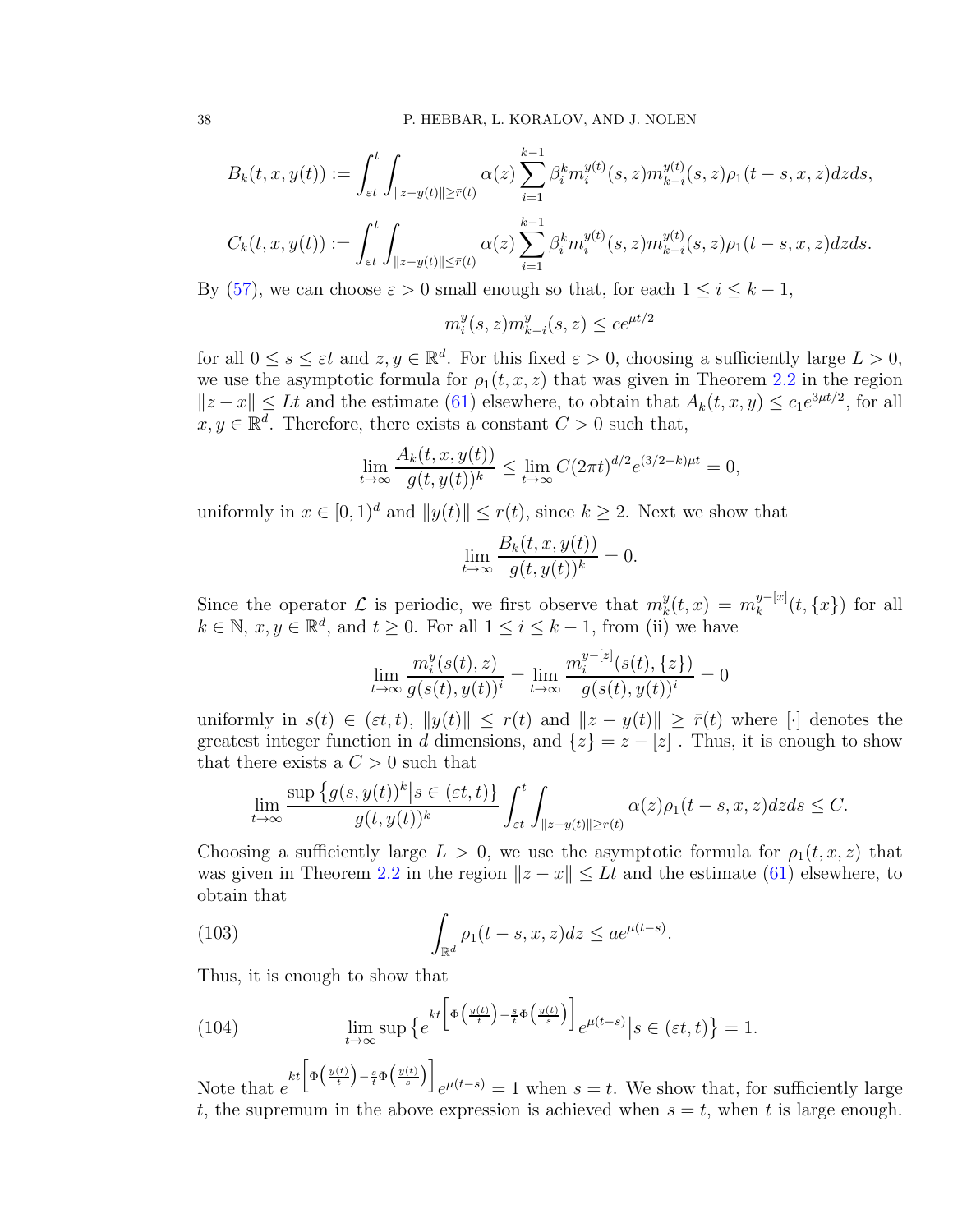To show the claim, for  $s = t - \delta$ , we will show that

$$
kt\Big[\Phi\big(\frac{y(t)}{t}\big) - \Phi\big(\frac{y(t)}{t-\delta}\big)\Big] + k\delta\Phi\big(\frac{y(t)}{t}\big) + \mu\delta < 0.
$$

Recall that  $\Phi$  is continuous and the minimum value of the function  $\Phi$  is achieved at 0, which is  $\Phi(0) = -\mu < 0$ . In addition, recall that  $r(t) = o(t)$ . Thus, since  $k \geq 2$ , we conclude that there exists  $\eta > 0$  such that, for all sufficiently large t,

<span id="page-38-0"></span>
$$
k\delta\Phi\big(\frac{y(t)}{t}\big)+\mu\delta<-\eta.
$$

Thus, it is enough to show that, for all sufficiently large  $t$ ,

(105) 
$$
\left|kt\left(\Phi\left(\frac{y(t)}{t}\right) - \Phi\left(\frac{y(t)}{t-\delta}\right)\right)\right| < \eta/2.
$$

Indeed, for large t, the value of  $||y(t)/t||$  is close to 0, while  $||y(t)/(t - \delta)|| = ||y(t)/s|| \le$ 1  $\frac{1}{\varepsilon} \|y(t)/t\|$  is also close to 0. Thus, using the fact that  $\nabla \Phi(0) = 0$  and Taylor's formula, we obtain that  $(105)$  holds. Thus, we have shown that the supremum in  $(104)$  is achieved when  $s = t$ , when t is large enough. This completes the proof of  $(104)$ . Next we show that

$$
\lim_{t \to \infty} \frac{C_k(t, x, y(t))}{g(t, y(t))^k} = f_k(x).
$$

In the region  $||z - y(t)|| \leq \bar{r}(t)$ , by the inductive assumption, we can replace

$$
\sum_{i=1}^{k-1} \beta_i^k m_i^{y(t)}(s, z) m_{k-i}^{y(t)}(s, z) \text{ by } g(s, y(t) - [z])^k \sum_{i=1}^{k-1} \beta_i^k f_i(z) f_{k-i}(z)
$$

in the integral. Therefore, we obtain

$$
\lim_{t \to \infty} \frac{C_k(t, x, y(t))}{g(t, y(t))^k} =
$$

$$
=\lim_{t\to\infty}\sum_{i=1}^{k-1}\beta_i^k\int_{\varepsilon t}^t\int_{\|z-y(t)\|\leq \bar r(t)}\Big(\frac{g(s,y(t)-[z])}{g(t,y(t))}\Big)^k\alpha(z)f_i(z)f_{k-i}(z)\rho_1(t-s,x,z)dzds.
$$

Therefore, using a change of variable, it remains to show that, for each  $1 \leq i \leq k-1$ ,

$$
(106)\quad \lim_{t\to\infty} \int_0^{(1-\varepsilon)t} \int_{\|z-y(t)\| \leq \bar{r}(t)} \left(\frac{g(t-s,y(t)-[z])}{g(t,y(t))}\right)^k \alpha(z) f_i(z) f_{k-i}(z) \rho_1(s,x,z) dz ds =
$$
\n
$$
= \int_0^{\infty} \int_{[0,1)^d} e^{-k\mu s} \alpha(z) f_i(z) f_{k-i}(z) \varrho(s,x,z) dz ds.
$$
\nLet  $n > 0$  be fixed. From (ii) if  $||u(t) - [x||/||u(t)|| \to \infty$ , then

Let  $\eta > 0$  be fixed. From (ii), if  $||y(t) - z|| / ||y(t)|| \rightarrow \infty$ , then,

$$
\left(\frac{g(t,y(t)-[z])}{g(t,y(t))}\right)^k \to \infty.
$$

Note that,

$$
\frac{g(t-s,y(t)-[z])}{g(t,y(t))} =
$$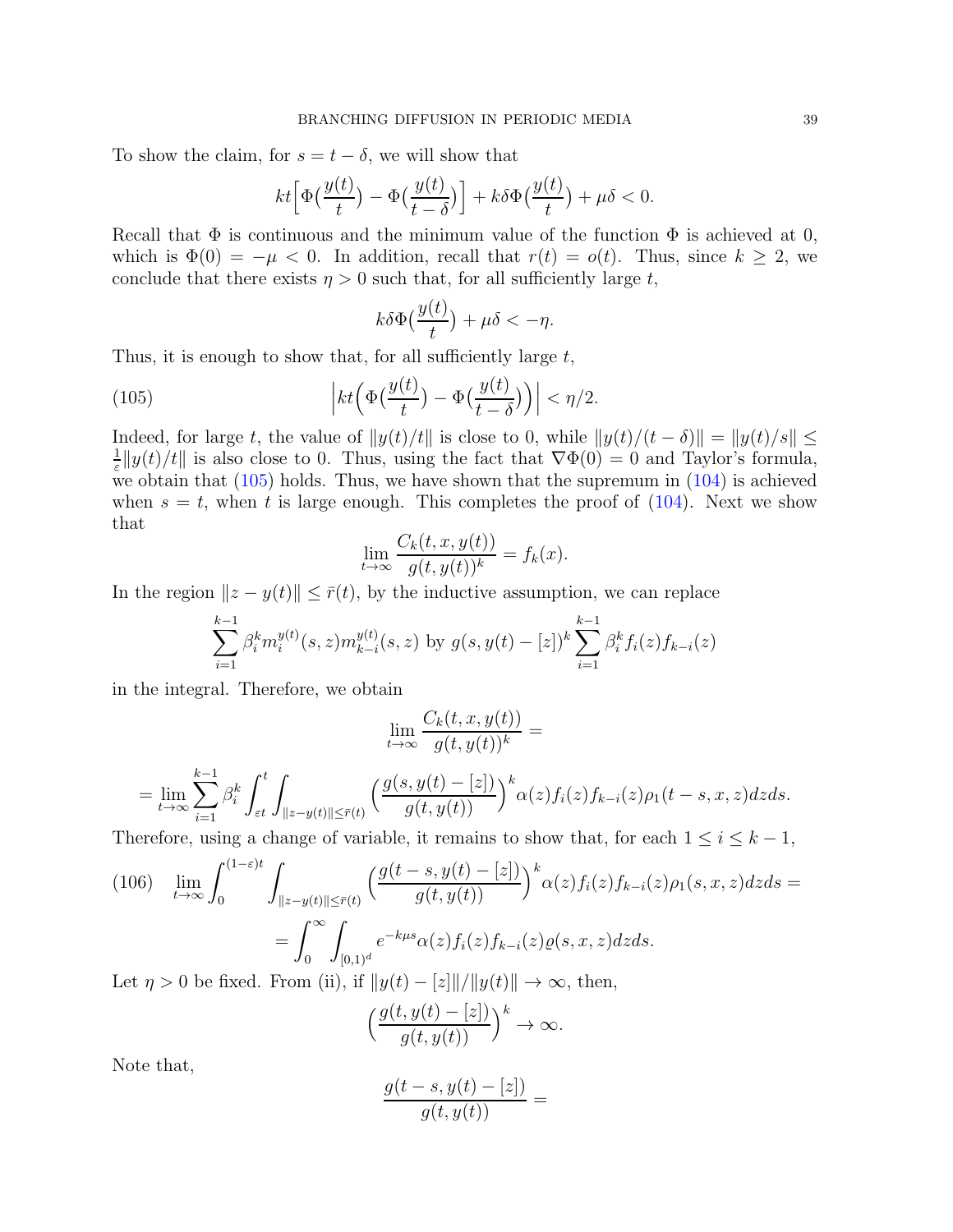$$
= \left(\frac{t}{t-s}\right)^{(d/2)} \exp\left[t\left(\Phi\left(\frac{y(t)}{t}\right) - \Phi\left(\frac{y(t) - [z]}{t-s}\right)\right) + s\Phi\left(\frac{y(t) - [z]}{t-s}\right)\right].
$$

The term  $(t/t - s)^{(d/2)}$  is bounded when  $0 \le s \le (1 - \varepsilon)t$ . Given  $\delta > 0$  small, using the fact that  $||z - y(t)|| \le \overline{r}(t) = o(t), ||y(t)|| \le r(t) = o(t)$  and  $\nabla \Phi(0) = 0$ , from Taylor's formula, there exists  $\alpha \in (0,1)$  and  $\ell(t) = \frac{y(t)-[z]}{t-s} + \alpha \left( \frac{y(t)}{t} - \frac{y(t)-[z]}{t-s} \right)$  $t-s$  such that, for all sufficiently large t, for all  $0 \leq s \leq (1 - \varepsilon)t$ ,

<span id="page-39-0"></span>
$$
t\left(\Phi\left(\frac{y(t)}{t}\right) - \Phi\left(\frac{y(t) - [z]}{t - s}\right)\right) + s\Phi\left(\frac{y(t) - [z]}{t - s}\right)
$$

$$
\leq t\|\nabla\Phi\left(\ell(t)\right)\| \left\|\frac{t[z] - sy(t)}{t(t - s)}\right\| + (-\mu + \delta)s
$$

(107)  $\leq \delta ||z|| + (-\mu + 2\delta)s.$ 

Therefore, using [\(61\)](#page-19-2), we conclude that

$$
\int_{\|z-y(t)\| \leq \bar{r}(t)} \left( \frac{g(t-s, y(t) - [z])}{g(t, y(t))} \right)^k \alpha(z) f_i(z) f_{k-i}(z) \rho_1(s, x, z) dz \leq
$$
\n
$$
\leq C \int_{\|z-y(t)\| \leq \bar{r}(t)} \exp\left[k(-\mu+2\delta)s+k\delta\|z\|\right] \rho_1(s, x, z) dz \leq
$$
\n
$$
\leq \tilde{C} s^{-d/2} \exp\left[k(-\mu+2\delta)s+\mu s\right] \int_{\|z-y(t)\| \leq \bar{r}(t)} \exp\left[k\delta\|z\| - \frac{\|z\|^2}{cs}\right] dz \leq
$$
\n
$$
\leq \tilde{C} s^{-d/2} \exp\left[-(k-1)\mu s + k2\delta s + cs\delta^2 k^2/4\right] \int_{\mathbb{R}^d} \exp\left[-\left(\frac{\|z\|}{\sqrt{cs}} - \frac{k\delta\sqrt{cs}}{2}\right)^2\right] dz.
$$
\nNow, by choosing  $\delta$  small enough so that  $k\delta < \mu/8$ , and  $c\delta^2 k^2 < \mu$ , we have, for all  $k \geq 2$ ,

$$
-(k-1)\mu s + k\delta s + cs\delta^2 k^2/4 \le -\mu s/2.
$$

Therefore, there exists  $m > 0$  such that, for all t sufficiently large,

<span id="page-39-1"></span>
$$
(108)\quad \int_{m}^{(1-\varepsilon)t} \int_{\|z-y(t)\| \leq \bar{r}(t)} \left( \frac{g(t-s, y(t)-[z])}{g(t, y(t))} \right)^{k} \alpha(z) f_i(z) f_{k-i}(z) \rho_1(s, x, z) dz ds < \eta/10
$$

uniformly in  $x \in [0, 1]^d$  and  $||y(t)|| \le r(t)$ . From [\(23\)](#page-7-3), we can show that

(109) 
$$
\int_{m}^{\infty} \int_{[0,1)^d} e^{-k\mu s} \alpha(z) f_i(z) f_{k-i}(z) \varrho(s,x,z) dz ds < \eta
$$

uniformly in  $x \in [0, 1)^d$ . Now it remains to show that, for each  $0 \le s \le m$ ,

<span id="page-39-2"></span>
$$
\int_0^m \int_{\|z-y(t)\| \leq \bar{r}(t)} \left( \frac{g(t-s, y(t) - [z])e^{\mu s}}{g(t, y(t))} \right)^k \alpha(z) f_i(z) f_{k-i}(z) \rho_1(s, x, z) dz ds
$$

$$
\to \int_0^m \int_{[0,1)^d} \alpha(z) f_i(z) f_{k-i}(z) \varrho(s, x, z) dz ds.
$$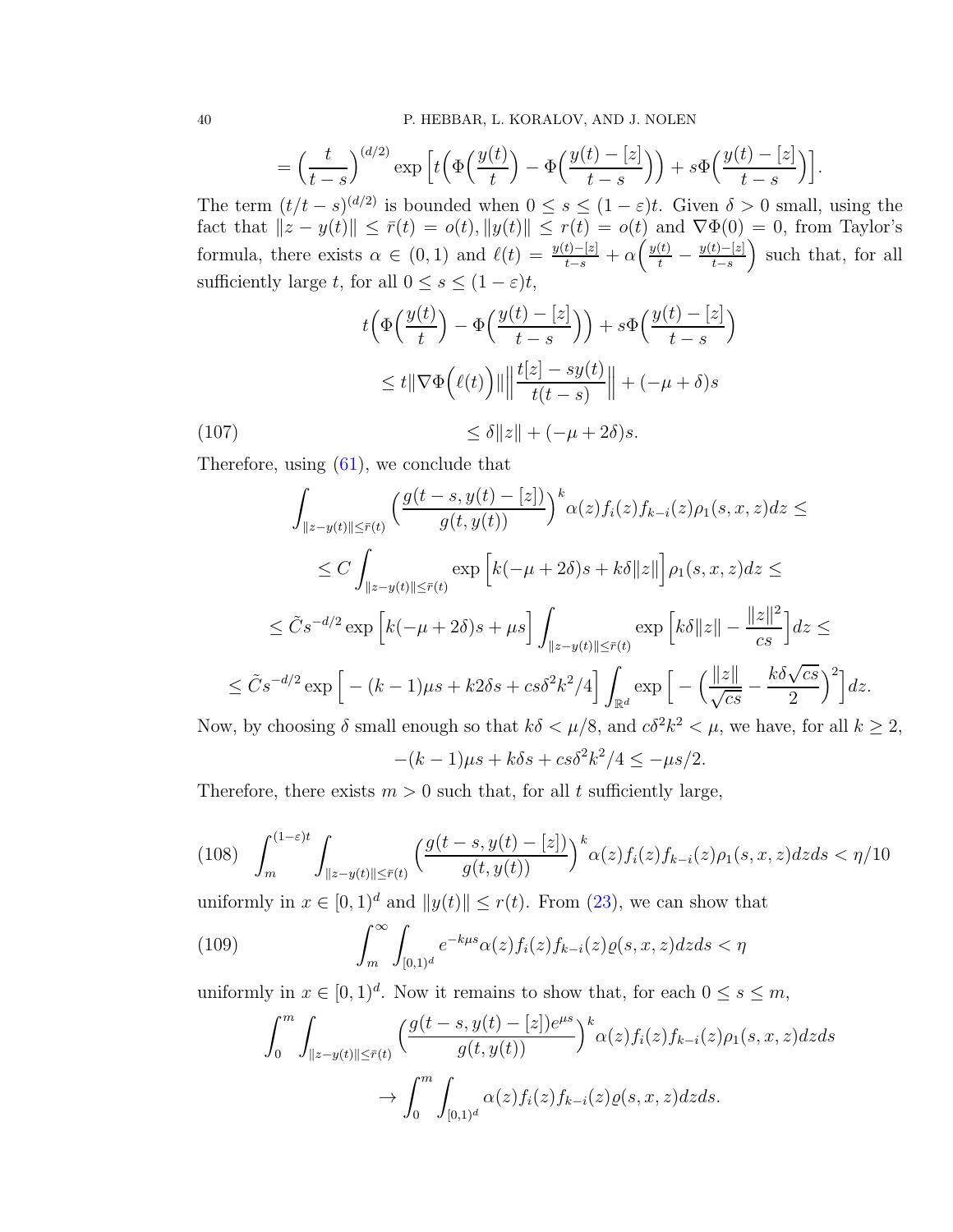Observe that  $\rho_1$  is the fundamental solution of the operator  $\mathcal L$  on  $\mathbb R^d$ , while  $\varrho$  is the fundamental solution of the same operator on  $\mathbb{T}^d$ . Therefore, for each  $s \geq 0$ ,  $x \in [0, 1)^d$ , and each continuous  $\mathbb{Z}^d$  – periodic function  $h : \mathbb{R}^d \to \mathbb{R}$ , we have the relation

$$
\int_{\mathbb{R}^d} h(z)\rho_1(s,x,z)dz = \int_{[0,1)^d} h(z)\varrho(s,x,z)dz.
$$

Also, if  $||z - y(t)|| \geq \bar{r}(t)$ , and  $||y|| \leq r(t)$  where  $r(t) = o(\bar{r}(t))$ , we conclude that, for sufficiently large t,  $||z - x|| \leq c\bar{r}(t)$ , for some  $c > 0$ . Therefore, for  $0 \leq s \leq m$ ,  $1 \leq i \leq k-1$ , for sufficiently large t, using [\(61\)](#page-19-2), we obtain

(110) 
$$
\int_0^m \int_{|z-x| \ge c\overline{r}(t)} \alpha(z) f_i(z) f_{k-i}(z) \rho_1(s,x,z) dz ds < \eta.
$$

Thus, it remains to show that,  $1 \leq i \leq k-1$ ,

<span id="page-40-1"></span>
$$
\int_{\|z-y(t)\| \le \bar{r}(t)} \Big| \Big( \frac{g(t-s, y(t) - [z])e^{\mu s}}{g(t, y(t))} \Big)^k - 1 \Big| \alpha(z) f_i(z) f_{k-i}(z) \rho_1(s, x, z) dz \to 0
$$

uniformly in  $s \in [0, m]$ . Let us first prove that there exists  $R > 0$  such that, for  $0 \le s \le m$ ,  $1 \leq i \leq k-1$ ,

<span id="page-40-0"></span>
$$
(111) \qquad \int_{\substack{\|z-y(t)\| \leq \bar{r}(t) \\ \|z\| \geq R}} \left| \left( \frac{g(t-s,y(t)-[z])e^{\mu s}}{g(t,y(t))} \right)^k - 1 \right| \alpha(z) f_i(z) f_{k-i}(z) \rho_1(s,x,z) dz < \eta.
$$

As in [\(107\)](#page-39-0), and using [\(61\)](#page-19-2), given  $\delta > 0$  small, for all sufficiently large t, and for  $0 \le s \le m$ , we get,

$$
\int_{\|z-y(t)\| \le \bar{r}(t)} \left( \frac{g(t-s, y(t)-[z])e^{\mu s}}{g(t, y(t))} \right)^k \alpha(z) f_i(z) f_{k-i}(z) \rho_1(s, x, z) dz \le
$$
  

$$
\le \tilde{C} s^{-d/2} \exp \left[ \mu s + 2k \delta s + c s \delta^2 k^2 / 4 \right] \int_{\|z\| \ge R} \exp \left[ - \left( \frac{\|z\|}{\sqrt{cs}} - \frac{k \delta \sqrt{cs}}{2} \right)^2 \right] dz.
$$

By choosing  $R > 0$  large enough, the right can be made arbitrarily small uniformly for all  $0 \leq s \leq m$ . Thus, [\(111\)](#page-40-0) holds. Now it remains to show that for this positive constant  $R > 0$ , we have

(112) 
$$
\lim_{t \to \infty} \sup \left\{ \left| \frac{g(t-s, y(t) - [z])e^{\mu s}}{g(t, y(t))} - 1 \right| \right| s \in [0, m], ||y(t)|| \le r(t), ||z|| \le R \right\} = 0.
$$

To see this, as before, we observe that,

$$
\frac{g(t-s,y(t)-[z])e^{\mu s}}{g(t,y(t))}=\left(\frac{t}{t-s}\right)^{(d/2)}e^{\left[t\left(\Phi\left(\frac{y(t)}{t}\right)-\Phi\left(\frac{y(t)-[z]}{t-s}\right)\right)+s\left(\mu+\Phi\left(\frac{y(t)-[z]}{t-s}\right)\right)\right]}.
$$

Given  $\delta > 0$  small, for each sufficiently large t,

$$
t\left|\Phi\left(\frac{y(t)}{t}\right)-\Phi\left(\frac{y(t)-[z]}{t-s}\right)\right|<\delta/2,\text{ and }s\left|\mu+\Phi\left(\frac{y(t)-[z]}{t-s}\right)\right|<\delta/2,
$$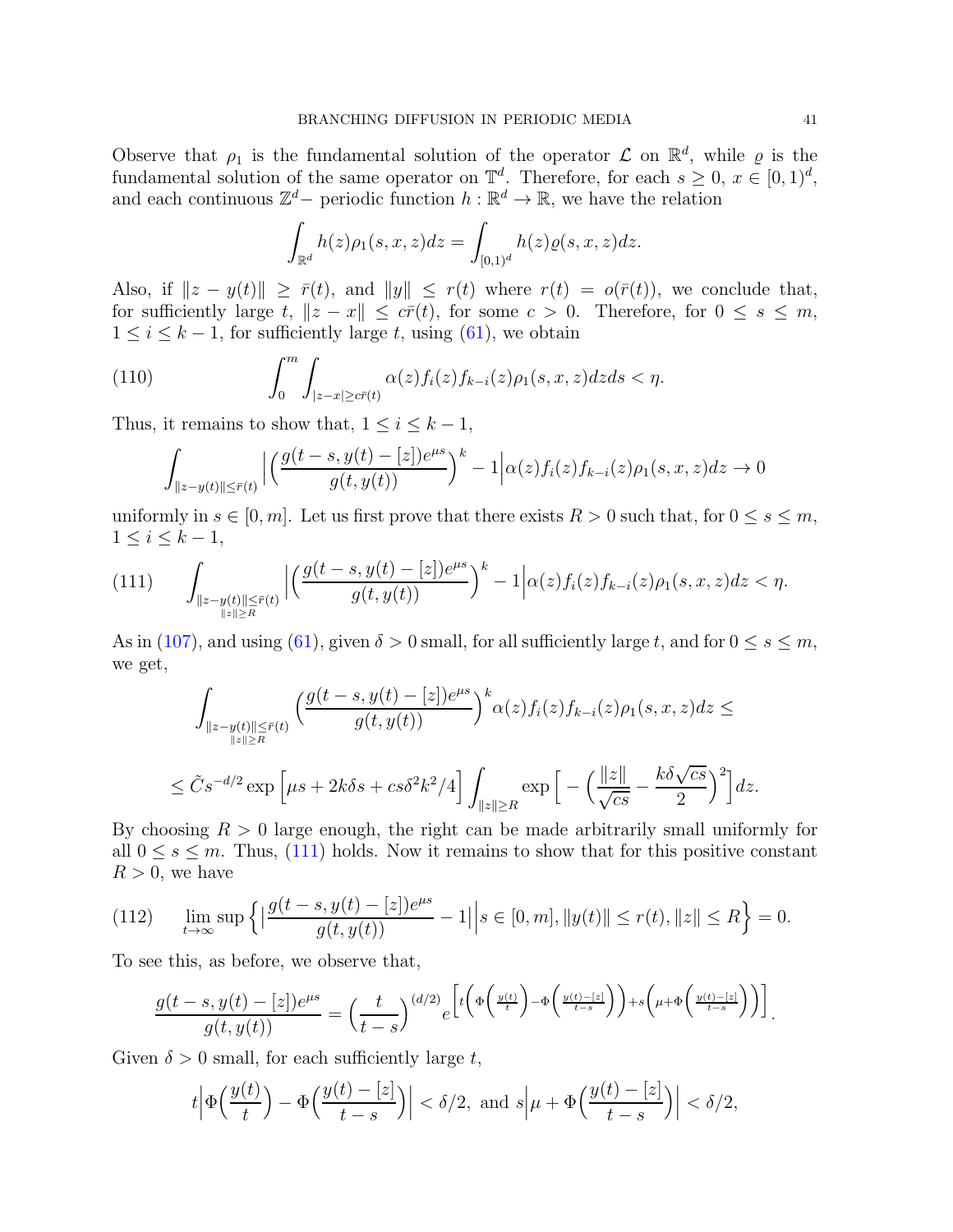for all  $||z|| \leq R$ ,  $||y(t)|| \leq r(t) ||y(t) - z|| \leq \overline{r}(t)$  and  $0 \leq s \leq m$ . Therefore, we can choose  $\delta > 0$  small enough, such that, for all sufficiently large t,

<span id="page-41-0"></span>
$$
(113)\qquad \int_{\substack{\|z-y(t)\| \leq \bar{r}(t) \\ \|z\| \leq R}} \left| \left( \frac{g(t-s,y(t)-[z])e^{\mu s}}{g(t,y(t))} \right)^k - 1 \right| \alpha(z) f_i(z) f_{k-i}(z) \rho_1(s,x,z) dz < \eta.
$$

Since  $\eta > 0$  was arbitrary, [\(108\)](#page-39-1), [\(109\)](#page-39-2), [\(110\)](#page-40-1), [\(111\)](#page-40-0) and [\(113\)](#page-41-0) complete the proof of (i) for  $k$ .

We now prove (ii) for k. For fixed  $r(t)$  and  $\bar{r}(t)$  as in (ii), choose  $p(t)$  such that  $r(t) \ll p(t) \ll \bar{r}(t)$ . Again, divide the integral in the definition of  $m_k^{\bar{y}(t)}$  $_{k}^{y(t)}(t,x)$  into the following three integrals:

$$
\bar{A}_k(t, x, \bar{y}(t)) := \int_0^{\epsilon t} \int_{\mathbb{R}^d} \alpha(z) \sum_{i=1}^{k-1} \beta_i^k m_i^{\bar{y}(t)}(s, z) m_{k-i}^{\bar{y}(t)}(s, z) \rho_1(t-s, x, z) dz ds,
$$
\n
$$
\bar{B}_k(t, x, \bar{y}(t)) := \int_{\epsilon t}^t \int_{|z-\bar{y}(t)| \ge p(t)} \alpha(z) \sum_{i=1}^{k-1} \beta_i^k m_i^{\bar{y}(t)}(s, z) m_{k-i}^{\bar{y}(t)}(s, z) \rho_1(t-s, x, z) dz ds,
$$
\n
$$
\bar{C}_k(t, x, \bar{y}(t)) := \int_{\epsilon t}^t \int_{|z-\bar{y}(t)| \le p(t)} \alpha(z) \sum_{i=1}^{k-1} \beta_i^k m_i^{\bar{y}(t)}(s, z) m_{k-i}^{\bar{y}(t)}(s, z) \rho_1(t-s, x, z) dz ds.
$$

From the proof of (i), following the arguments used to show that

 $A_k(t, x, y(t))/g(t, y(t))^k \to 0$  and  $B_k(t, x, y(t))/g(t, y(t))^k \to 0$ ,

we can also show that

 $\bar{A}_k(t, x, \bar{y}(t))/g(t, y(t))^k \to 0 \text{ and } \bar{B}_k(t, x, \bar{y}(t))/g(t, y(t))^k \to 0,$ 

uniformly in  $\|\bar{y}(t)\| \geq \bar{r}(t), \|y(t)\| \leq r(t)$ . Next we show that, for  $1 \leq i \leq k-1$ , the following limit holds uniformly in  $\|\bar{y}(t)\| \geq \bar{r}(t), \|y(t)\| \leq r(t)$ 

$$
\lim_{t \to \infty} \int_0^{(1-\varepsilon)t} \int_{\|z - \bar{y}(t)\| \le \bar{p}(t)} \left( \frac{g(t-s, \bar{y}(t) - [z])}{g(t, y(t))} \right)^k \alpha(z) f_i(z) f_{k-i}(z) \rho_1(s, x, z) dz ds = 0.
$$

Following the same arguments that are detailed before [\(108\)](#page-39-1), it is enough to show that, for all  $1 \leq i \leq k-1$ ,

$$
\lim_{t \to \infty} \int_0^m \int_{\|z - \bar{y}(t)\| \le \bar{p}(t)} \left( \frac{g(t - s, \bar{y}(t) - [z])}{g(t, y(t))} \right)^k \alpha(z) f_i(z) f_{k-i}(z) \rho_1(s, x, z) dz ds = 0.
$$

uniformly in  $\|\bar{y}(t)\| \geq \bar{r}(t), \|y(t)\| \leq r(t)$ . The idea here is that,  $\|\bar{y}\|$  as well as  $\|y(t)\|$ can be bounded from above by  $2||z||$  on the domain of integration. Therefore, repeating the arguments from [\(107\)](#page-39-0), using Taylor's formula, given  $\delta > 0$  small. since  $||z - \bar{y}(t)||$  ≤  $p(t) = o(t), ||y(t)|| \leq r(t) = o(t)$  and  $\nabla \Phi(0) = 0$ , along with the estimate [\(61\)](#page-19-2), there exists  $C > 0$  such that, for all sufficiently large t and all  $1 \leq i \leq k - 1$ ,

$$
\int_0^m \int_{\|z - \bar{y}(t)\| \le \bar{p}(t)} \left( \frac{g(t - s, \bar{y}(t) - [z])}{g(t, y(t))} \right)^k \alpha(z) f_i(z) f_{k-i}(z) \rho_1(s, x, z) dz ds
$$
  

$$
\le C \int_0^m e^{-(k-1)\mu s + 2\delta s} \frac{1}{s^{d/2}} \int_{\|z - \bar{y}(t)\| \le \bar{p}(t)} e^{\delta \|z\| - \frac{\|z - x\|^2}{cs}} dz ds.
$$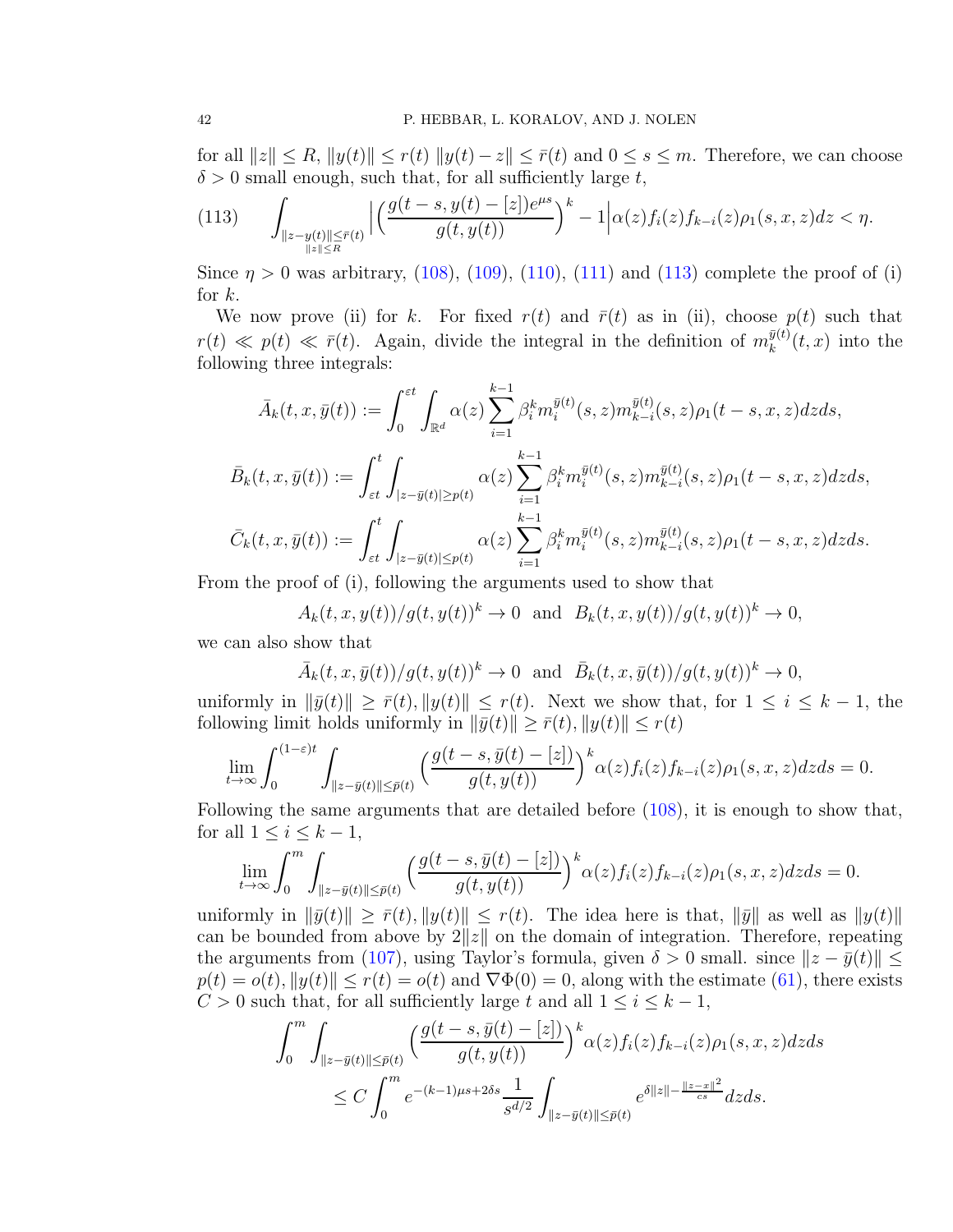Since  $\|\bar{y}(t)\| \geq \bar{r}(t)$  and  $\|z - \bar{y}(t)\| \leq \bar{p}(t) = o(\bar{r}(t))$ , we know, for sufficiently large t,  $||z - x|| \geq \overline{r}(t)/2$ . Thus, there exists  $a > 0$  such that, for sufficiently large t,

$$
\delta ||z|| - \frac{||z - x||^2}{cs} \le \delta ||x|| + \left(\delta ||z - x|| - \frac{||z - x||^2}{cs}\right) \le \delta ||x|| - \frac{||z - x||^2}{as}.
$$

Therefore, there exists a constant  $\tilde{C} > 0$  such that, for all  $1 \leq i \leq k - 1$ ,

$$
\lim_{t \to \infty} \int_0^m \int_{\|z - \bar{y}(t)\| \le p(t)} \left( \frac{g(t - s, \bar{y}(t) - [z])}{g(t, y(t))} \right)^k \alpha(z) f_i(z) f_{k-i}(z) \rho_1(s, x, z) dz ds \le
$$
  

$$
\le \tilde{C} \lim_{t \to \infty} \int_0^m e^{-(k-1)\mu s + \delta s} \left( \frac{1}{s^{d/2}} \int_{\|z - x\| \ge \bar{r}(t)} e^{-\frac{\|z - x\|^2}{as}} dz \right) ds = 0,
$$

if  $\delta$  is sufficiently small. This concludes the proof of (ii) for k.

### **REFERENCES**

- <span id="page-42-4"></span><span id="page-42-3"></span>[1] S. Agmon. On the asymptotic behavior of heat kernels and green's functions of elliptic operators with periodic coefficients in  $\mathbb{R}^n$ . Lecture given at Isreal Institute of Technology, 2007.
- <span id="page-42-12"></span>[2] D. G. Aronson. Non-negative solutions of linear parabolic equations. Ann. Scuola Norm. Sup. Pisa Cl. Sci. (3), 22:607–694, 1968.
- [3] A. Bensoussan, J.-L. Lions, and G. Papanicolaou. Asymptotic analysis for periodic structures, volume 5 of Studies in Mathematics and its Applications. North-Holland Publishing Co., Amsterdam-New York, 1978.
- <span id="page-42-6"></span>[4] H. Berestycki and F. Hamel. Front propagation in periodic excitable media. Comm. Pure Appl. Math., 55(8):949–1032, 2002.
- <span id="page-42-7"></span>[5] H. Berestycki, F. Hamel, and L. Roques. Analysis of the periodically fragmented environment model. I. Species persistence. J. Math. Biol., 51(1):75–113, 2005.
- <span id="page-42-8"></span>[6] H. Berestycki, F. Hamel, and L. Roques. Analysis of the periodically fragmented environment model. II. Biological invasions and pulsating travelling fronts. J. Math. Pures Appl., 84(8):1101–1146, 2005.
- <span id="page-42-10"></span>[7] M. D. Bramson. Maximal displacement of branching Brownian motion. Comm. Pure Appl. Math., 31(5):531–581, 1978.
- <span id="page-42-1"></span>[8] J. Engländer, S. C. Harris, and A. E. Kyprianou. Strong law of large numbers for branching diffusions. Annales de l'I.H.P. Probabilités et statistiques, 46(1):279–298, 2010.
- <span id="page-42-16"></span>[9] M. Fréchet and J. Shohat. A proof of the generalized second-limit theorem in the theory of probability. Trans. Amer. Math. Soc., 33(2):533–543, 1931.
- <span id="page-42-0"></span>[10] M. Freidlin. Functional integration and partial differential equations, volume 109 of Annals of Mathematics Studies. Princeton University Press, Princeton, NJ, 1985.
- <span id="page-42-11"></span>[11] M. I. Freĭdlin. The Dirichlet problem for an equation with periodic coefficients depending on a small parameter. Teor. Verojatnost. i Primenen., 9:133–139, 1964.
- <span id="page-42-14"></span><span id="page-42-5"></span>[12] A. Friedman. Partial differential equations of parabolic type. Englewood Cliffs, N.J., Prentice-Hall, 1964.
- [13] J. Gertner and M. I. Freidlin. The propagation of concentration waves in periodic and random media. Dokl. Akad. Nauk SSSR, 249(3):521–525, 1979.
- <span id="page-42-9"></span>[14] F. Hamel, J. Nolen, J.-M. Roquejoffre, and L. Ryzhik. The logarithmic delay of KPP fronts in a periodic medium. J. Eur. Math. Soc., 18(3):465–505, 2016.
- <span id="page-42-15"></span>[15] H. Hennion and L. Hervé. Limit theorems for Markov chains and stochastic properties of dynamical systems by quasi-compactness, volume 1766 of Lecture Notes in Mathematics. Springer-Verlag, Berlin, 2001.
- <span id="page-42-13"></span>[16] V. V. Jikov, S. M. Kozlov, and O. A. Oleĭnik. Homogenization of differential operators and integral functionals. Springer-Verlag, Berlin, 1994. Translated from the Russian by G. A. Yosifian.
- <span id="page-42-2"></span>[17] L. Koralov. Branching diffusion in inhomogeneous media. Asymptot. Anal., 81(3-4):357–377, 2013.